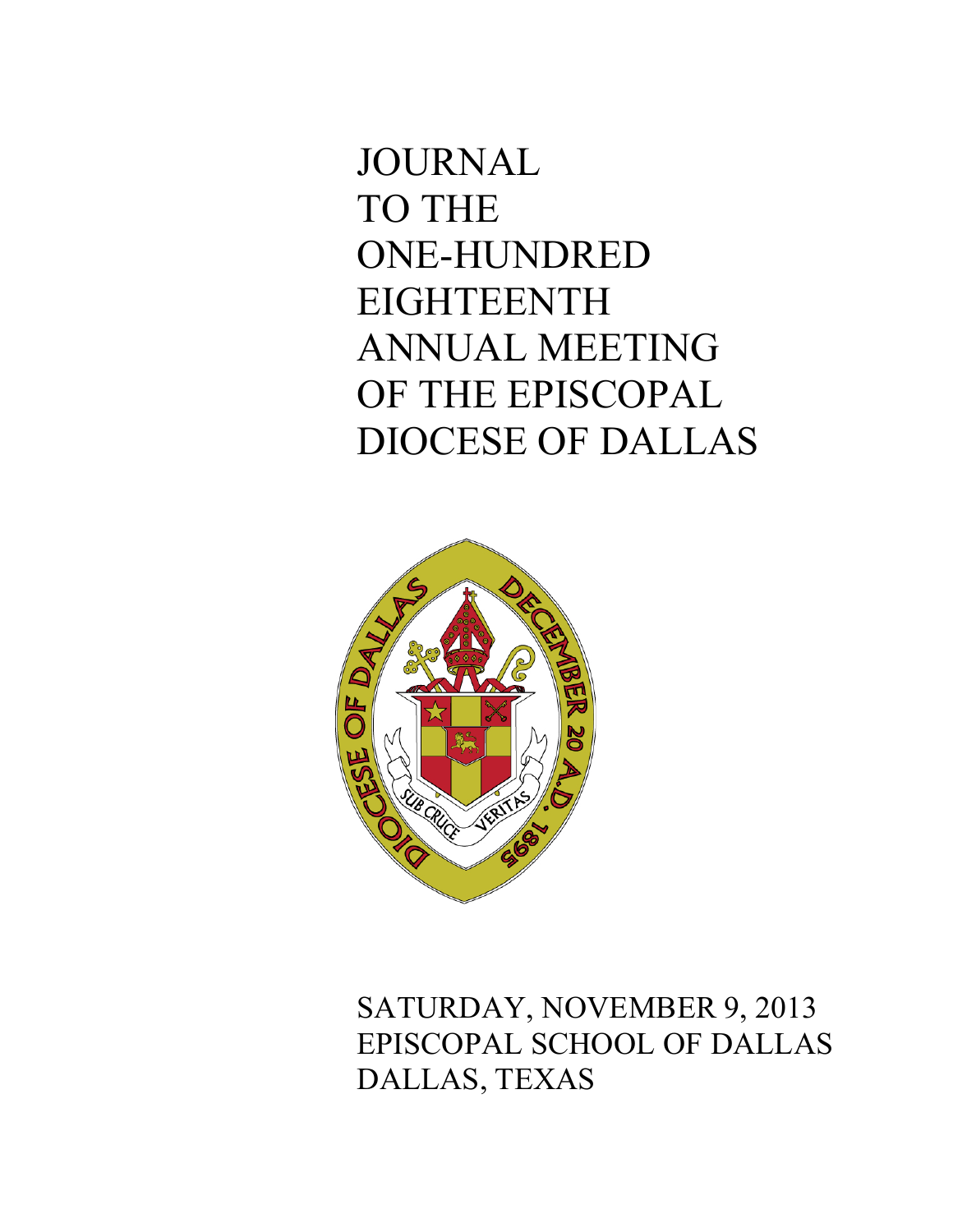# JOURNAL TO THE ONE-HUNDRED SEVENTEENTH **ANNUAL MEETING** OF THE EPISCOPAL DIOCESE OF DALLAS SATURDAY, NOVEMBER 9, 2013 EPISCOPAL SCHOOL OF DALLAS, DALLAS, TEXAS

# TABLE OF CONTENTS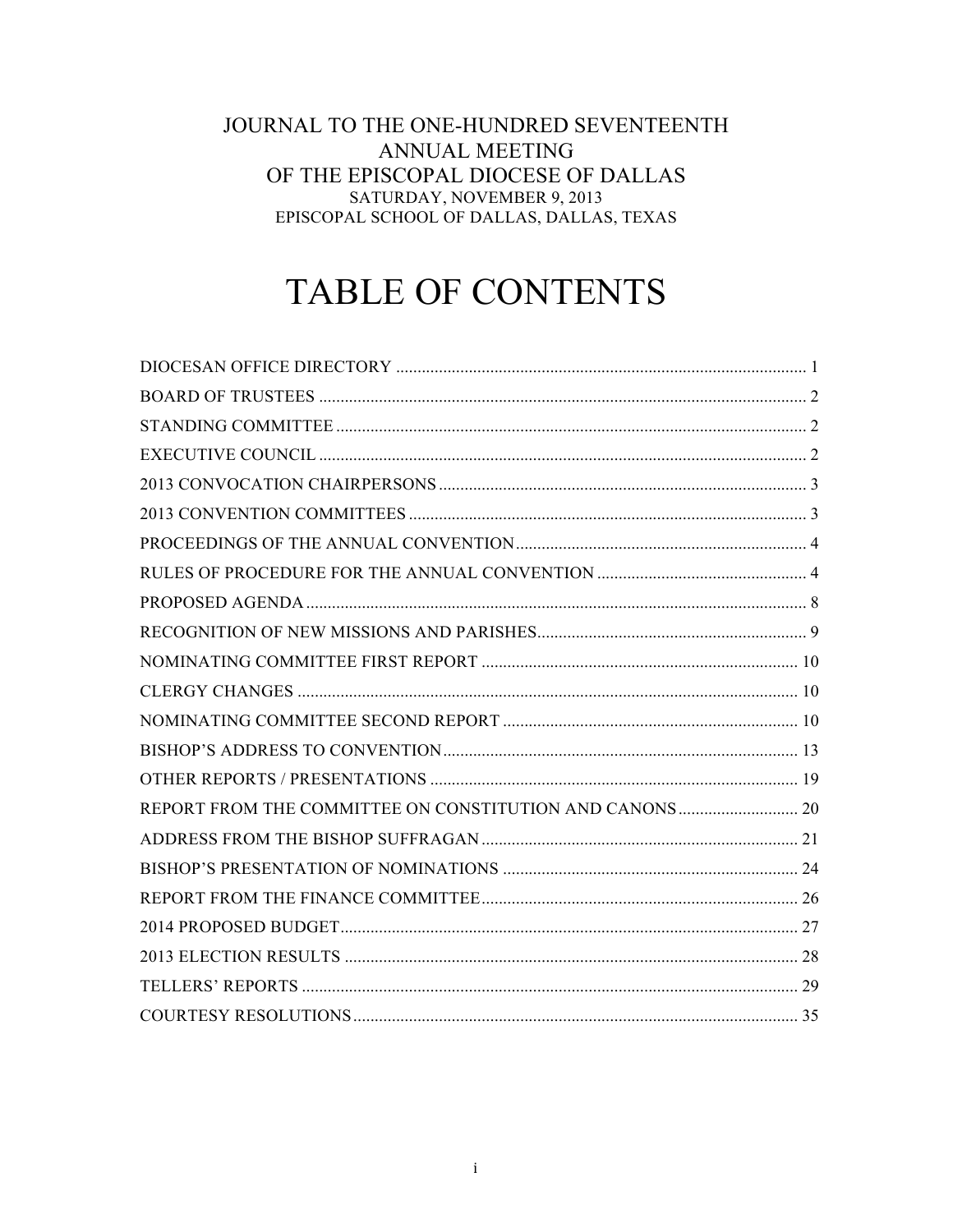# **DIOCESAN OFFICE DIRECTORY**

# DIOCESAN OFFICE

| The Bishop                                                                    | The Rt. Rev. JAMES M. STANTON       |  |
|-------------------------------------------------------------------------------|-------------------------------------|--|
| <b>Bishop Suffragan</b>                                                       | The Rt. Rev. PAUL E. LAMBERT        |  |
| Secretary of Convention                                                       | Mr. RICHARD D'ANTONI                |  |
| <b>Assistant Secretary</b>                                                    | Mrs. AMY WOOTEN                     |  |
| Treasurer                                                                     | Mr. G. THOMAS GRAVES, III           |  |
| <b>Assistant Treasurers</b>                                                   | Mr. ROBERT G. McKENZIE              |  |
|                                                                               | Mrs. MARY SONOM                     |  |
| Chancellor                                                                    | Mr. TIMOTHY A. MACK                 |  |
| Senior Chancellor                                                             | Mr. NEIL D. ANDERSON                |  |
| Vice-Chancellor                                                               | Mr. SCOTT H. MATHESON               |  |
| <b>Assistant Chancellors</b>                                                  | Mr. PAUL A. SCHWEIZER               |  |
|                                                                               | Mrs. JENNIFER HARGRAVE              |  |
|                                                                               | Mr. ROBERT MEBUS                    |  |
| Historiographer                                                               |                                     |  |
| Parliamentarian                                                               | Ms. KAY CREWS                       |  |
| Registrar and Missioner for Diocesan Services                                 | Mrs. SUSAN MILLS                    |  |
| Missioner for Campus Ministry                                                 | Mr. DANIEL ALLEN                    |  |
| Missioner for Christian Education                                             | The Rev. Canon PAMELA W. DUNBAR     |  |
| and Youth Ministries                                                          |                                     |  |
| <b>Missioner for Communications</b>                                           |                                     |  |
| Missioner for Evangelism                                                      | Ms. CARRIE BOREN HEADINGTON         |  |
| Missioner for Church Planting/Congregational Development                      | The Rev. Canon VICTORIA R. T. HEARD |  |
| Administrative Coordinator to the Bishop & Bishop Suffragan                   | Ms. VIRGINIA WILDER                 |  |
| Missioner for Finance and Budget                                              | Mrs. TICOY YOUNG                    |  |
| Administrative Assistant                                                      | Mrs. AMY WOOTEN                     |  |
| Receptionist and Administrative Assistant to Missioner for Finance and Budget | <b>Mrs. KIM LANORE</b>              |  |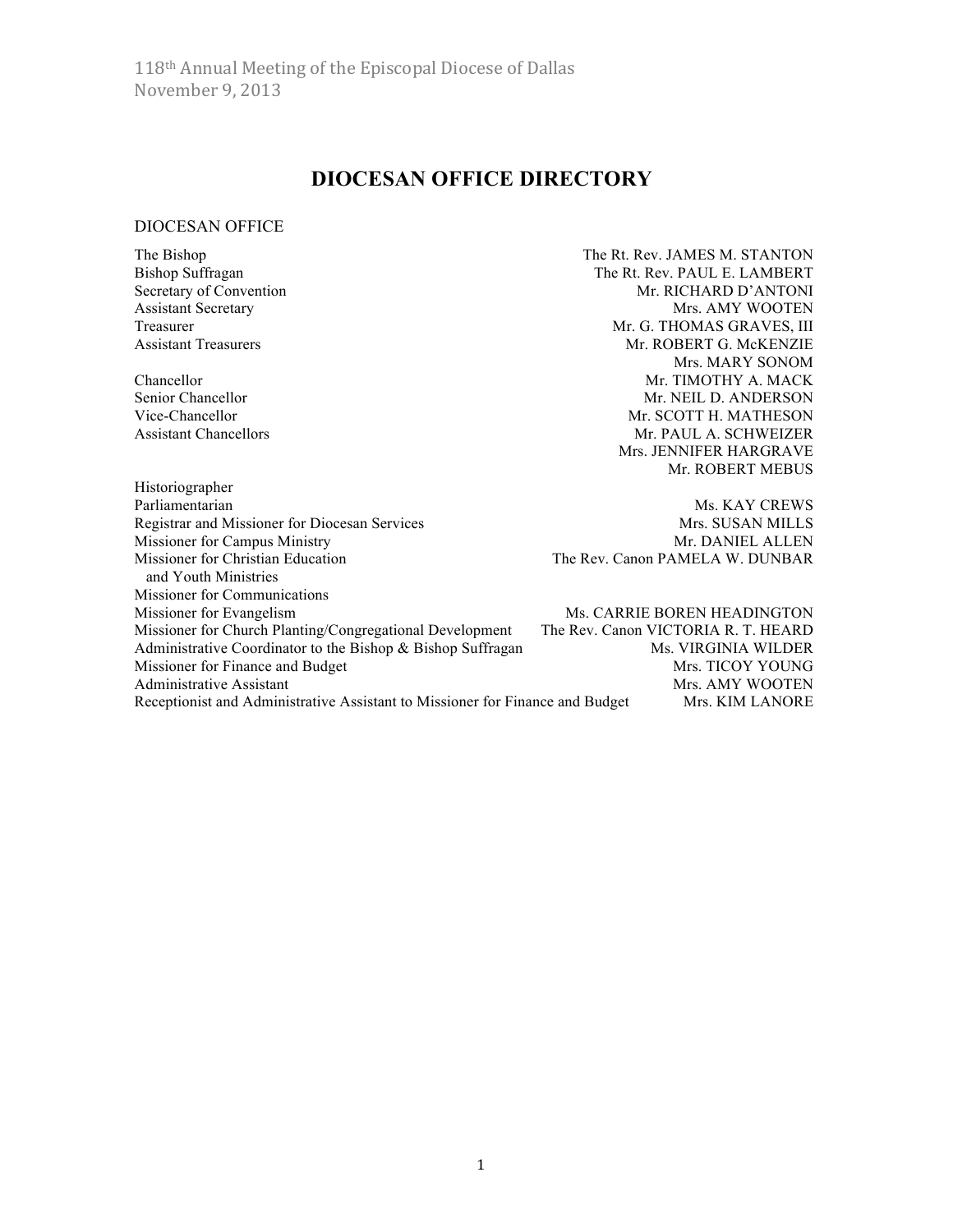# **THE CORPORATION OF THE EPISCOPAL DIOCESE OF DALLAS**

## **BOARD OF TRUSTEES**

Chair The Rt. Rev. JAMES M. STANTON<br>President Mr TOMMY VALENTA (term ending 2013) Mr. TOMMY VALENTA (term ending 2013) Vice-President Mr. TIMOTHY A. MACK (term ending 2017) Treasurer Mr. G. THOMAS GRAVES, III (term ending 2014) Mr. ROBERT A. HULSEY (term ending 2013) Mr. WILLIAM BEECHERL (term ending 2014) Mr. STUART BUSH (term ending 2015) Mr. GERALD DAHLANDER (term ending 2015)

Contact Mrs. SUSAN MILLS 1630 N. Garrett Avenue Dallas, Texas 75206 214/826-8310 800/851-8497

President The Very Rev. NEAL O. MICHELL (term ending 2013) Mr. JAY PATTERSON (term ending 2013) The Rev. ROBERT JOHNSTON (term ending 2014) Mr. WILLIAM MCGANNON (term ending 2014) The Rev. DAVID S. HOUK (term ending 2015) Mr. ROBERT HULSEY (term ending 2015)

#### **EXECUTIVE COUNCIL**

**STANDING COMMITTEE**

President The Rt. Rev. JAMES M. STANTON Bishop Suffragan The Rt. Rev. PAUL E. LAMBERT Standing Committee President The Very Rev. NEAL O. MICHELL (term ending 2013) Treasurer Mr. G. THOMAS GRAVES, III

> TERM ENDING 2013 The Rev. TERRY R. REISNER, St. Paul, Waxahachie The Rev. MARK R. WRIGHT, St. Nicholas, Flower Mound Mr. JIM JOHNSON, St. James, Dallas Mr. STEVE MCKENNEY, St. Michael and All Angels, Dallas Mr. ROBERT L. MECHLER, St. Luke's, Dallas Ms. ELIZABETH R. PORTER, St. Paul's, Greenville

TERM ENDING 2014 The Rev. CRAIG REED, St. Andrews, Farmers Branch The Rev. MICHAEL P. HOFFMAN, St. Peter's, McKinney Mr. ANDREW BRADFORD, Incarnation, Dallas Mrs. CATHLEEN DOLT, St. James, Dallas Mrs. ROSE OFOEGBU, Ascension, Dallas Mr. JON WHITAKER, St. Paul's, Prosper

TERM ENDING 2015 The Rev. BETSY RANDALL, Epiphany, Richardson The Rev. TONY MUNOZ, St. Matthew's Cathedral, Dallas Mrs. LAURA WARNER GILMER, Ascension, Dallas Ms. JACQUELINE HILL, Incarnation, Dallas Mr. KENNETH LAWRENCE, Jr., St. James, Dallas Mr. MICHAEL MCGREW, Good Shepherd, Terrell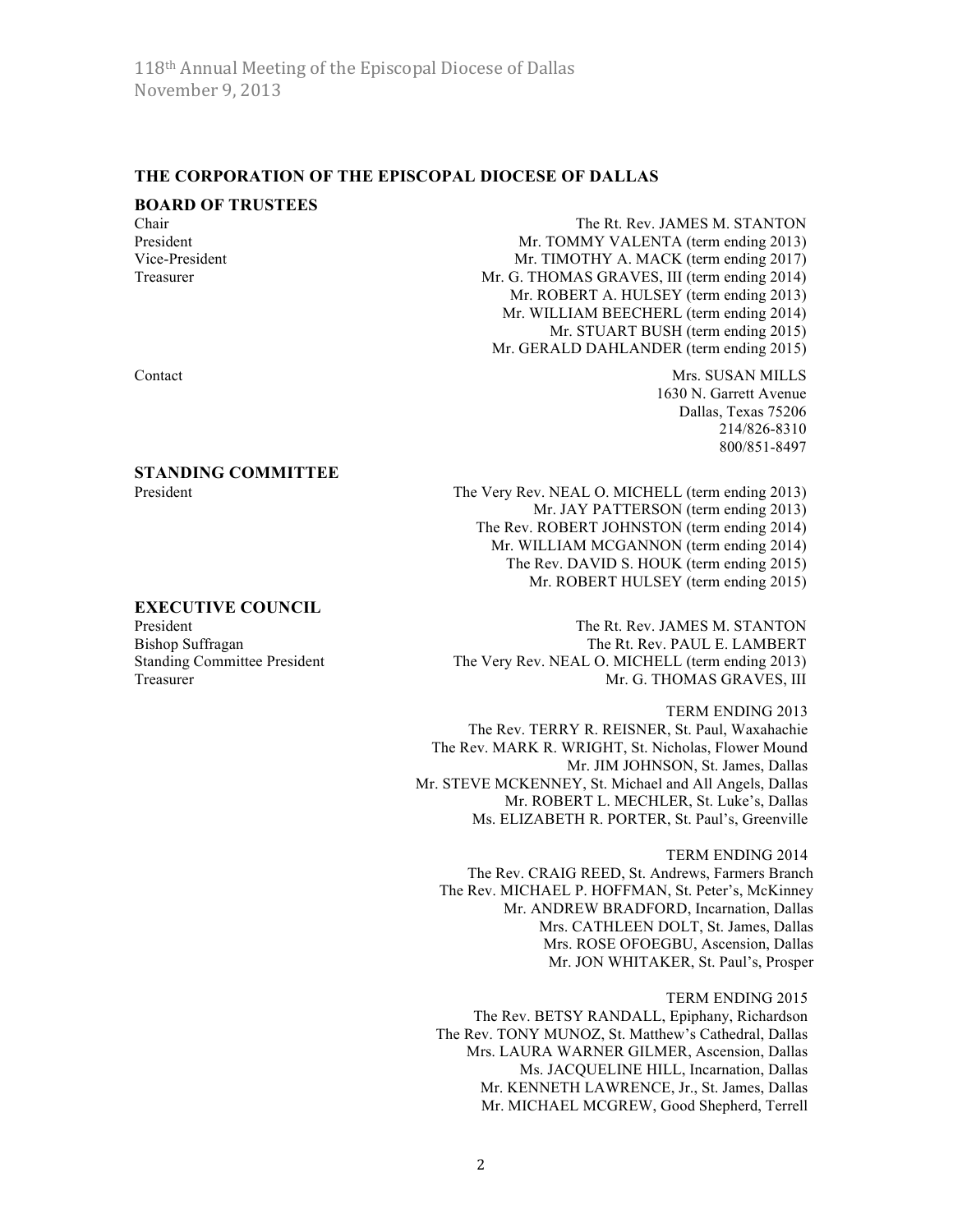# **2013 CONVOCATION CHAIRPERSONS**

Central Mr. BILL MURCHISON, Incarnation, Dallas Eastern The Rev. BRENDAN KIMBROUGH, St. James, Dallas Northeastern The Rev. MICHAEL HURST, Sr., Trinity NE Northern The Rev. MARTIN C. YOST, St. Stephens, Sherman Southern The Rev. JERRY MORRISS, St. James', Kemp Western Mrs. ANNA HOUSTON, St. Paul's, Dallas

### **2013 CONVENTION COMMITTEES**

#### **Convention Arrangements Committee**

The Rt. Rev. JAMES M. STANTON, Bishop of Dallas The Rt. Rev. PAUL E. LAMBERT, Bishop Suffragan Mr. TONY BRIGGLE, Chair Mrs. GAYLE KESINGER, Co-Chair The Rev. MICHAEL HARMUTH, Worship Mr. BOB MacFARLAND, Exhibits Mr. DON MILLS, Exhibits Mr. LOWELL DUNCAN, Audio-Visual The Rev. PAM DUNBAR Mrs. TICOY YOUNG Mrs. SUSAN MILLS Ms. VIRGINIA WILDER Mrs. AMY WOOTEN Mrs. KIM LANORE Mr. BRET WILLIAMS

### **Constitution and Canons**

Mr. TIM MACK, Chair Mr. SCOTT MATHESON Mrs. KAY CREWS, Parliamentarian The Rev. Cn. Dr. NEAL MICHELL The Rev. DAVID HOUK

#### **Credentials and Registration**

Mr. ROBBY GERBER, Chair Mrs. TICOY YOUNG, Staff Representative Mrs. SUSAN MILLS, Staff Representative Ms. VIRGINIA WILDER, Staff Representative Mrs. AMY WOOTEN, Staff Representative Mrs. KIM LANORE, Staff Representative

#### **Dispatch of Business and Resolutions**

The Rev. MICHAEL GILTON, Chair Mr. TIM MACK Mrs. KAY CREWS Mr. RICHARD D'ANTONI The Rev. Cn. VICTORIA HEARD The Rev. Cn. PAM DUNBAR

### **Nominating Committee**

Mrs. JOLAYNE LACOUR, Chair Mr. GENE AUTREY Mr. CHRISTOPHER AYRES Mr. TONY BRIGGLE The Rev. FREDA MARIE BROWN Ms. ANNE MOON The Rev. ED MONK The Rev. NOE MENDEZ The Rev. DAVID PETRASH The Rev. ANDREW VAN KIRK

#### **Elections Committee**

Mr. RON BROWN, Chair Mrs. TICOY YOUNG, Staff Representative Mrs. SUSAN MILLS, Staff Representative Mrs. KIM LANORE, Staff Representative

#### **Chaplain**

The Rev. MICHAEL HARMUTH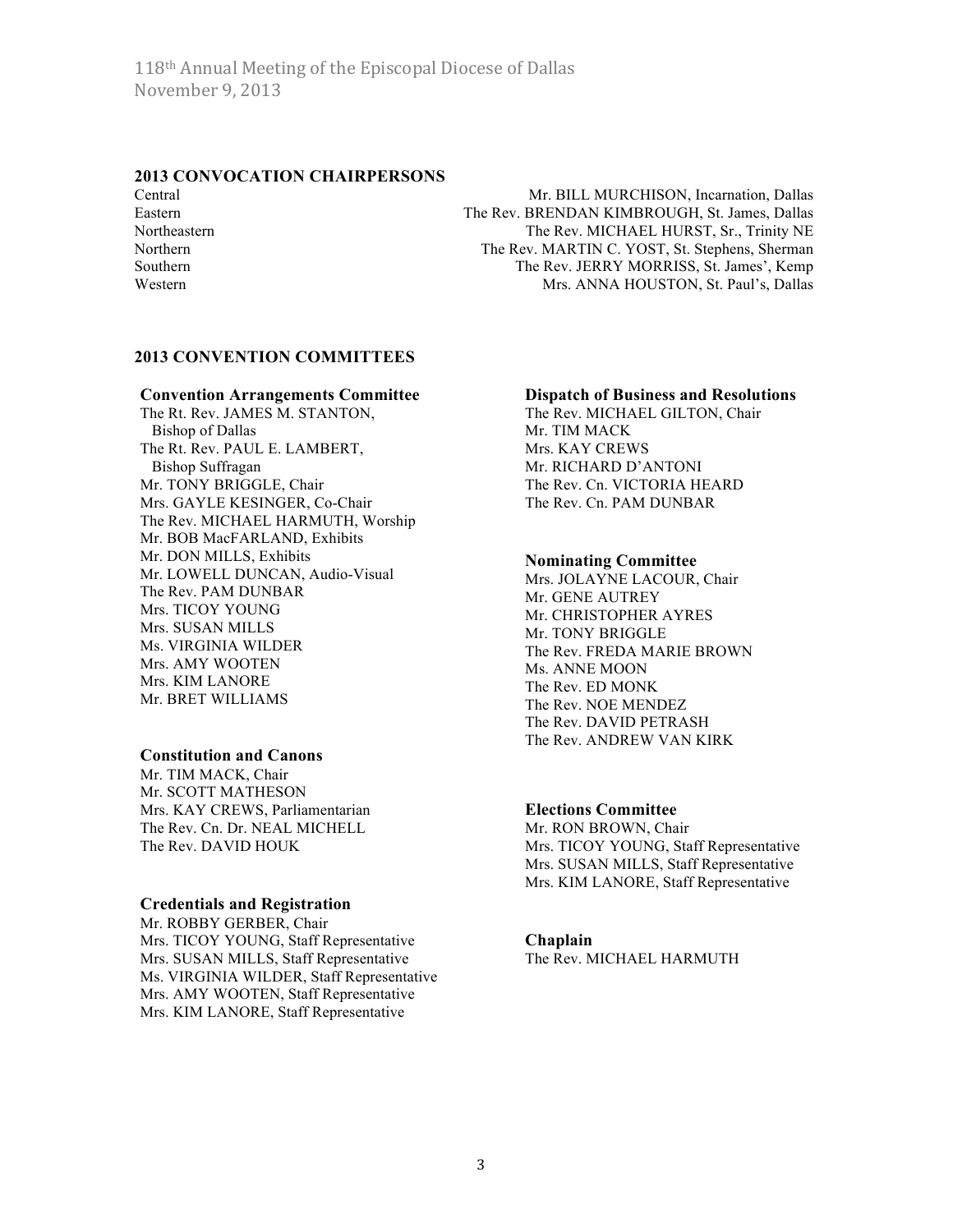# **PROCEEDINGS OF THE 118TH ANNUAL CONVENTION OF THE EPISCOPAL DIOCESE OF DALLAS**

The Rt. Rev. James M. Stanton, Bishop of Dallas, welcomed the attendees to the 118th Annual Convention of the Diocese of Dallas. The Bishop opened the meeting with the following prayer:

*Eternal God, the God of Abraham, Isaac, and Jacob, the God and father of our Lord, Jesus Christ, you work through the ages to raise up a people blessed to be a blessing, we ask your special guidance today, your presence among us that we may continue to do the work you have set before us, inspired by new vision, energized by your spirit, and may we have the grace to accomplish those things which in your name we undertake. Bless all who are here, those who cannot be here, those who are ill or sick, and make us all one body, one bread, one cup in Jesus Christ our Lord for his name's sake we pray. Amen*

The Bishop announced that the chaplain of the convention was The Reverend Canon Michael Harmuth. He asked the audience to thank Ms. Meredyth Cole, Head of The Episcopal School of Dallas, and to The Rev. Steve Swann for their hospitality and use of the school.

The Bishop called on Mr. Robby Gerber, the Chair of the Credentials Committee, for the purpose of giving a report on credentials.

Mr. Gerber gave the Credentials Committee's Quorum Report as of 10:00 am:

| Clerical Order           | Lay Order                                               |
|--------------------------|---------------------------------------------------------|
| 184 Canonically Resident | 64 Parishes and Missions in the Diocese                 |
| 62 Required for a Quorum | 22 Required for a Quorum                                |
| 116 Registered to Vote   | 187 Lay Delegates representing 58 Parishes and Missions |
|                          |                                                         |

The Bishop declared a quorum present.

The Bishop recognized The Rev. Michael Gilton, Vicar of St. Paul's, Prosper, Chair of the Committee on Dispatch of Business, who presented the *Rules of Procedure for the Annual Convention* of the Diocese of Dallas as distributed on page 12 of the Convention Booklet. Father Gilton moved that the Rules be adopted by the convention. Motion approved upon voice vote. Fr. Gilton then described how to address the chair, the use of the three floor microphones, and made the request to turn off or mute all cell phones.

# **RULES OF PROCEDURE FOR THE ANNUAL CONVENTION**

#### **Presiding Officer**

1. The Bishop shall be the President of the Convention and preside at its meetings. He may call to the Chair any qualified person to relieve him temporarily. The Bishop shall have full power and authority to take such action (consistent with the Constitution and Canons of the Diocese) as he deems necessary to expedite the orderly disposition of the business of the Convention.

2. After the Convention is called to order by the Presiding Officer, an opening prayer shall be offered by the Bishop or someone designated by him.

3. The Bishop shall have the authority to appoint a parliamentarian of his own choice to advise him on parliamentary questions arising during the Convention.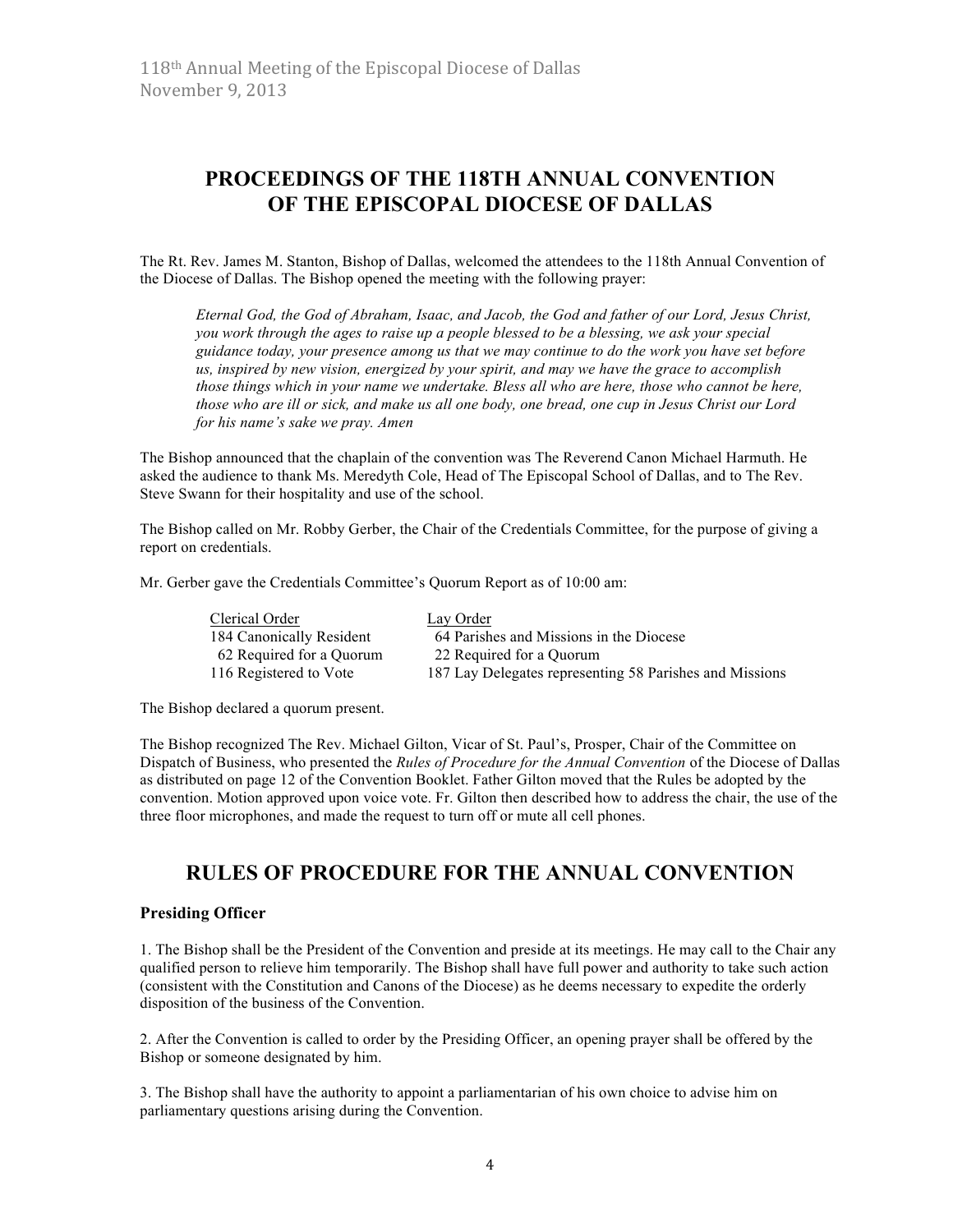4. Any person addressing the Chair or desiring recognition of the Chair while the Convention is in session shall address the Chair as "Right Reverend Sir" if the Bishop is in the Chair. If some other person is in the Chair, he shall be addressed as "Mr. President."

#### **Order of Business**

5. The Chair of the Credentials Committee shall report the number of clergy and lay delegates in attendance and whether or not there is a quorum present.

6. If a quorum is present, the Bishop shall announce that a quorum is present. In the absence of a quorum, the Convention shall transact no business other than to recess or stand adjourned from time to time until a quorum is present.

7. Immediately after the Convention is convened, the Bishop shall call for the report of the Committee on the Dispatch of Business. The Committee shall submit a proposed Order of Business and Rules of Procedure, which will be acted on by the Convention. The Bishop shall have the authority, within his discretion, to deviate from such Order of Business adopted as the exigencies of the occasion may require. Following these reports, the Convention shall be considered organized.

8. The first order of business shall be the election of a Secretary and one or more Assistant Secretaries, if needed.

9. The Bishop, within a reasonable length of time before the convening of the Annual Convention, shall appoint from among the delegates of the Convention and such other confirmed persons in good standing in the Diocese as the Bishop may designate, a Committee on the Dispatch of Business, consisting of a Chair and not less than four other members. It shall be one of the duties of this Committee to prepare an Order of Business agreeable to the Bishop and to perform such other acts and duties as may be deemed necessary or advisable to dispatch the business of the Convention, including a review of the final draft of the Convention Journal before it is printed. Such Committee shall always be entitled to the floor on business pertaining to that Committee. Members of this Committee shall continue in office until their successors are appointed.

10. All Resolutions of Substance (thus exempting Resolutions of Courtesy) shall be submitted to the Secretary of Convention no later than 11:00 in the morning of the first regular business day. Such resolutions shall be submitted in writing with enough printed copies for distribution to all voting delegates. If the resolutions mention outside data, resolutions, etc., copies of such material shall be made available to those requesting same. Such resolutions shall be referred by the Presiding Officer to the Committee on Dispatch of Business. The Committee shall give due and timely consideration to such resolutions and reports and, with reasonable dispatch, make its report thereon back to the Convention with its recommendation for final disposition on any such resolution or report.

### **Conduct of Business**

11. A delegate desiring recognition of the Chair shall give his/her name and the name of the church he/she represents.

12. A delegate making a report or speaking at length on any subject shall use the microphone on the stage of the Convention with the permission of the Presiding Officer.

13. A delegate making a report or debating shall go to the designated microphone. At the discretion of the Bishop, microphones may be designated "pro" and "con" to expedite debate. A third microphone may be utilized for procedural motions and questions.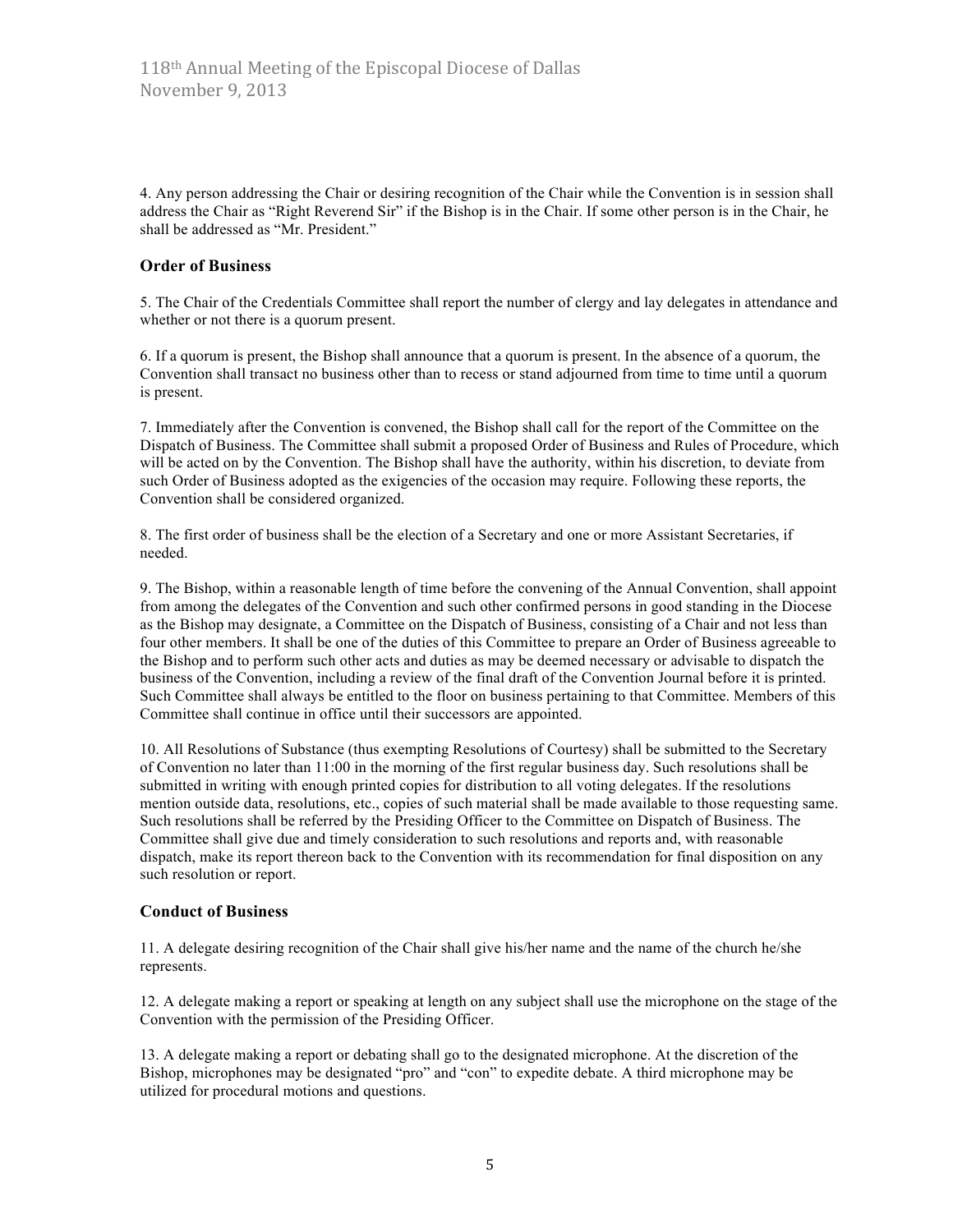14. To expedite the business of the Convention, debates on any pending resolution or motion shall be limited to three minutes per speaker, and one person shall not speak more than once on the pending matter until all other persons who so desire have had an opportunity to be heard. No member shall speak more than two times to any one motion. The number of speakers for discussion shall be divided, as near as is practical, equally between the proponents and opponents of the pending subject.

15. Any item of business of the Convention may be set as a special order of business or taken up out of its regular order at any time by the concurring majority vote of the delegates of both orders.

16. A question having been decided shall not be reconsidered at the same Annual Convention without the consent of two-thirds of the members present, nor without a motion for that purpose being made by one of the majority on the prior decision. No question shall be reconsidered more than once and only on the same day.

17. No motion shall be considered as before the Convention unless seconded and, when required by the Presiding Officer, reduced to writing.

18. A motion to lay on the table shall be decided without debate.

19. When any proposed amendment to the Constitution or Canons is before the Convention, amendments thereto may be sent up from the floor if, within the judgment of the Presiding Officer, such floor amendments are germane to the pending amendments and do not change the purpose of such pending amendments.

20. When consideration of the proposed Diocesan Budget is before the Convention, (a) each amendment thereto must indicate the specific line item(s) being increased and/or decreased, and (b) the aggregate dollar amount of changes proposed must be offsetting.

21. A motion to adjourn shall always be in order when no member is speaking and shall be decided without debate. A motion to fix the hour or day for the Convention to adjourn takes precedence of a motion to adjourn and shall be decided without debate.

22. The mover may withdraw a motion or resolution at any time before decision or amendment, in which case it shall not be entered in the Minutes.

23. If a question under debate contains several distinct propositions, the same may be divided, at the request of any member, and a vote taken separately.

24. All questions of order shall be determined in the first instance by the Presiding Officer; however, any member may appeal any decision of the Chair, and on such appeal, no member shall speak more than once without leave of the Convention.

#### **Reports**

25. All reports, which have been printed and distributed in advance to all members of the Convention, shall be presented by title only and not read; however, any person presenting such a report may give a summary of it requiring not more than five minutes delivery.

26. All committee reports shall be reduced to writing and filed with the Secretary. Those requiring action by the Convention need not be presented to the Convention as soon as filed, but shall be put before the Convention at an appropriate time within the discretion of the Presiding Officer. The budget materials prepared for Diocesan Convention shall include both descriptions of line items and rationale for changes in funding or deletions of line items from the budget of the previous year.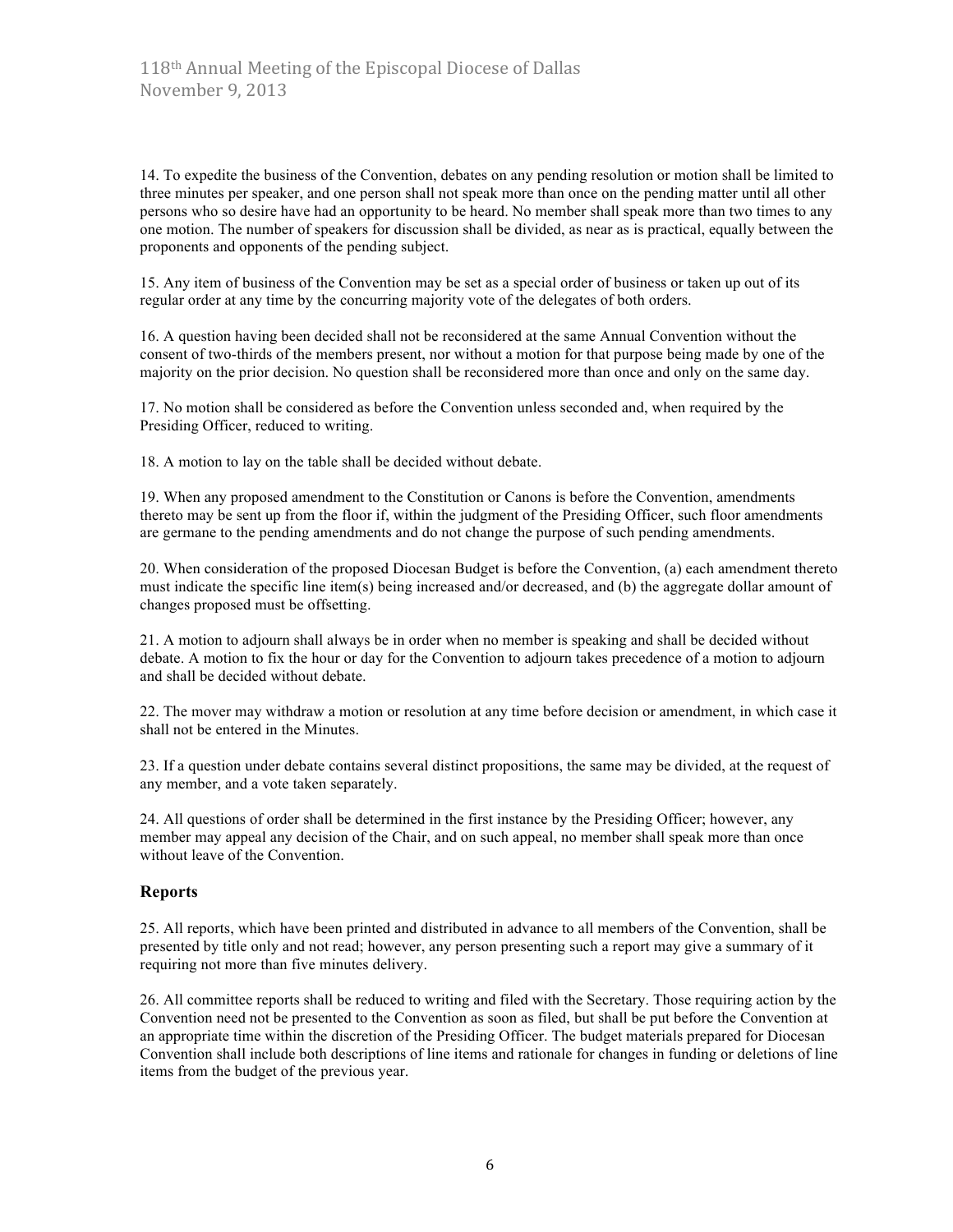#### **Nominations and Elections**

27. The Bishop (or in the event of his failure to act, the Standing Committee) shall appoint, not less than 60 days in advance of each Annual Convention, a Nominating Committee composed of four clergy and four lay persons resident in the Diocese, which shall report to the Convention nominations for all elective offices (other than those for which the bishop makes the nominations) in accordance with the following provisions:

- A. Except as to the Office of Secretary, Trustee, University of the South, and Trustee, Seminary of the Southwest, there shall be nominated not less than two nominees for each office.
- B. There shall be obtained from each nominee presented his/her personal assurance of his/her willingness and availability to serve, if elected.
- C. The name of each nominee shall be accompanied by suitable brief biographical data, including a listing of parish, mission, and diocesan offices then and previously held.
- D. Suggestions as to persons for consideration shall be sought from parishes, missions, and diocesan institutions, and from individuals.
- E. Further nominations for any office may be made on or before the first regular business day of Convention. All such nominations must be submitted in writing on the prescribed nomination form to the President of the Convention no later than the call to order of the first business session of the Convention; and accompanied by the copies of the biographical information required in sections (B) and (C) above with a sufficient number of nomination forms and biographical sheets for delivery equal to all lay and clerical Convention Delegates; and accompanied by the signatures of the nominator and the nominee. The Secretary of the Convention shall certify that any nominations so received are in good order and satisfy the requirements set forth in sections (B) and (C) above. After the Nominating Committee makes its report for each office to be elected, in succession, the Secretary of the Convention shall announce the names of the additional nominees for the same offices whose names have been placed according to the provisions of this rule and shall distribute the nomination forms and biographical information on those so certified to all Convention Delegates. No seconding speeches or endorsements of any candidate shall be allowed. Nominations made according to the provisions of this rule shall be added to the election ballots of delegates according to the direction of the Chair of the Election Committee and thus eligible for election as the vote for each office proceeds. A nominee (or in his absence at the Convention, the Rector of the nominee's Parish) may withdraw his name from consideration at any time.

28. When two or more equal positions are voted on simultaneously, a nominee must receive a majority of the total number of legal votes cast for such office. In the event a majority is received by more candidates than there are positions to be filled, those with the highest legal vote totals shall be elected. In determining the total number of legal votes cast for an office, the total number of legal votes cast for such office shall be divided by the number of positions to be filled.

29. In the election of persons wherein a concurring majority of both orders is required, in which only the number of persons required to fill the position or positions under consideration have been nominated, the Bishop, by unanimous consent of the Convention, may instruct the Secretary to cast ballots for either or both the clerical and lay delegates.

30. The Presiding Officer shall appoint sufficient number of Tellers of Elections to count ballots promptly and with all reasonable dispatch. Additional tellers who are not members of the Convention may be appointed in order that the official tellers may not be obligated to absent themselves from the Convention while the ballots are being counted.

31. The Bishop shall have the authority to appoint all Board Members, Trustees, and Committee Members, and fill other positions which are not required to be elected or otherwise selected by the Constitution or Canons of the Diocese of Dallas or any other lawful authority.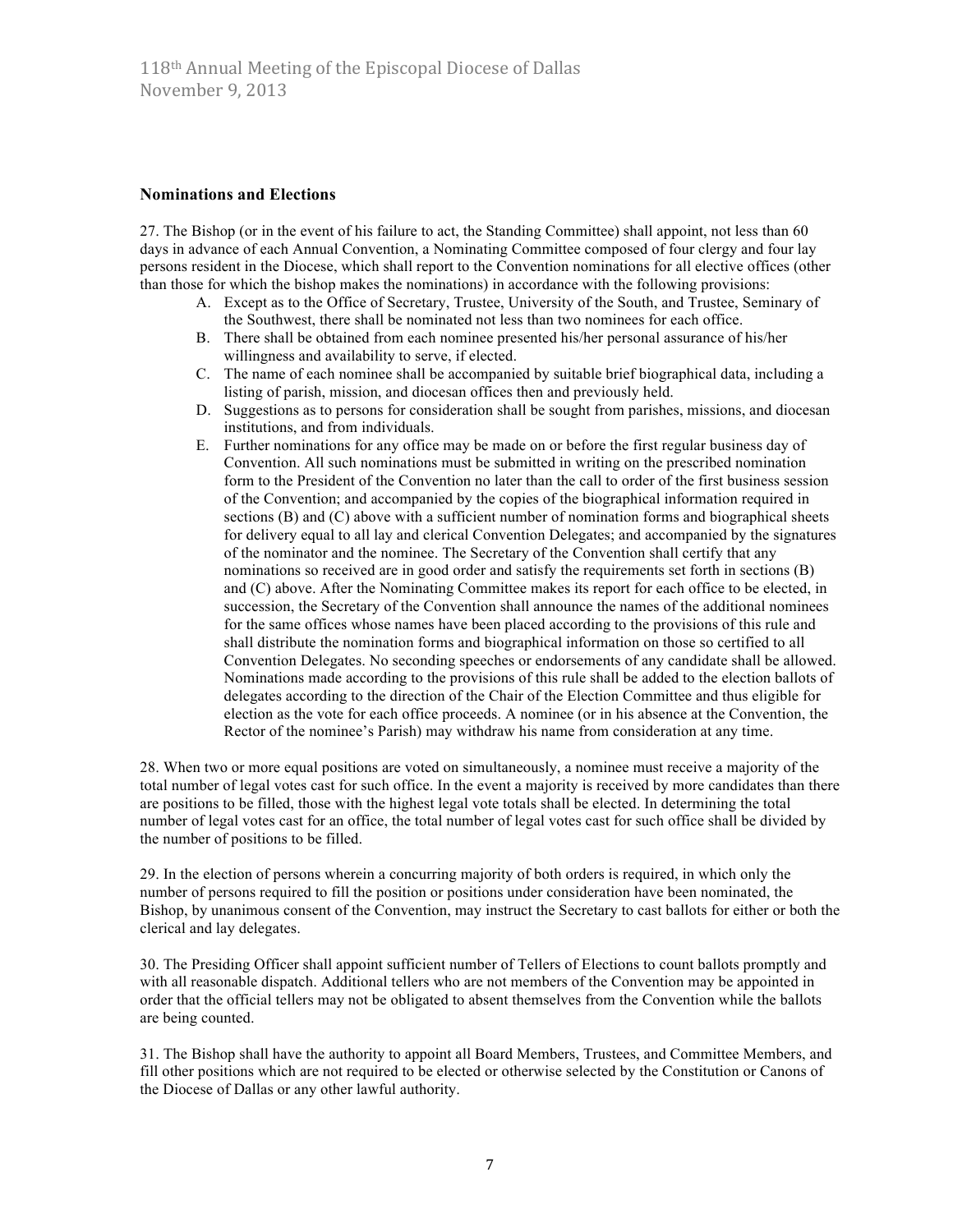32. Doors shall be closed during voting and entry to the Convention floor shall be denied until ballots are collected, or, if not a ballot vote, until the results of the vote are announced.

#### **Miscellaneous**

33. The Presiding Officer, or such person as he may designate, shall be in charge of the admission of all media personnel to the Convention floor, and no TV or video cameras shall be permitted on the floor without the permission of the Presiding Officer. No literature shall be distributed at the Convention, on the floor or on the premises, without prior approval of the Presiding Officer.

34. The audible use of cell phones and other personal accessories shall not be permitted during sessions of the Convention.

35. The proceedings of the Convention shall be tape recorded and permanently filed.

36. Any of these rules may be suspended by a two-thirds majority vote of the delegates. These rules may be amended by a two-thirds majority vote of the delegates, provided such amendments are not in violation of the Constitution or Canons of the Diocese.

37. The Constitutions and Canons Committee shall be authorized to correct article, canon, and section designations, numbering, grammar, punctuation and cross-references and to make such other technical and conforming changes that will not change the meaning or intent of an amendment or resolution as may be necessary to reflect the intent of the Convention in approving the amendment or resolution.

38. The Rules of Procedure of the previous meeting of Convention shall be in force until they are amended or repealed.

\* \* \*

Fr. Michael Gilton, Chair of the Committee on Dispatch of Business, presented the following Agenda for the Convention, which had been distributed in advance to the delegates in the Convention Booklet on page 2:

# **PROPOSED AGENDA**

118th Convention of the Episcopal Diocese of Dallas

| Friday, November 8, 2013 |                                                   |                                |
|--------------------------|---------------------------------------------------|--------------------------------|
| $5:00 \text{ pm}$        | Eucharist Rehearsal for Deacons Only              | All Saints Chapel              |
| $6:30 \text{ pm}$        | Retirement Dinner for Bishop Stanton              | Swann Athletic/Wellness Center |
|                          | (limited seating; advanced reservations required) |                                |

| Saturday, November 9, 2013 |                                                 |                         |
|----------------------------|-------------------------------------------------|-------------------------|
| $7:30 \text{ am}$          | Registration                                    | Pavilion / School House |
|                            | <b>Exhibits Open</b>                            | Hallway                 |
|                            | Coffee and Continental Breakfast                | Hallway                 |
| $8:30 - 9:30$ am           | Opening Worship / Eucharist                     | All Saints Chapel       |
| $9:30 - 12:00$ pm          | <b>Convention Convenes Hart Athletic Center</b> |                         |
|                            | Credentials Committee Report                    |                         |
|                            | Dispatch of Business                            |                         |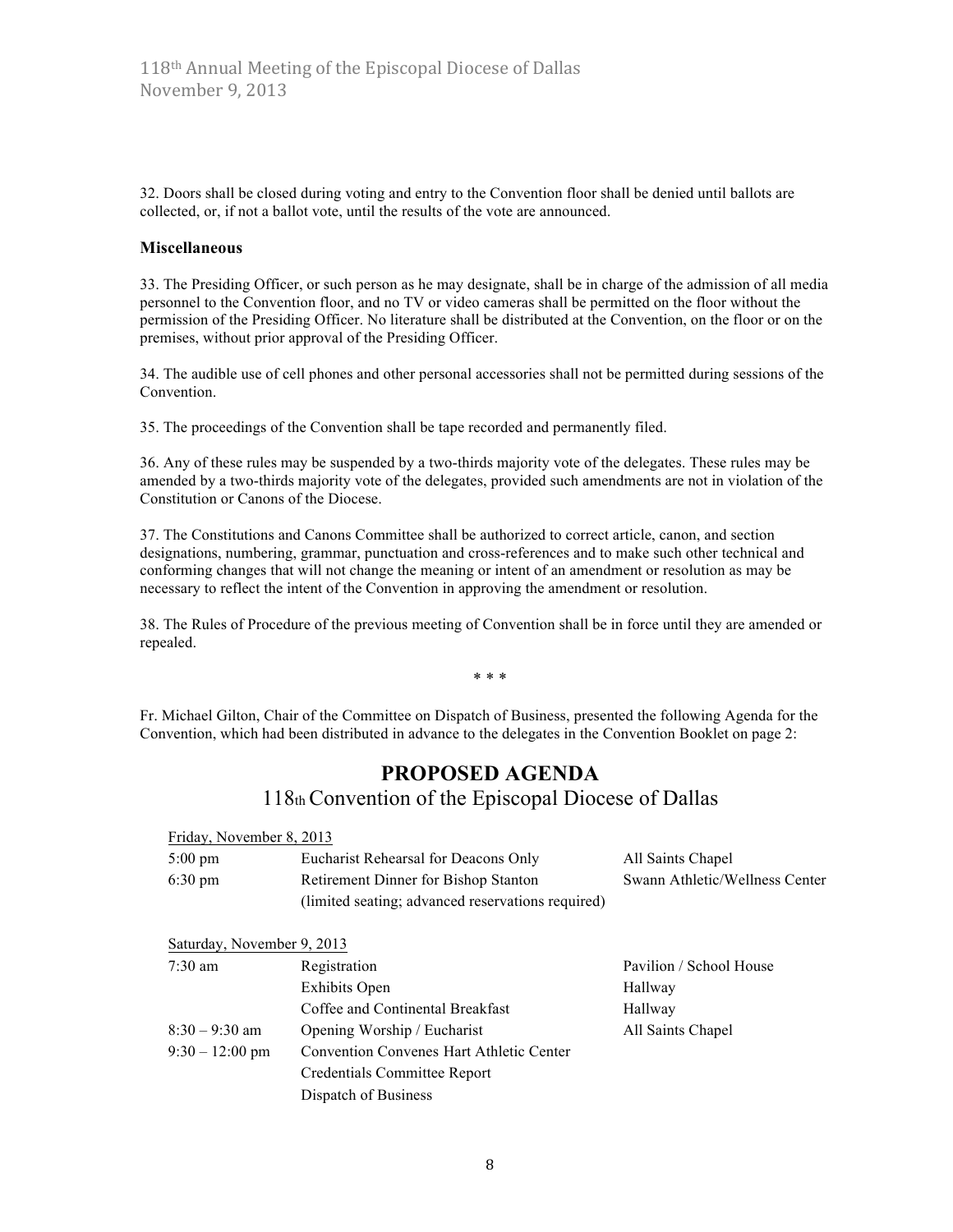|                   | <b>Report of Nominating Committee</b>        |                                |
|-------------------|----------------------------------------------|--------------------------------|
|                   | <b>Election Procedures</b>                   |                                |
|                   | <b>First Ballot</b>                          |                                |
|                   | Address – The Rt. Rev. James M. Stanton      |                                |
| $12:00 - 1:00$ pm | Luncheon                                     | Swann Athletic/Wellness Center |
| $12:00 - 1:00$ pm | Clergy Spouse Lunch                          | Second Floor Lounge Area       |
|                   | College Commission Lunch                     | North Private Dining Room      |
|                   | Rural Church Lunch                           | South Private Dining Room      |
| $1:00 \text{ pm}$ | <b>Convention Reconvenes</b>                 | Hart Athletic Center           |
|                   | <b>Report of Canons Committee</b>            |                                |
|                   | Elections Continued                          |                                |
|                   | Adjourn as Convention/Convene as Corporation |                                |
|                   | Reconvene as Convention                      |                                |
|                   | Resolutions                                  |                                |
| $3:00 - 5:00$ pm  | <b>Budget</b>                                | Hart Athletic Center           |
| 5:00 pm           | Closing Prayer                               | Hart Athletic Center           |

The agenda was adopted by voice vote without objection.

With the adoption of the three reports (Credentials, Rules of Procedure, and Agenda), the Bishop announced that the convention was organized and ready for the transaction of business.

\* \* \*

The first order of business was to recognize two churches. First to be recognized had previously received the approval to be a mission in union with the convention under Canon 15, Church of the Savior in Allen. Fr. Joel Prather, Vicar, and the people of the mission were present. The convention greeted the members of this mission and Bishop Stanton presented a certificate stating that they are duly installed as a mission of the Diocese of Dallas.

The next church, San Francisco de Asis, Dallas, celebrated its first anniversary of being planted on Ferguson Road in Dallas. Bishop Stanton presented the Rev. Aquilino Lara, Vicar, with a certificate.

Both congregations received a standing ovation as an endorsement of their ministries. The Bishop confirmed with Mr. Gerber that the acceptance of these two congregations did not affect the credentials total, and Mr. Gerber confirmed that it did not.

The Chair then announced that there were three mission stations formed since the last convention that he recognized:

- Emmanuel Anglican Church, Dallas, led by Father Daniel Ofoegbu, an Igbo Nigerian congregation.
- Holy Faith, Dallas, Texas made up of members of the Bhutanese community who have relocated here after being exiled from Bhutan, led by Pastor James Diyali, who was introduced last year.
- The Gathering, led by Deacon Jim Webb and Father Charlie Keen, a downtown mission station without walls. The Bishop stated that we would hear more about that mission station later in the convention.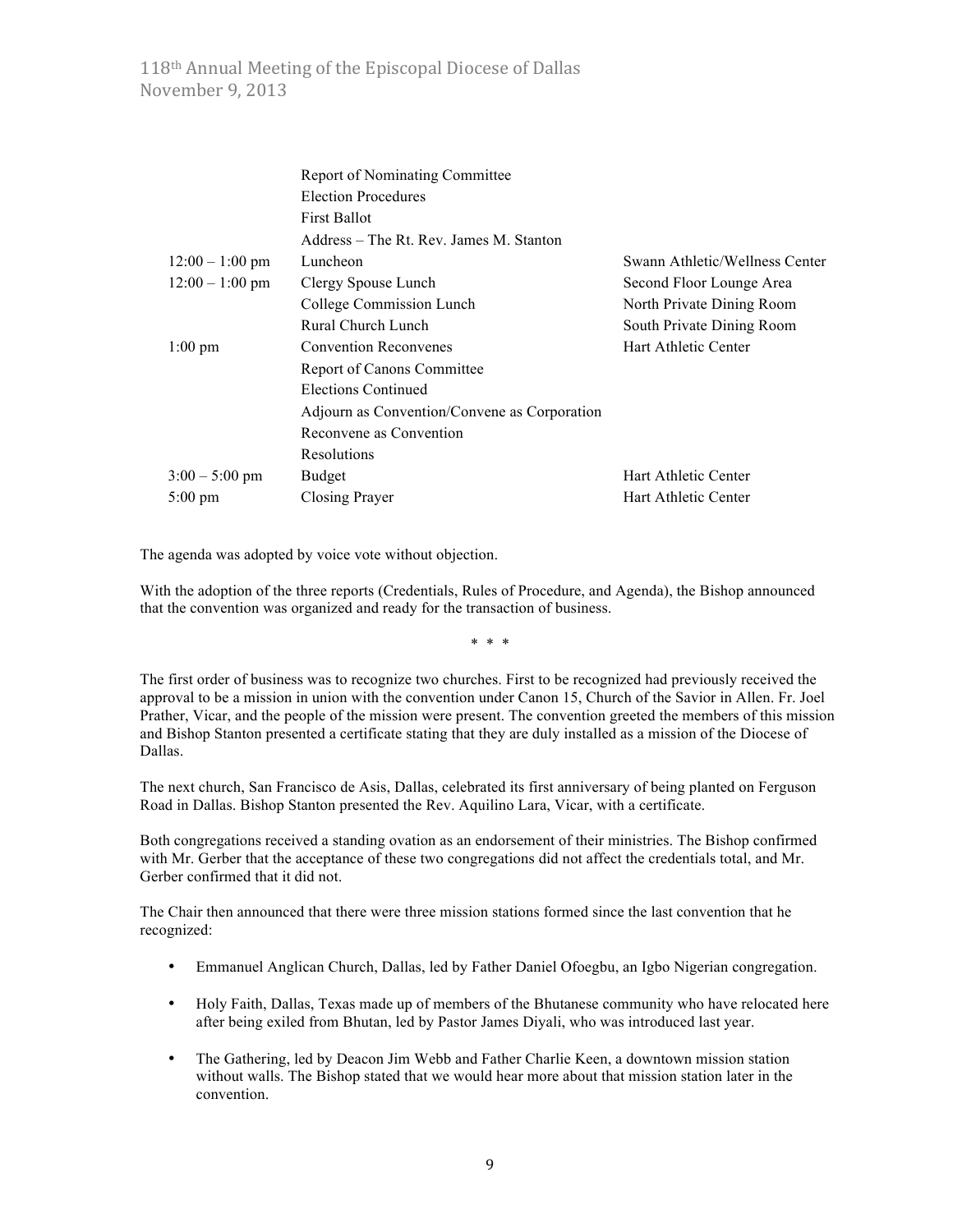Father Daniel Ofoegbu gave a monetary gift of support to the bishop for the diocese on behalf of his congregation, Emmanuel Anglican.

Pastor Diyali spoke with gratitude to God and thanks for the diocese and hoped to enlarge his ministry to the entire United States. Bishop Stanton concluded that he would have more to say about that community shortly. The Chair presented to the convention a Certificate of Relocation. Not able to find the certificate, he announced that he would come back to that later in the convention.

\* \* \*

The Convention Chair recognized the Chair of the Nominating Committee, Mrs. Jolayne LaCour, who submitted the first report of the Nominating Committee with the nomination of Mr. Richard D'Antoni for the office of Secretary of Convention. Bishop Stanton asked if there were nominations from the floor. Seeing none, he asked for a voice vote. Mr. D'Antoni was elected by acclamation.

The Chair moved a suspension of rules in order to approve licensed clergy who served in churches in this Diocese, but who were not canonically resident, to sit with their congregations' delegations and allowing them to have voice, but no vote. This action requires a two-thirds vote. The Chair noted that the ruling applied to: The Rev. Fred Barber, Transfiguration, Dallas; The Rev. Dee Bright, Apostles, Coppell; The Rev. Andrea Conklin, Christ Church, Dallas; The Rev. Lisa Flores, Saint Michael and All Angels, Dallas; The Rev. Joanna George, St. Philip's, Frisco; The Rev. Joseph Hermerding, Incarnation, Dallas; The Rev. John Kline, Holy Nativity, Plano; The Rev. Jeff Kraemer, St. David of Wales, Denton; The Rev. Terry Matthews, St. William Laud, Pittsburg; The Rev. Scot McComas, Holy Trinity by-the-Lake, Heath; The Rev. Katherine Ryan, Holy Trinity, Bonham; The Rev. Lamuel Salik, Apostles, Coppell; The Rev. Brenda Sol, Saint Michael and All Angels, Dallas; The Rev. William Taylor, Good Shepherd, Dallas; and The Rev. Clint Wilson, St. David of Wales, Denton.

The convention body approved the seating of licensed clergy by voice vote.

The Chair announced that the Daughters of the King of the Diocese would pray during the entire Convention and that a prayer box was available on their exhibit table for prayer requests.

The Chair recognized Mr. Richard D'Antoni, Secretary of the Convention. Mr. D'Antoni noted that the Journal of the 117th Annual Convention and the Reports for this convention had been previously approved by a committee consisting of the Chancellor, the Secretary of Convention, and the Parliamentarian, and had been posted on the Diocesan website. The motion to accept the minutes passed by voice vote.

The Chair nominated Mr. Timothy A. Mack to be Chancellor of the Diocese. Mr. Mack was elected unanimously. The Bishop announced that he had appointed as Assistant Chancellors the following: Mr. Neil D. Anderson (Senior Chancellor), The Rev. Michael S. Mills (Vice Chancellor), and the following Assistant Chancellors: Mr. Paul A. Schweizer, Mrs. Jennifer Hargrave, Mr. Scott Matheson, and Mr. Robert Mebus.

The Chair nominated Mr. Thomas Graves to be Treasurer of the Diocese. Mr. Graves was elected unanimously. The Bishop appointed Mrs. Mary Sonom and Mr. Robert G. McKenzie to be Assistant Treasurers.

The Chair appointed Mrs. Kay Crews as Parliamentarian for the Convention.

The Chair appointed Mr. Jim Morris and Mr. David Dunbar as Sergeants-at-Arms for the Convention.

#### Clergy Changes

The Chair recognized The Rt. Rev. Paul Lambert, Bishop Suffragan, who reported on the clergy changes since the last convention.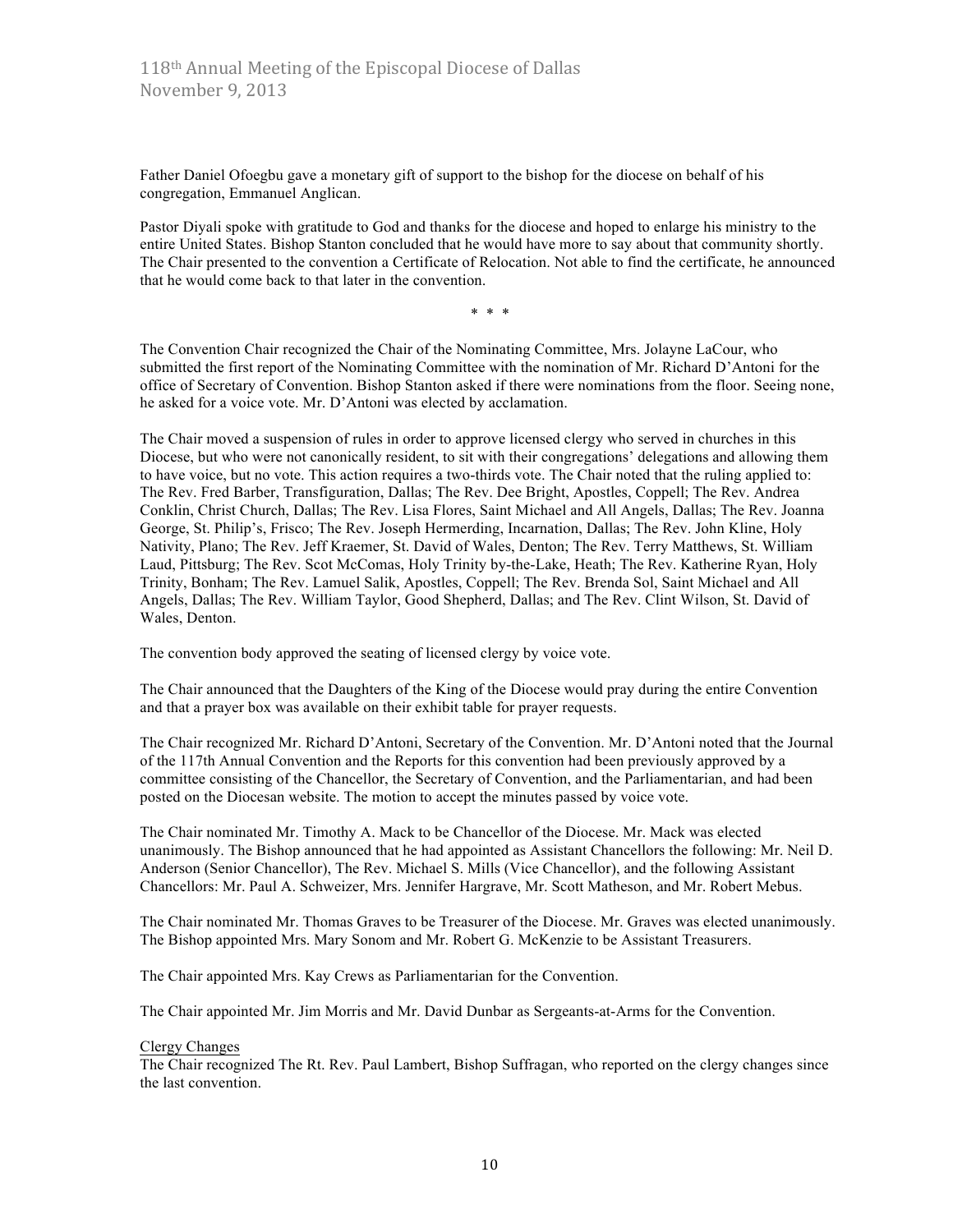Newly Ordained:

- *Newest* ordained clergy in the diocese: Deacon Stephen Setzer who serves at St. Matthew's Cathedral
- The Rev. Wesley Evans, serving part-time at Holy Nativity, Plano as he migrates his way into the United States Navy Chaplains Corp
- The Rev. Nancy Powers, Vicar, St. John's, Pottsboro
- The Rev. Matthew Larsen, on scholarship to work on his doctorate at Yale Divinity School through Incarnation, Dallas
- The Rev. Paul Wheatley, serving at Incarnation, Dallas

New Rectors:

- The Rev. Fabian Villalobos, Christ Church, Dallas
- The Rev. Marc Dobson, Good Shepherd, Cedar Hill
- The Rev. Michael S. Mills, Good Shepherd, Dallas
- The Rev. Bob Corley, St. Mark's, Irving

The chair presented to the convention the certification that a congregation has changed its location. He read the Certificate of Location stating the Grace Church, Mesquite had relocated to the property on Ferguson Road in Dallas, home of the Church of the Resurrection and Grace and of the mission church of San Francisco de Asis. The Bishop advised the convention that he and the Standing Committee had previously consented.

# **REPORT FROM THE NOMINATING COMMITTEE**

The Chair recognized Mrs. Jolayne LaCour, Chair of the Nominating Committee for another report. Mrs. LaCour presented the nominees.

### **Standing Committee**

#### (Clergy) (Lay)

The Rev. William Cavanaugh Kalita Beck Blessing The Rev. Clay Lein Tom Graves, III The Rev. Kai Ryan

## **Executive Council**

(Clergy) (Lay)

The Rev. Maria "Betty" Barrios Connie Bertram The Rev. Will Brown Garry Brown The Rev. David Faulkner Steve Burnett The Rev. Amy Heller **Donna Halstead** Donna Halstead The Rev. Joel Allen Prather **Robert "Bob" MacFarland** The Rev. Philip Snyder Steven M. Philley The Rev. Fabian Villalobos Jim Riggert The Rev. Paul Wheatley **Ranji** "Matt" Thekkil

## **General Convention Delegates**

#### (Clergy) (Lay)

The Rev. William Cavanaugh William Behrens The Rev. Michael Gilton Carrie Boren Headington The Rev. Canon Victoria Heard Cathleen Dolt

Eddie Touraine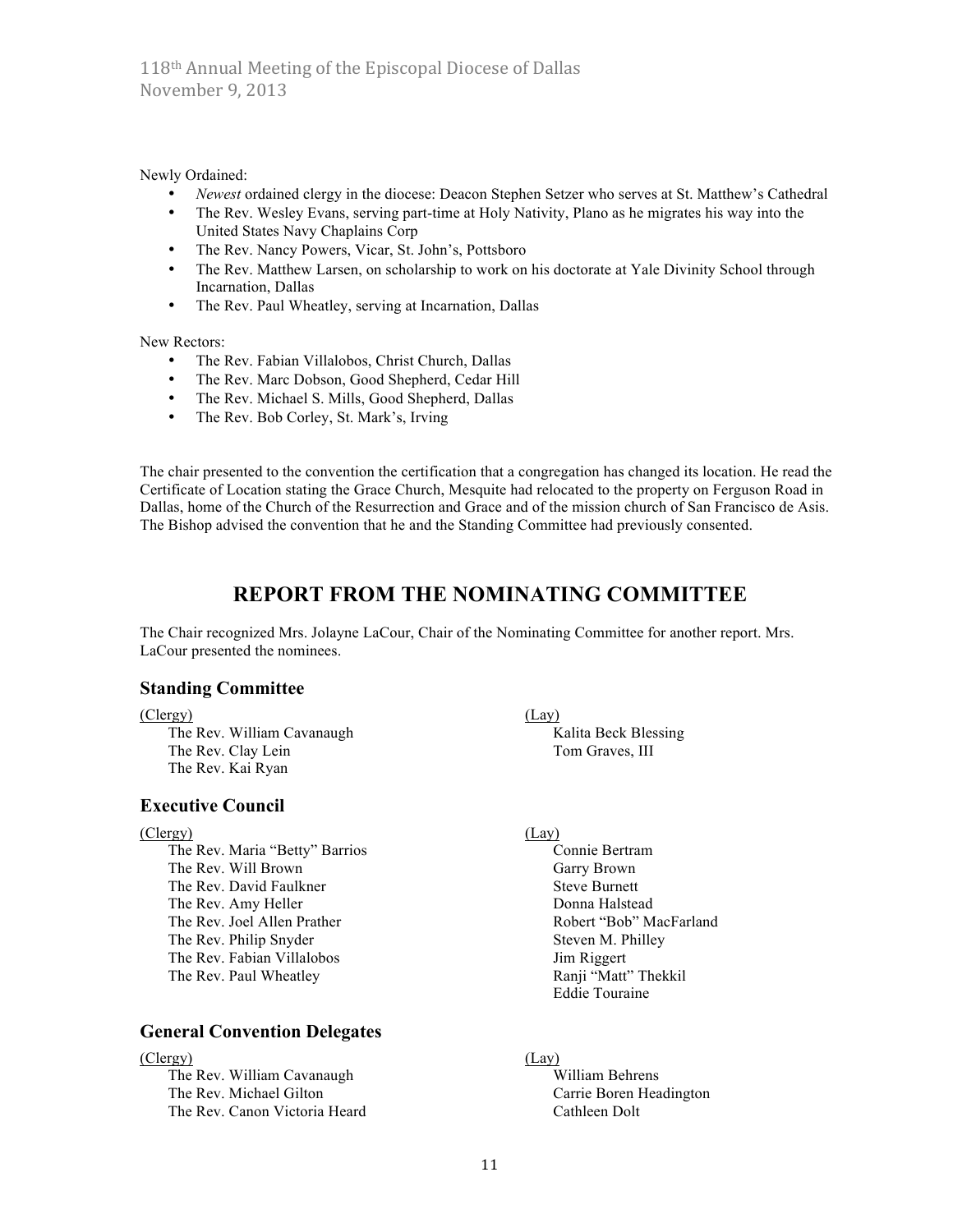118<sup>th</sup> Annual Meeting of the Episcopal Diocese of Dallas November 9, 2013

The Rev. Amy Heller Fred Ellis The Very Rev. Dr. Neal Michell Anna Houston The Rev. Michael Michie William Murchison The Rev. Antonio Muñoz Phil Ritter The Rev. Kai Ryan Anne Schmidt

#### **Provincial Synod Delegates**

(Clergy) (Lay)

The Rev. Tim Cherry Laura Braun The Rev. Ashley Classen Fred Ellis The Rev. Amy Heller Chuck Firmin The Rev. Gary Herbst Don Mills The Rev. Michael Hurst Jim Myckleby The Rev. Brendan Kimbrough Paul Prema The Very Rev. Dr. Neal Michell Phil Ritter The Rev. Joel Allen Prather Anne Schmidt The Rev. Craig Reed Lee Spence The Rev. Terry Reisner The Rev. Philip Snyder

#### **Trustee, University of the South**

(Lay)

Louise Harms Orrin Harrison, III Lee Spence Lana Valenta

Mrs. LaCour added that information on each of the nominees was printed in the Convention Booklet, pages 16- 28. She recommended use of the Tally Sheets found in the Convention Booklet on page 79-83.

The Rev. Kai Ryan approached the Chair and withdrew her nomination as she announced she would be moving to the Diocese of Texas to serve as the Canon to the Ordinary.

The Chair announced that the floor was open for further nominations. Seeing no additional nominations, the Chair closed the nominations.

The Bishop recognized Mr. Ron Brown, Chair of Elections, to go over the voting instructions found on page 15 of the booklet. Mr. Brown explained that clergy would receive blue ballots and that the lay delegates would receive salmon-colored ballots. He continued with the rules for completing the ballots.

The Chair identified the Tellers and announced that he had appointed the Tellers to assist the Elections Committee:

Adult helpers were Deacon Pam Dunbar from the Diocesan Office and Mrs. Toni Luc-Tayengo from Saint Anne, DeSoto.

Youth helpers were: Aaron Alexander from Holy Trinity, Garland; Lily Castillo from Christ Church, Dallas; Raj Landry from St. Nicholas', Flower Mound; Clare Mills from Good Shepherd, Dallas; John Mills from Good Shepherd, Dallas; Nick Roberts from Epiphany, Richardson; Rachel Roberts from Epiphany, Richardson; Andrea Roberts from Epiphany, Richardson; Katie Roche from Epiphany, Richardson; Andy Saldivar from San Francisco, Dallas; Elizabeth Sinclair from Holy Trinity, Garland; and Eli Tomlanovich from St. James', Dallas.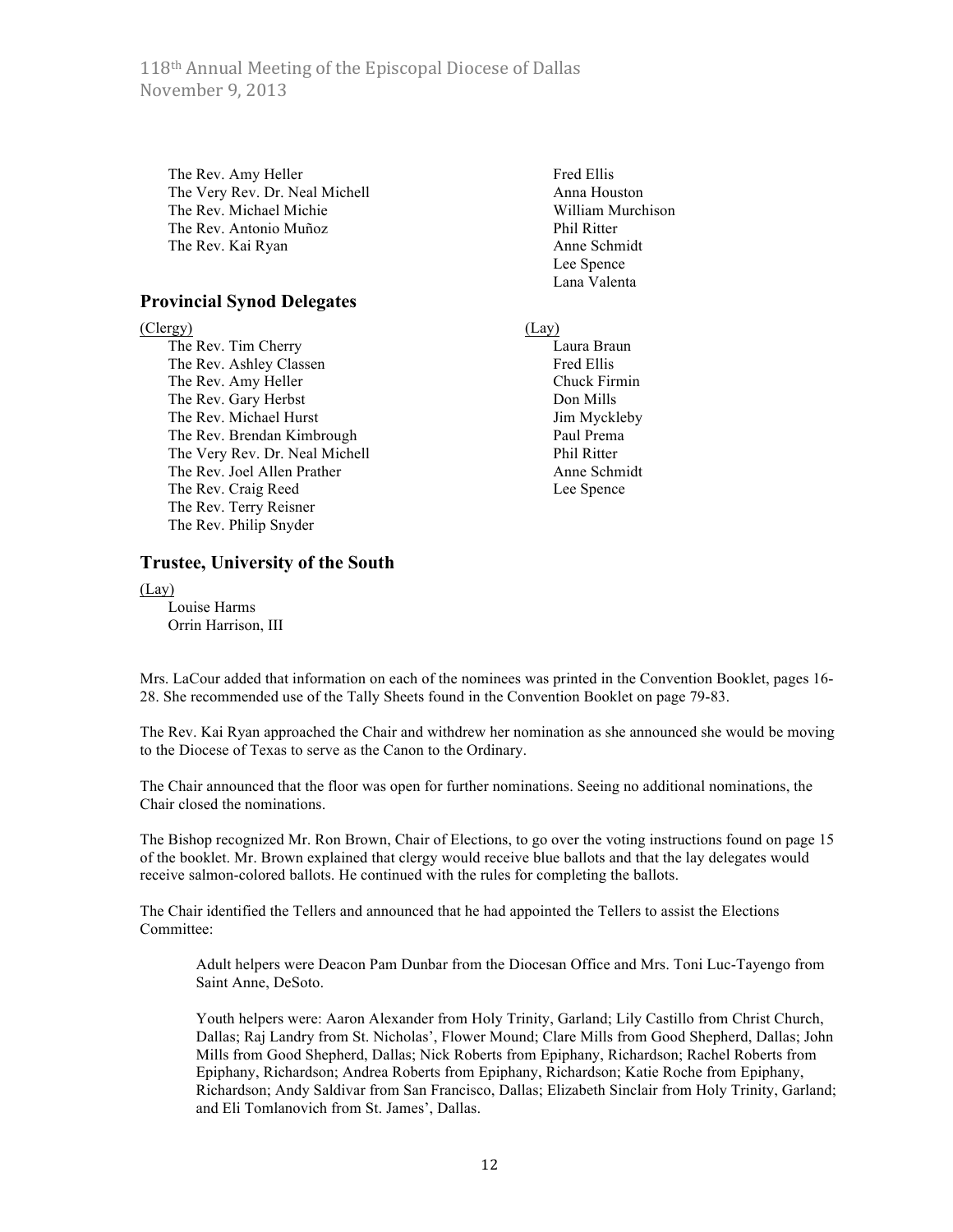The Chair instructed that the numbers for the nominees are found on page 79 of the Convention Booklet. The pages distributed ballots. The first ballot was taken.

\* \* \*

Bishop Stanton requested that Deacon Paul Thomas and his wife, Barbara Thomas, come to the front of the podium to be recognized. The Thomases have been called to serve as missionaries to southwest Uganda working with the Kellerman Foundation among the Batwa Pygmies. The Thomases shared their story. A beautiful video about the Batwa was shown. They will be sent as missionaries from the Diocese of Dallas and plan to leave in early 2014.

\* \* \*

The Bishop named two new Canons to the Cathedral. He told the ministry history of The Rev. Todd Wetzel and asked that he be recognized by the convention.

He also told the ministry history of The Rev. Stephen Swann and asked that he be recognized by the convention.

\* \* \*

Bishop Stanton delivered the following address to the convention.

# **ADDRESS FROM JAMES STANTON BISHOP OF DALLAS**

My brothers and sisters in Christ, the theme of this convention is *Blessed To Be A Blessing*. I want to thank Bishop Burton for his opening of the scriptures this morning in a powerful way in his sermon. Certainly the figure of Abraham looms large in the Christian story as well, of course, as for Jews and Muslims; but, this is not just because he is the patriarch figure in history we have to deal with, the one in whom God found a soul suitable for his great work, it is because he is also to us an example of faith.

Abraham believed God. That's what Paul wrote. That's what a lot of Christians said. Abraham believed God. Trusted God. And that, rather than any particular work or leadership trait, was accounted to him as righteousness; it put him in the right relationship with God. He was blessed, not because he was good, but so that in his faithfulness he might bring the blessings of God to others.

Twenty-one years ago and three days, November 6, 1992, this diocese called me to serve as your Sixth Bishop. As you know by now, at the end of May I will retire from this ministry. Or to be more precise, I *hope* I will retire from this ministry. Let me clarify. On May  $14<sup>th</sup>$  of this past year I submitted by resignation as required by canon to the presiding bishop of the Episcopal Church. As you may know when a bishop resigns, the other bishops of the church, the majority of them, have to give their consents. As of today and for the record, I have not yet received the consents. Now let me put that into perspective. It is 180 days from May  $14<sup>th</sup>$  to this day. That is 4,320 hours, 259,200 minutes. Ah, the joys of bureaucracy. And it will probably only get better, I suppose, as time goes on. In any case, as of this day my resignation has not been consented to. So, let's just say that "hope" is the operative word here.

I intend to do this: on June  $1<sup>st</sup>$  I am going to stay home. And you can send my check.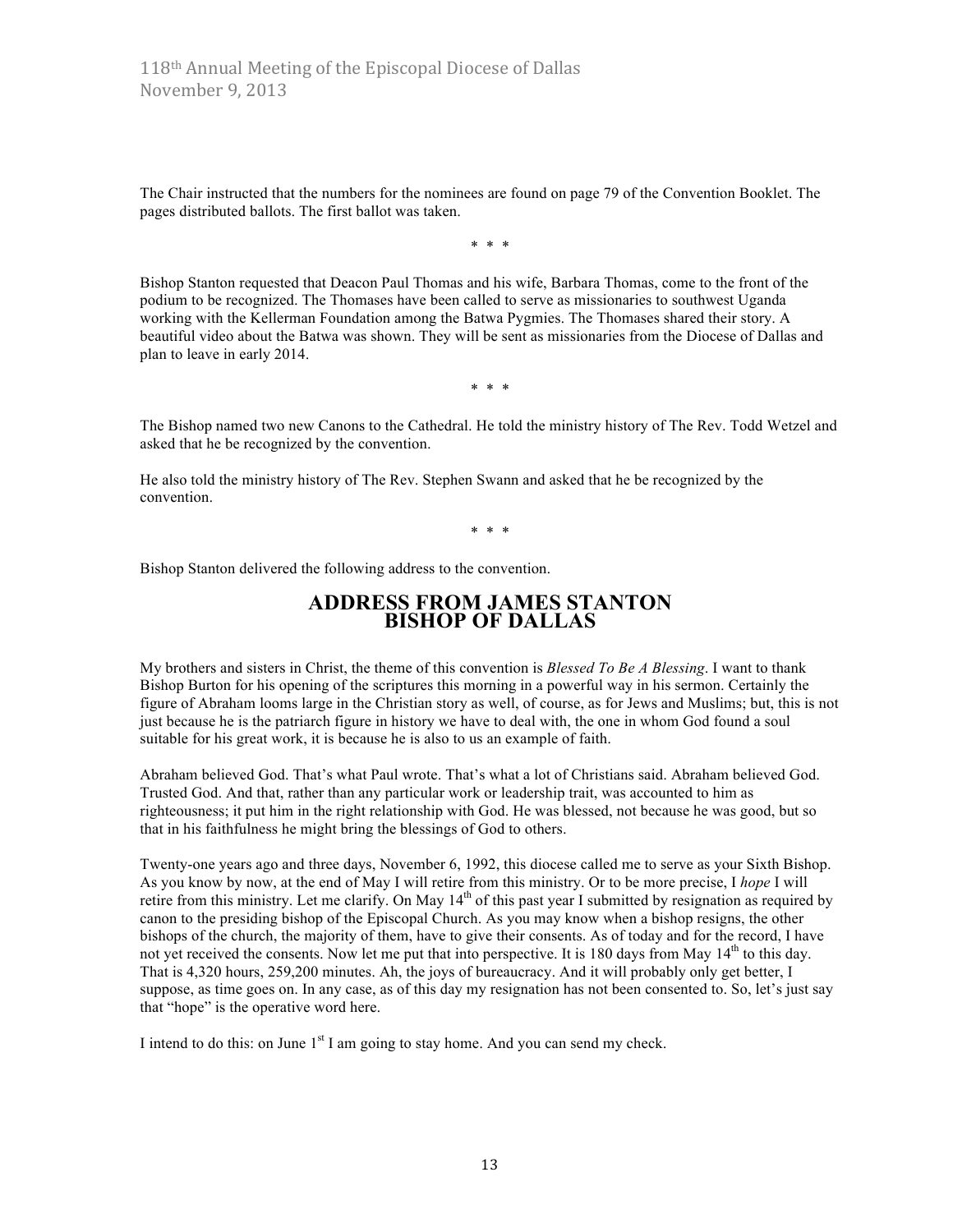In any case, this is likely my last address to the convention. And I have made a strategic decision about this address, I'm going to be brief. It will be the shortest address I've ever given to any convention. [Applause] Alright, maybe not. Maybe I'll rethink this.

The Diocese of Dallas is in sound shape. At no time in the last generation has the participation and support of the diocese by its congregations been greater than it is today. I want you to know that. More than anything else, I want to thank you for that because your faithfulness helps us all together to be able to carry out the work God has given us to do. You cannot know what a joyful, calming influence and power that is.

At the same time the Finance Committee of the Executive Council has worked to reduce the assessments of parishes and missions from the high that it was of 18% just a few years ago now down to 15% at the highest. They've taken my commitment to reduce it even further very seriously. Early on I spoke about reducing the burden of the diocese on the parishes to 10%. I still think that is the most intelligent and scriptural thing to do, for there to be a tithe. We expect our people to tithe, we expect our parishes to tithe, we expect our dioceses to tithe to mission work. So, they are working on that. I think we would have made more progress in this direction had it not been for recent economic problems. But I want you to know they are working on your behalf to continue to do that.

Our overall Average Sunday Attendance, according to a recent report from the Episcopal Church, membership figures remain pretty much the same. If you look at them in terms of graphs and bars, they look pretty flat, despite the fact that while some people have left the Episcopal Church, others are joining us. In fact we have some rather remarkable growth over the past couple of years in some of our parishes and missions. Youth attendance and participation is up. More youth ministers are working in our parishes. And more young people attended camp this year than at any time in the past twenty. As you've already witnessed, we welcomed two new missions into our fellowship, one about two years old, and the other about one year old. And, we've created three new mission stations. So, the health of the diocese by these markers is good.

People ask me about what I look back on and enjoy thinking about and so forth. I just want to share with you some things I rejoice over. The past 21 years have been almost entirely a joy to me. Because it has been great to work with you and among you and I look forward to continuing to do that. More about that in a moment, but I thought I'd single out the top 10 … or 12 things that I take real delight in as I think back over these years. Some of them were mentioned in that lovely dinner last night and I don't want to belabor them. I do look back on that first convention, a time when the convention came together. We prayed, we celebrated the Eucharist, we came in work clothes, and that day we went out to do work. And by the end of the day, there were two houses standing in the city of Dallas that weren't there in the morning.

This was a Habitat for Humanity project and it's not just that. It was a crazy idea perhaps, but what it did was it enlisted people from all of the parishes. We didn't even set a budget for this. We knew we had to raise about \$55,000 for a house. We raised so much money that we could build two houses. And we had money left over that we began a ministry to the homeless in Texarkana, Texas called **The Randy Sams Shelter**. And, the ancillary benefit of that was the Brotherhood of St. Andrew continues that ministry until today; they continue it to raise up houses. This was a testimony to me of what our people, to what YOU can do. And it was a great joy and I often think about that. I haven't come up with another great project like one, but we'll keep trying.

**The Bishop's Camp** which was run by the Cathedral: again, it was a matter not of an idea or a plan or a program, it was the people who carried that Bishop's Camp. This is an effort by the cathedral to serve the community around it, to serve the children around it who have no other place to go, nothing else to do in the summer months. But it has become such a boost to the community. We knew something was happening when the head of the school across the street came over and told us this is a blessing because it keeps the children prepared for school and for learning across the summer months. And it reduces, they felt, the sense of violence and bullying and disorder in the campus. It was a ministry, it was a spiritual ministry as well as a practical one.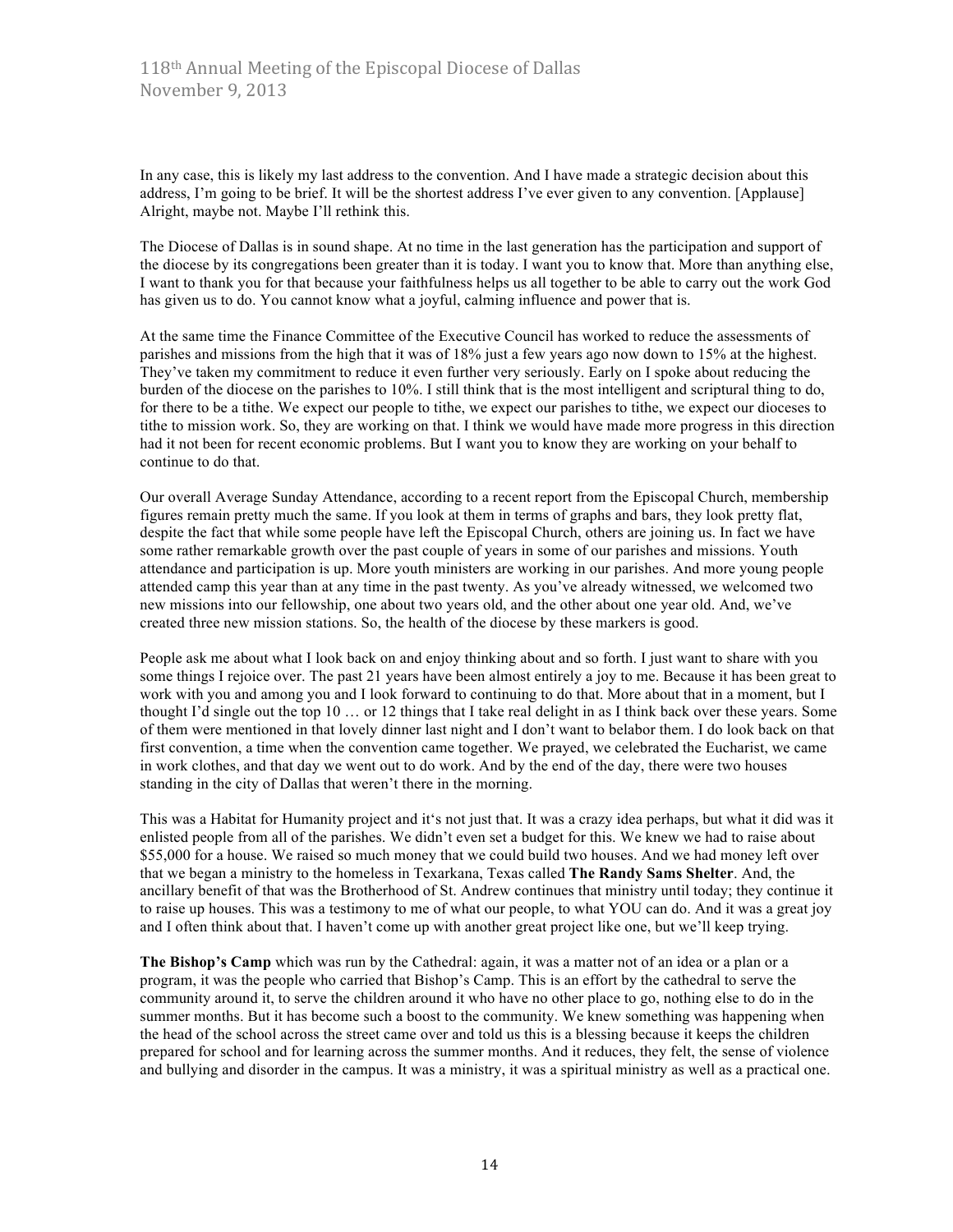I have loved our **Deacons**. I have the greatest respect for them. It is a joy to watch them grow in number and in outreach and ministry; it's been wonderful to take them with me on all of my visits, and I long for people to know more about the ministry of the diaconate, not as a stepping stone to something else, but as a full ministry in its own right.

**Youth Ministry** has been a delight. Pam Dunbar thank you for all you have done and inspired. Our young people are an inspiration to me. I say this every year, but it remains so. [Applause]

#### The **Strategic Plan**, our **Church Planting** efforts, **Camp All Saints**, of course.

One of the things that most moved me, I have to tell you, personally, happened after the 2006 General Convention. When I returned and all we seemed to have was bad news from place to place. And I determined to go out and listen to you, the people, in your parishes and I called upon each of the churches to gather whom they understood to be the leaders of that parish or mission and I would sit down and listen. And there were some people who wrote some things on blogs that were a bit doubtful about this whole prospect. But, I was determined to go out and listen, not to lecture, not to talk; to ask questions, to take notes. And I got to know people. I got to know you. I got to know the diocese in a way that would not have been possible in any other way. And I was inspired. We have a lot of wisdom. We have a lot of spirit. We have a lot of insight and a lot of knowledge in this diocese and across it. And I valued that more than anything else. I don't know where the Episcopal Church is going; I don't know what the future holds. I know the people of this diocese. I know what you are capable of. I know where your hearts are. And many of these problems we've negotiated before or will negotiate again in the love of Christ among ourselves. So, I have confidence in you in that respect. I just came away from that **Listening Tour** with a great appreciation.

The Cathedral Center – I still call it the Cathedral Center – I can't get used to calling it **The Stanton Center**. I love that ministry. It was once known as the Anglican School of Theology. It's had its testing. It's gone through its stresses and strains with another bureaucracy (The Texas Education Administration); but, it now comes out stronger. I think it serves this diocese well.

**Evangelism Commission Network**: I remember first meeting (when Bishop Paul and I met) Carrie Boren in England and saw her energy and knew that this was a mission we needed in evangelism and this was a person to lead that, and I thank her.

**The Rural Church Commission**: what can I say. This has been a joy to observe.

The **Ethnic diversity** that is going on. I said earlier when I introduced the Bhutanese congregation, Holy Faith, that this past year I was part of something that was extraordinary. It was a baptismal service in which we welcomed over 50 people into the Body of Christ, most of whom could not speak English or understand English. We were able to, through the assistance of the Anglican Communion, get prayer books in Nepalese so that these folks could understand the service; and there was a joy about becoming Christians, about being baptized. And several clergy participated in the service, and it got a little chaotic, and I said at one point simply this is what the early church must have been like. Because it wasn't so much the order that made it holy, it was the spirit and the commitment that made it holy, and it was thoroughly a joyful moment to welcome them and give them a home. These were people who had been thrown out of their country by their government; but, here they have a spiritual home as well as a physical home. This is happening in this diocese. I have often said, we are the Anglican Communion, we're not just a part of it.

**The Gathering** - you will hear more about The Gathering. This is a great inspiration to me: an experiment in possibly building a church without a building. Can you imagine that? In fact, welcoming them into parish status some day, I hope, when they don't bear any of the traditional marks of a parish. Can Christ make himself known to people in the world without walls, without structures? I think so. I hope so. This will be a great experience.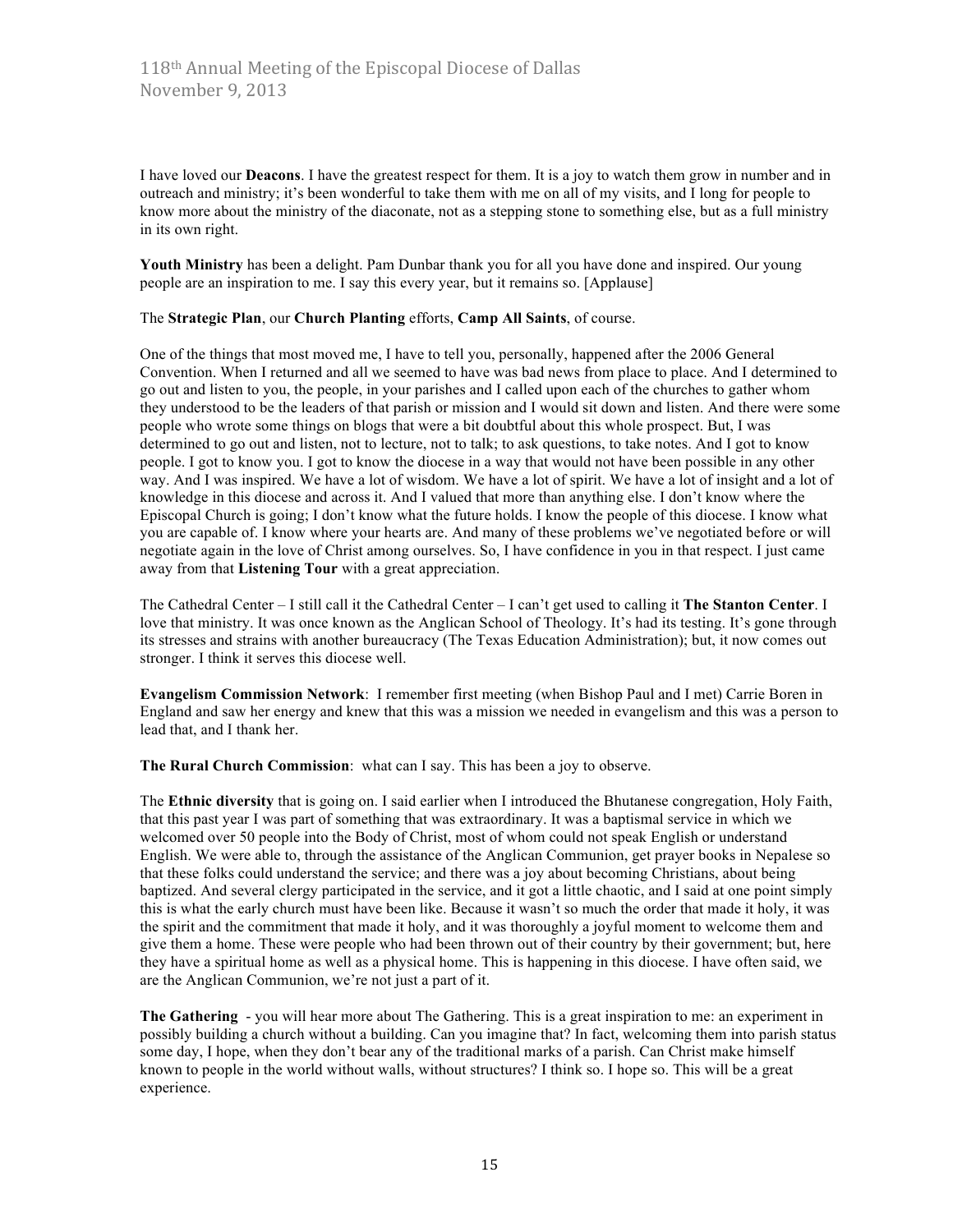The thing that strikes me about these milestones and our life together is that they all happen because of you, the people of this diocese, lay and clergy alike. I'd like to thank people by name; but, if I started to do, this we would be here until tomorrow … or the next day. Many of you here were part of these undertakings; many of you have not been part of these undertakings particularly. Many who were a part are not here today because maybe they were not elected as a delegate, or perhaps they had something better to do today. And many are not here because they have gone on home to be with their Creator and Lord. But, I'm grateful for all who shared the vision of these efforts, who took the bull by the horns, who saw an opportunity and rose to meet it, who gave of their time and resources to make them happen, and who've made such a difference in the life of this diocese.

Most especially, I am grateful for my staff, those who've served with me in the past, those who serve with me now. They have been energetic, engaged, generous, and patient; they've risen to the occasion, every one of them has had a servant's heart. Every one has made my burden lighter and my work brighter. And, I want to say, the one who's been with us the longest and worked all the time the hardest, I think, and that is Ticoy Young. [Applause] Is she back there someplace? I will allow myself the luxury of naming that one. I just can't name everybody else…. I am going to name them all at the end of the show. I just wanted to say, she has been your servant (she's not even an Episcopalian) for all these many years and I just wanted to single her out.

Now, I want to talk about the future. In a little over six months our relationship will change, I will no longer be *the* Bishop or exercise the powers of the ecclesiastical authority of the diocese. As opportunity presents, I will, God-willing, continue to visit parishes and assist in confirming and receiving new ministers in the body of Christ as an assisting bishop. I will, I trust, be able to continue to preach and to teach especially at the Cathedral / Stanton Center. And, I hope, to once again engage in ministry at some parish level. The hardest part about being a bishop is to give up a parish home, to give up walking with a community of people consistently through the year and through life's ups and downs. That took some adjusting. But, I look forward to returning in some way, in some form to that kind of life. And I look forward to this new phase of ministry and will seek to assist the diocese. I'll give them my advice when they ask. And I'm not going to try and do anything else. That's my solemn pledge. I will seek to assist the leadership of the diocese wherever they are as, and only as, requested.

Some of you have asked and some might be wondering just what will be the process and timeline of the election of my successor as bishop. I daresay some of you have given thought to this over a long period of time. [laughter]. Let me be very brief; but, I need to give you this background. The process will largely be in the hands of the Standing Committee. Once my resignation is effective, next May, God-willing, the Standing Committee will be guided by the canons both of the general convention and of the diocese. In fact, the canons of the diocese, in most cases, take precedence over the general canons. There are essentially two courses open to the Standing Committee. Beginning next June, the Standing Committee could choose to promptly call for an election. As many of you know, that process would typically take something like two years to complete. Using the search processes that other dioceses and some of our larger parishes have undertaken most recently, I think the process is likely to be longer, rather than shorter. Alternatively, the Standing Committee could defer action on calling for an election. This would allow more time, critical time, it seems to me, for the diocese to build up a reserve fund that is better able to afford the considerable expenses of the election committee, nominating and interviewing process, the physical and psychological examinations, background investigations, walk-abouts, consecration, and upfront costs of moving a bishop here to the diocese. All of these things cost money. Money that is not in the budget that needs to be accumulated over time.

My own point of view, and it is just my own view, that this would be a very prudent course of action for these and a number of other reasons. In either case, the Standing Committee may choose to act as the ecclesiastical authority of the diocese or it may invoke diocesan Canon 41 and choose to appoint another bishop, say the Suffragan Bishop, as the ecclesiastical authority. That's a position referred to as the Bishop pro tem or pro tempore which means *for the time being*. Now depending on the timeline set for the election process, Bishop Lambert's term in the role could cover several years. Again, the continuation of that arrangement would at all times be at the discretion of the Standing Committee, and in fact, as provided in Canon 41, the decision on calling for an episcopal election always remains in the hands of the Standing Committee. Once the Standing Committee starts down the path of an election, one of its first acts is to constitute an election committee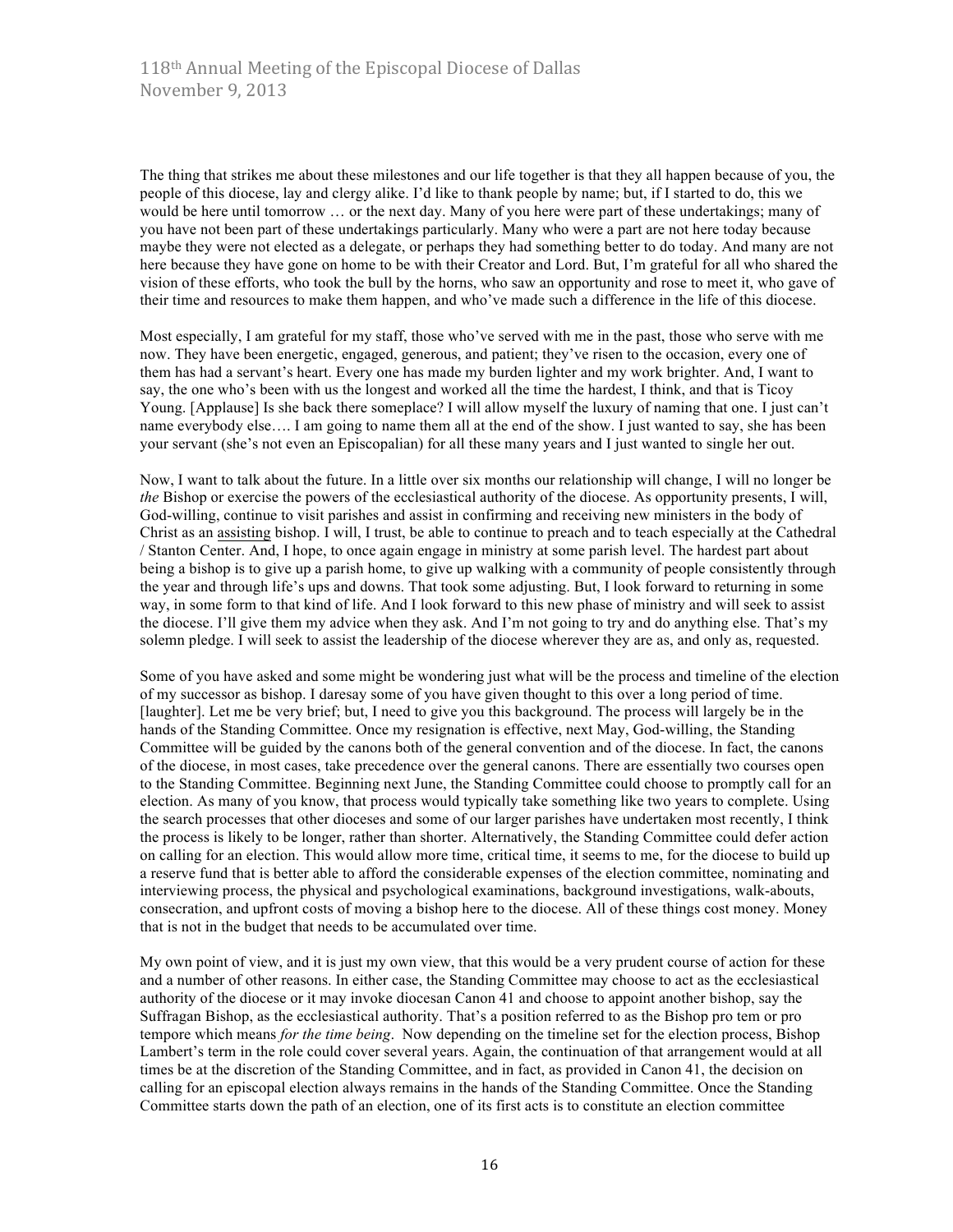pursuant to Canon 26. The committee will be populated by four clergy and four lay members elected by the Standing Committee and six clergy and six lay members elected by the Executive Council and the chancellor who will be a member ex officio. So, the Standing Committee designates one of these appointees (four and four, six and six, twenty people, plus the chancellor) as the chair of the committee.

The committee, in due course, would receive and vet nominations, would present at least three nominees to the convention for election, likely a special convention, I would guess, called for that purpose. Typically, the committee also creates subcommittees such as a Consecration Committee, a Transition Committee and so forth to assist in this work.

Remember that, after a bishop-elect is chosen, he or she must receive consents from at least a majority of bishops exercising jurisdictions, that means diocesan bishops or bishops coadjutor within the Episcopal Church and a majority of Standing Committees, before a consecration date can be set. That's the process in brief.

Again the course chosen and any timeline associated with it are in the hands of the Standing Committee and no decisions can or will be made until I have moved on into the new phase I spoke of earlier. In anticipation of this new phase, I gave some thought to what I would like to tell you, what I want to leave you with as we gather today and depart today, God-willing.

So, I want to just spend the next couple of minutes in that word. We've been blessed by God in so many ways as a diocese. That blessing is not, as is it was for Abraham, intended for us. God is delighted for us to be blessed, but it is intended to empower us and impel us into greater mission to carry that blessing beyond ourselves. In fact the only way a church can grow is when it understands that it is blessed to be a blessing; it's reaching out in mission and ministry beyond itself.

There are two things about my consecration I remember very vividly. Both came from Bishop John Maury Allen, the former Presiding Bishop of the Episcopal Church, the man that I held in the highest esteem then and still do today although he has passed on to be with his Lord. He said two things; first was, in all solemnity, "Get a big car." And I followed that advice. He said, "You know, you know you young guys, you all talk about this ecology and so on, but you are going to be traveling many, many miles. You owe it to your people to keep yourself as safe as you possibly can be." And I thought that was pretty good advice, especially one day I was broadsided by somebody and appreciated having such a car.

The other bit of his advice was this and it came in the sermon. "Jim,'" he said, "Jesus does not call you to be successful, he calls you to be faithful." And I've tried to live by those words, too. Our Lord does not promise success. He does not promise that there will be no challenges or obstacles or even defeats along the way. Indeed quite the opposite. Jesus often was quite upfront with his disciples, telling them about what they would suffer. It is enough for a servant to be like his master, he would say. "You must be willing to give up everything and follow me." Now I am sure there were focus committees that came to him to report that these were not selling well in the public arena. But he was honest and truthful with them. What he did promise was that he would be with them always even to the end of the age. You know it is very easy to get sidetracked in ministry. Local differences among church members, conflicting goals, economic uncertainties, and denominational controversies, all of these things and many more I could name, and you are familiar with them, I'm sure, can crowd into our consciousness and deter us from the main thing. This is nothing new. Saint Paul confronted such conflicting and confusing controversies in his own churches. Different interpretations of the gospel from time to time consumed the earliest church and threatened the power of their witness particularly in some communities. "I'm astonished," Paul wrote to the Galatians, "that you are falling for those who pervert the gospel. Not that there is another gospel. There is only one gospel," he said. "And that is the gospel of Christ crucified and risen. But," he warned, "even if we or an angel from heaven came down and revealed another gospel..." (Get the picture?) "Even if I told you to change," Paul is saying. "Or an angel told you to change, don't do it! Let that one be accursed. It's anathema, there is only one gospel." We say it every time we do our baptismal service: One Lord, One Faith, One Baptism. I don't think we actually believe that much of the time. We are so caught up in ideals of diversity and so forth that we forget that diversity is part of the fruit of the spirit. We can't help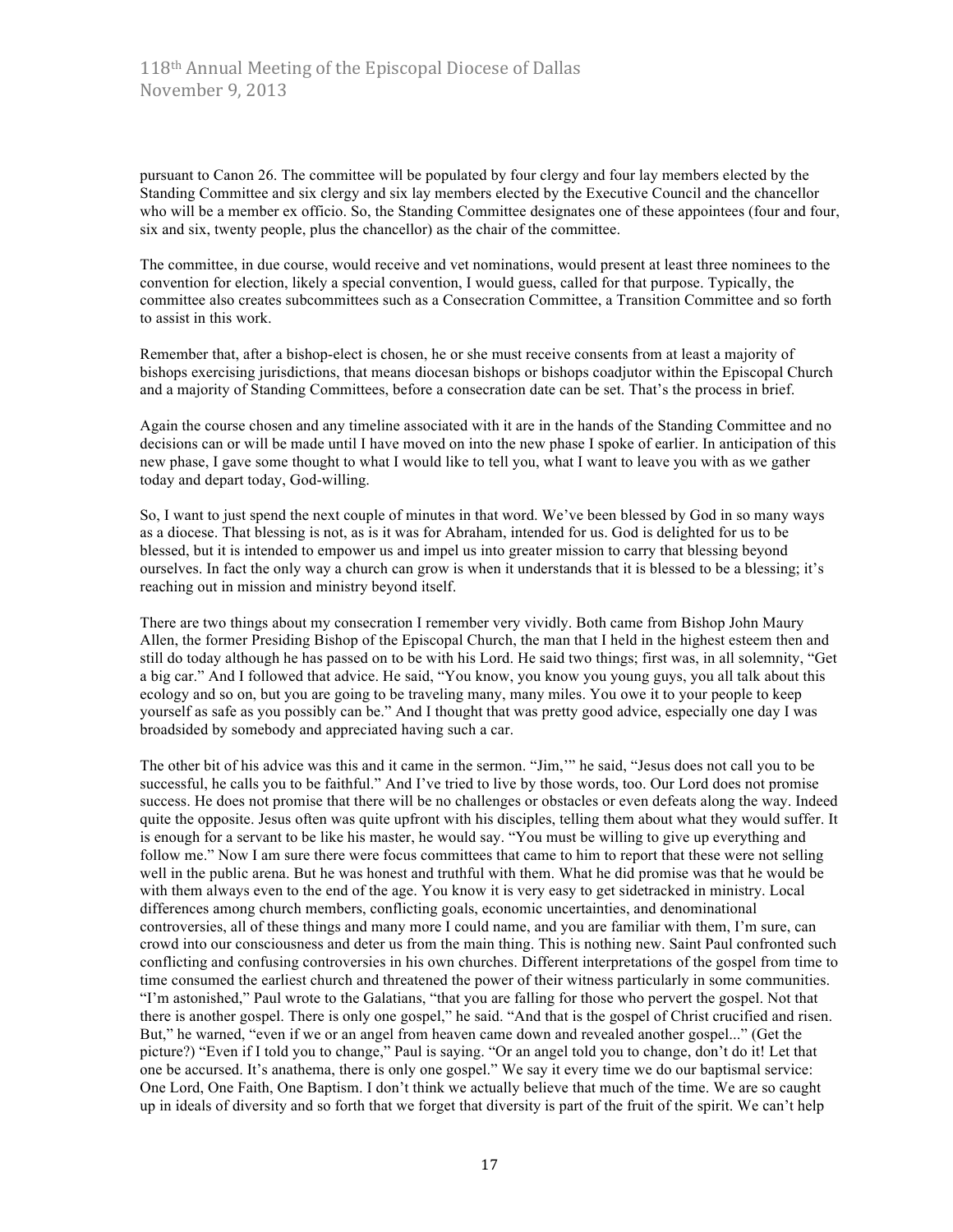but be diverse if we are lifting up Christ. He will draw all manner of men and women to himself. But when we try to make diversity the goal and somehow that is going to make the world better and more just, I think we simply make matters worse. Paul says there is only one gospel. And so, his word to the faithful was simply this, "Let us not grow weary in doing what is right, for we will reap gloriously at harvest time if we do not give up." "We are not among those who shrink back," the writer to the Hebrews says triumphantly. "And therefore," he says, "lift your drooping hands and strengthen your weak knees and make straight paths for your feet so that what is lame may not be put out of joint but rather be healed." Maybe that passage spoke to me most directly after my experience of breaking a foot. I don't know. But, here's the word: strengthen your weak knees, lift your drooping hands, make straight paths for your feet. Jesus called his disciples to put their hands to the plow and fix their gaze steadily upon him. THAT is faithfulness. We don't give up, Saint Paul said; we don't shrink back, the writer to the Hebrews said. We've got a lot of paths to straighten and a lot of lameness to heal. We put our hands to the plow that the fields of God may bear more fruit. It is this ministry that we serve, and you know, what will bear fruit is a renewed commitment to proclaim Christ and make new disciples. It is no more complicated than that.

Some of our parishes are building new buildings and enlarging their campus; that is exciting and I applaud it. But, we all need to be reminded that unless the Lord builds the house they who build it, labor in vain. It is the heart of service to the Lord that will fill those new buildings. On the other hand every week I receive some advertisement, some news about some new program or scheme or plan helping the church to be relevant, to change our world, to do justice and to show mercy. But, here too, we need to be reminded that Jesus' method of changing the world was to change one soul at a time. Programs don't change people. God's people change people when they allow the Holy Spirit to work through them.

When a bishop is ordained, the ordinal prescribes his or her work in these terms: to be one with the apostles. A bishop is to be one with the apostles in proclaiming the gospel. The bishop's job is not to reinvent or reinterpret or restructure or reimagine the gospel or the church. The Bishop's job is to hold fast to the apostolic teaching and to ensure that that is done throughout the diocese. Well, you know this too is the responsibility of the whole church. Whenever we renew our baptismal promises or baptize new people and have the opportunity to renew them, we say we will continue in the apostles' teaching. As I look at the future what concerns me is not those who would reinvent, reimagine, restructure the church of Jesus Christ, I'm not really concerned about them. I've read the book, I know how it turns out, and I know who wins. What I'm worried about is those who forget that the main thing is to be faithful. What I worry about are those who do not stand firm with the apostles' teaching and continue to live out the ministry entrusted to them.

We may be tempted to give in and fall for the new or give up and fight in some other quarter; but, both of those tactics fail. What we need to do is proclaim Christ and make disciples right here, right where we are. No one can prevent us from doing that. And that's the only thing that will transform, not only the church, but the world. It is in this field that we find our strength and renewal. It is in this field that we are called to put our hands to the plow. It is in this field, brothers and sisters, that God will bless us, and we will be and become a blessing.

In my election process in 1992, every time there was a meeting with questions and answers, I would end my portion of that session with a prayer that has shaped me all of my life. I'm going to ask you to stand and pray it with me or at least pray silently as I pray it.

> *Accept, O Lord, my entire liberty, my memory, my understanding, and my will. All that I am and all that I have you have given me and I give all back to thee to be disposed of according to thy good pleasure. Give me only the comfort of your presence and the joy of your love. With these I shall be more than rich and have need of nothing. AMEN*

> > *The Rt. Rev. James M. Stanton, Bishop of Dallas*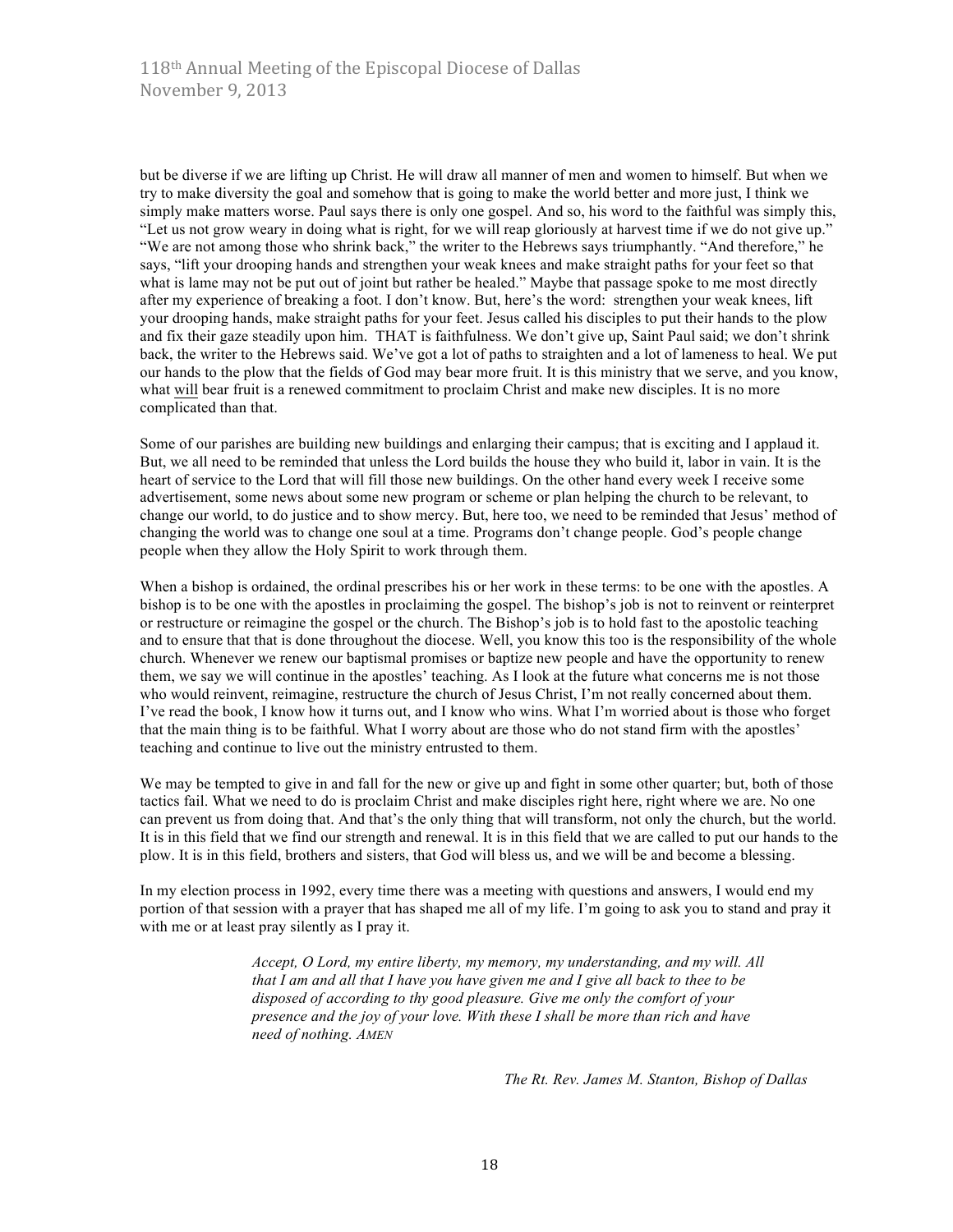The Chair made announcements about lunch and locations for specific ministry luncheon gatherings. Then, he called upon Fr. Michael Harmuth to lead in noon-day prayers. After noon-day prayers concluded, the Chair recessed the meeting for lunch.

\* \* \*

Bishop Stanton called the meeting back to order after the lunch recess.

The Chair made two revisions to comments made earlier during convention. Firstly, 14% (not 15%) is the highest assessment percentage currently. Secondly, Dean Neal Michell should have been included as a new rector when those names were previously noted. He had been acting dean of the Cathedral up until March 2013 when he was made Dean.

The Bishop called on Mr. Robby Gerber for the purpose of re-certifying the credential numbers. Mr. Gerber gave an updated report on credentials.

Credentials Committee report:

| Clerical Order           | Lay Order                                            |
|--------------------------|------------------------------------------------------|
| 184 Canonically Resident | 64 Parishes and Missions in the Diocese              |
| 62 Required for a Quorum | 22 Required for a Quorum                             |
| 119 Registered to Vote   | 190 Lay Delegates representing 59 Parishes/ Missions |

\* \* \*

The Chair called upon Archdeacon Rosemary Trei for the purpose of making a presentation. She recognized two parishes whose work amongst the poor has been designated as a Jubilee Ministry in the Episcopal Church. First was the Church of the Epiphany, Richardson. Fr. Bill Cavanaugh and Mtr. Betsy Randall accepted the certificate. Secondly, the work of Randy Sams Shelter in Texarkana was recognized as a Jubilee Ministry, and Fr. David Faulkner received the certificate on behalf of St. James, Texarkana.

\* \* \*

The chair recognized Mr. Ron Brown for Report #1 from the Committee on Elections on the first ballot. Mr. Brown reported in detail on the first ballot. Not all positions received elections, and the Chair called for tellers to distribute ballots and the second ballot was taken.

As voting concluded, the chair announced that the students from  $3<sup>rd</sup>$  and  $4<sup>th</sup>$  grade chapel at Parish Episcopal School donated two car loads of canned goods to be added to the convention food drive. The convention applauded in thanks.

The Chair acknowledged the presence of Ms. Pollyann Matson, Mrs. Mary Alice Ridenour, Mrs. Ellen Gunn, and Mr. David Gibbs who had come to help with the convention.

He then called upon the director of One Man's Treasure, Mrs. Annette Jenkins, to speak to the convention. Mrs. Jenkins thanked the convention for their contribution of coats that will be made available to the formerly incarcerated men in the Dallas area whom her ministry serves.

\* \* \*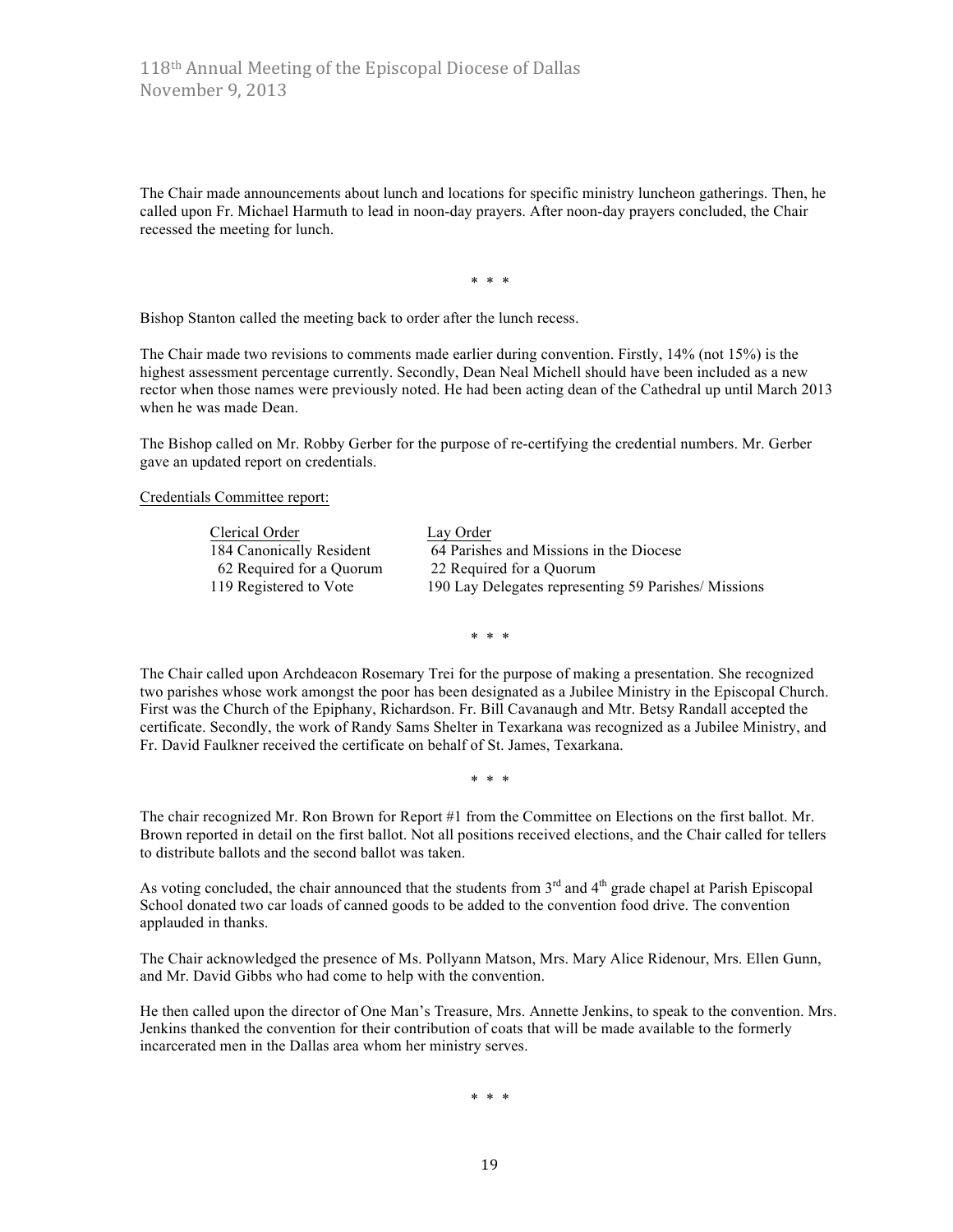# **REPORT OF THE COMMITTEE ON CONSTITUTION AND CANONS**

The Chair called upon the Chancellor of the Diocese, Mr. Tim Mack of St. Matthew's Cathedral, who is Chair of the Committee on Constitution and Canons, to make a report on the proposed amendments to the Constitution and Canons. He referred the delegates to page 112 of the Convention Booklet.

He instructed that this reading is a First Reading of this proposed amendment. Constitutional amendments require two readings. If approved, the amendment to the Article will come to the convention in 2014. If approved at the 2014 convention, then it will become effective.

*Note: Strikethrough text represents deletions to the present text; bolded text represents additions to the present text.*

#### **2013 – C01 Proposed Amendment to Article III –FIRST READING**

RESOLVED that Article III of the Constitution of the Diocese be amended to read as follows:

#### **ARTICLE 3 ANNUAL CONVENTION**

There shall be held an Annual Convention **of the Diocese held at a place and time designated by** at the Cathedral on the third Friday in October, unless the Bishop, with the consent of the Standing Committee shall appoint another place or time. **The time and place of the next Annual Convention shall be announced at each Annual Convention prior to its adjournment. In the event that a change in the time and/or place of an Annual Convention is determined by the Bishop, with the consent of the Standing Committee, to be necessary or advisable,** Thirty (30 days notice of such change shall be given to each Parish and Mission in union with the Convention **at least thirty (30) days prior to such meeting**.

**Rationale:** Planning for the convention, including securing best pricing on various services and accommodations, requires some flexibility in the date and place.

#### **Submitted by:** Constitution and Canons Committee

The proposed amendment to Article 3 was recommended by the Committee on the Constitution and Canons. No second was required as it came from the committee.

The Rev. Virginia Holleman asked that the committee consider a friendly amendment changing the notice period to 90 days; amendment was seconded. The amendment to the motion failed in voice vote. The main motion was then considered and approved by voice vote without opposition.

\* \* \*

The Chair announced the new Standing Committee would convene at the conclusion of the convention.

\* \* \*

The Chair introduced The Right Rev. Paul E. Lambert, Bishop Suffragan for his address.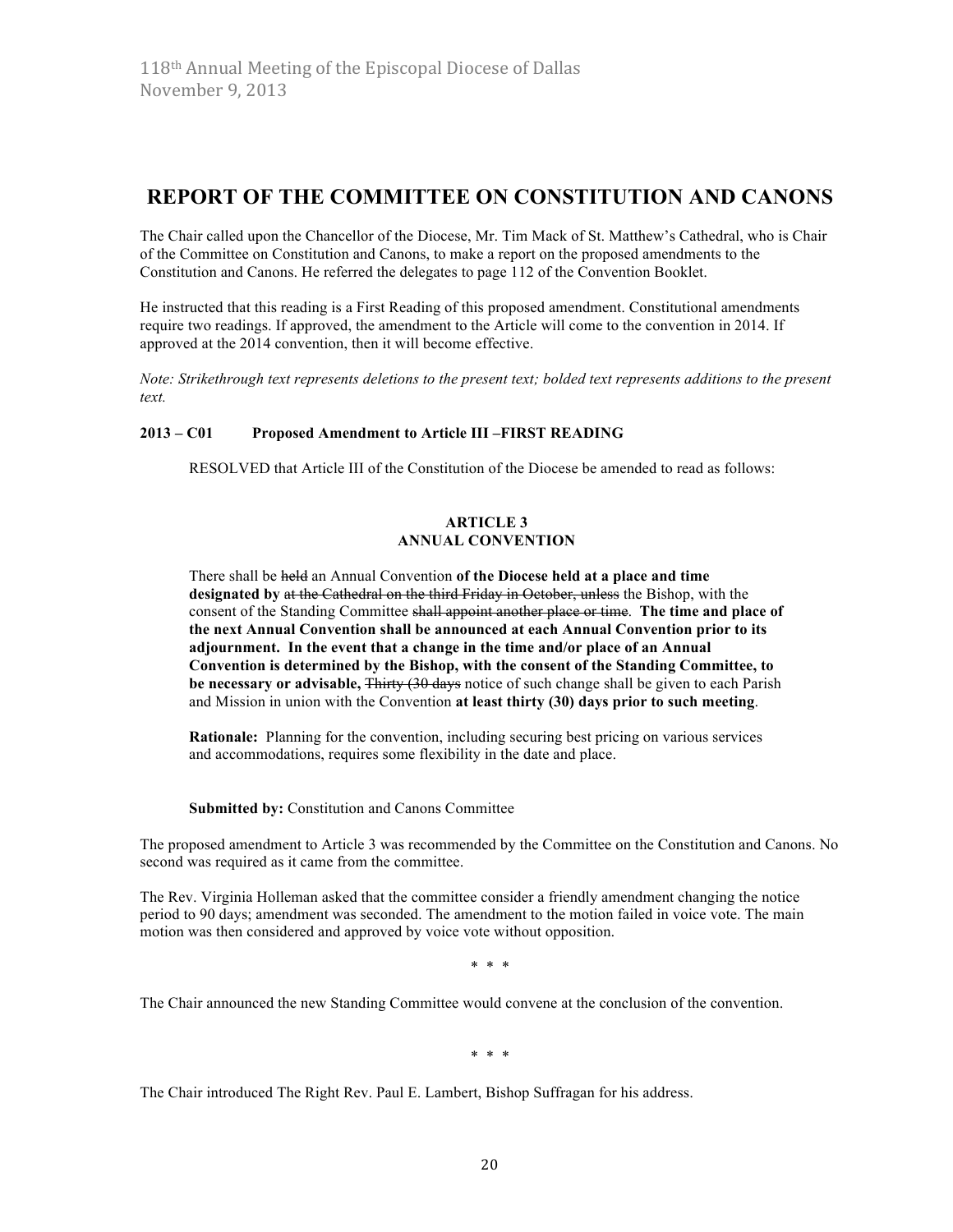# **ADDRESS FROM PAUL LAMBERT BISHOP SUFFRAGAN**

Rt. Rev. Sir, brothers and sisters in Christ, I want to thank you, first and foremost, for all the prayers and thoughts you have lifted up on my behalf over the last six months. As you know I had a situation where I was in the hospital in May to have some stents placed in my heart, and I came out of that with flying colors, only to arrive at the House of Bishops in September and on the second day there drive myself to the Emergency Room to find out that I had appendicitis.

This is indeed a bitter-sweet moment for me as we begin to make our farewells to Bishop Stanton over the next six months. As he goes and does his visitations and is with you and your congregations that have been lucky enough to host him for the next several months, will do so in a grand way to thank him on behalf of the rest of your brothers and sisters in Christ as he plans on his retirement.

I, as many of you know, was fortunate to be at his ordination to the priesthood in the Diocese of San Joaquin way back when. Bishop Rivera asked me to take this new young priest (he's older than me), that we had just ordained, to the American Institute for Church Growth at Fuller Seminary in Pasadena, California. We got to know each other really well there and I moved away, and he stayed, and then 1992 rolls around and we run into each other at the hotel when I was on the nominating committee. I like to say that I was one of the few people in this diocese that has ever laid hands on Bishop Stanton. But the really cool thing was at my consecration, he laid hands upon me, and that was really a special blessing. Tying the knot on my spiritual journey. I want to thank him for that and for his support in the ministry we have shared and the mentoring he has given me. I want to take this time to thank you publicly. We're not done yet!

A couple of things I wanted to point out that I think are very important to us as a diocese. You'll hear from our Treasurer, Mr. Tom Graves, about the state of affairs in our finances in our diocese, and they are very good, I'm happy to say. I don't want to steal his thunder, but, interesting enough, as we lowered the assessment rate to parishes across the board and gave rebates for what you've paid the prior year so you can adjust your assessment, some folks were a little nervous about that, wondering how are we going to do business as usual? Well, it turns out, we continue to grow financially in terms of our assets and trying to manage those as good stewards; but, even though we reduced the rate, we have increased the giving to the diocese and that is a direct result of the intentional stewardship that your parishes are doing in the diocese.

It's hard to believe that three years ago we took 50 of us to Camp Allen for the TENS Conference, the Episcopal Network on Stewardship, and since we came back we have seen communities transformed in terms of their stewardship and really wild increases, from 10-15% to 60-70% increases in giving as parishes, even the congregations in the search process for a new rector, and we all know nothing happens when you're searching for a new rector. We've seen those congregations have an increase in giving in terms of stewardship. That's so very important, being good stewards of all that God has given us. I want to commend you, as your Bishop Suffragan, for the hard work that you have done. And the really cool thing that we have done is to form a network among our brothers and sisters in Christ to help each other in their stewardship endeavors. We have clergy crossing the diocese preaching at stewardship events and swapping pulpits, doing those sorts of things. That's a sign of a healthy diocese and you are to be commended for that work and please know that it does not go unnoticed. If your are in a congregation and you are kind of scratching your head about what to do about stewardship don't hesitate to call us because we have an army out there and they will come and help you do the thing that God calls us to do. So, be proud of ourselves as we continue to grow in this. We are not finished. There is always work to do, to be sure.

As we look at our stewardship, we have to be stewards to all things and to participating in everything. For the last several years, you know that we have not been giving, officially, to the General Church. In 2003, we made a decision to withhold some of our giving. A lot of people don't realize that in 1992, I think it was, when Bishop Patterson returned from the General Convention in Phoenix, he was so upset that they established the Decade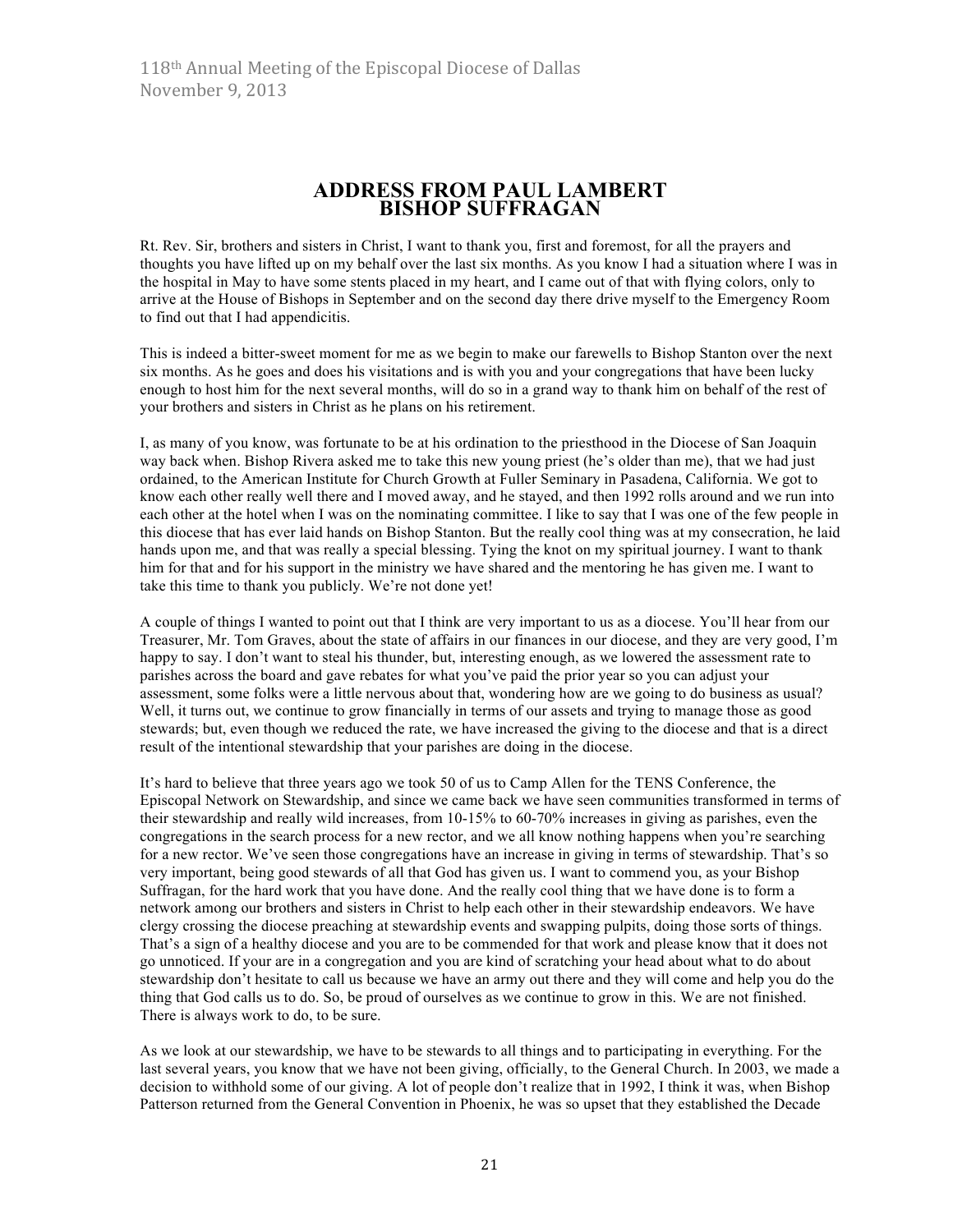for Evangelism in which they wanted to build churches during that time, but they didn't have any funding for those churches. And so Bishop Patterson, I remember very clearly, came off the dias and went around to the floor and asked the Convention to reduce their giving by \$250,000.00 to the General Church and use that money to begin planting churches over the next years. And that's when we started decreasing our giving to the General Church. Then in 2003, we've kicked that tire and that ant hill and we know what happened then and we rethought our giving to the General Church and we made it kind of well if you want to you can, if and if you don't want to, you need to be giving that and assigning it to mission work outside of the congregation. Course we didn't put anything there to keep track of how we were doing in that regard. Most of the time that funding went back into the budget to pay for the electricity, lights, repairs, salaries, and that sort of thing.

I think it is important for us as we stand on the eve of beginning the process in the transition of looking for a new bishop, we need to participate at some level on the general church and the giving as we anticipate the calling for the election of the next bishop. That this should be something that we have taken care of in house over the next several years as we search and pray God's will for the new bishop that he will not be subject to having to make excuses and stand up and fight our battles when he wasn't even part of the battle in the first place. And it's my hope even though it's only a 1% contribution, \$31,500, I think it what's in your line item 48 in your budget is well short of the 19% that they request which would have added about \$625,000 to our budget. So, we are taking these small steps. I have to commend the collaborative group organized by Fr. Michael Hoffman and others, as delegates you saw the names on the list of those people who gathered together across the diocese to come up with this collaborative and workable plan as we seek to do God's will to be as good stewards as we possibly can. This is all part and parcel of our understanding of stewardship and being participants in as much as we can in the work and the mission of God's church.

I also want to acknowledge at this time, Saint Michael and All Angels and their rector, Fr. Bob Dannals, who, if you'll recall at the convention last year stood before us and offered a cooperative opportunity for us to participate in a new electric program. We really didn't know much about it, but a lot of information went out and I'm happy to announce that with the good work of Steve Philley, Steve McKenney, Scott Chilton, Tom Graves and others, we are going to be able to reach a rate, I got to get this right, of .055 which is a lot less than we thought we were going to get. And that rate is going to be locked in until May, 2019. That means, those of you have signed up for the program, your rate, per kilowatt-hour, 0.558, will not increase until after 2019 and hopefully be then it might even decrease some. Now, that doesn't mean the delivery charges and the repairs you have to pay for…that's a whole different thing it's just your kilowatt-hour. Now the cool part about this is that over the life of your contract, the congregations who are participating, the accumulated savings will be over \$260,000 over the life of this contract. I commend this program to you. Some of you will be going on right away when your contracts this year turn over. Those of you who have to wait a year or two, that's the rate you're going to get because you've committed to that when yours goes out. That's a wonderful thing and I want to thank you. We would have never had that opportunity, had it not been for their desire to share that with their diocesan family so that we all might benefit from that good stewardship.

As many of you know, our own Bret Williams has resigned as our Director of Communications; [*to Bret:* come up here] we want to thank you for your hard work. [Applause] Bret dragged us kicking and screaming into the electronic age and all the social media, and we appreciate that very much. Then his wife decided they needed to move to San Antonio to be near her family and away they went. We tried to keep him here, but we had no course of action to make it stick. So, I formed a committee and we're going through the process. We have several very good applicants to-date. We will hopefully have a new Director of Communications in place by the first of January. Our hope is that this person is not only going to have the electronic and social media savvy and the ability to do database management, but also who will have some print and editorial journalism because we would like to restore a quarterly printed publication to the diocese in magazine form. We are really focused on your diocese being able to tell their narrative instead of having someone else tell it for us. So keep that in your prayers as we move forward. You will see that there is a substantial increase in our budget for 2014 for the director of communications program because we know there are some things in the future that are going to really need our attention, not the least of which is the calling of a new bishop. So keep us in your prayers as we work forward to do that.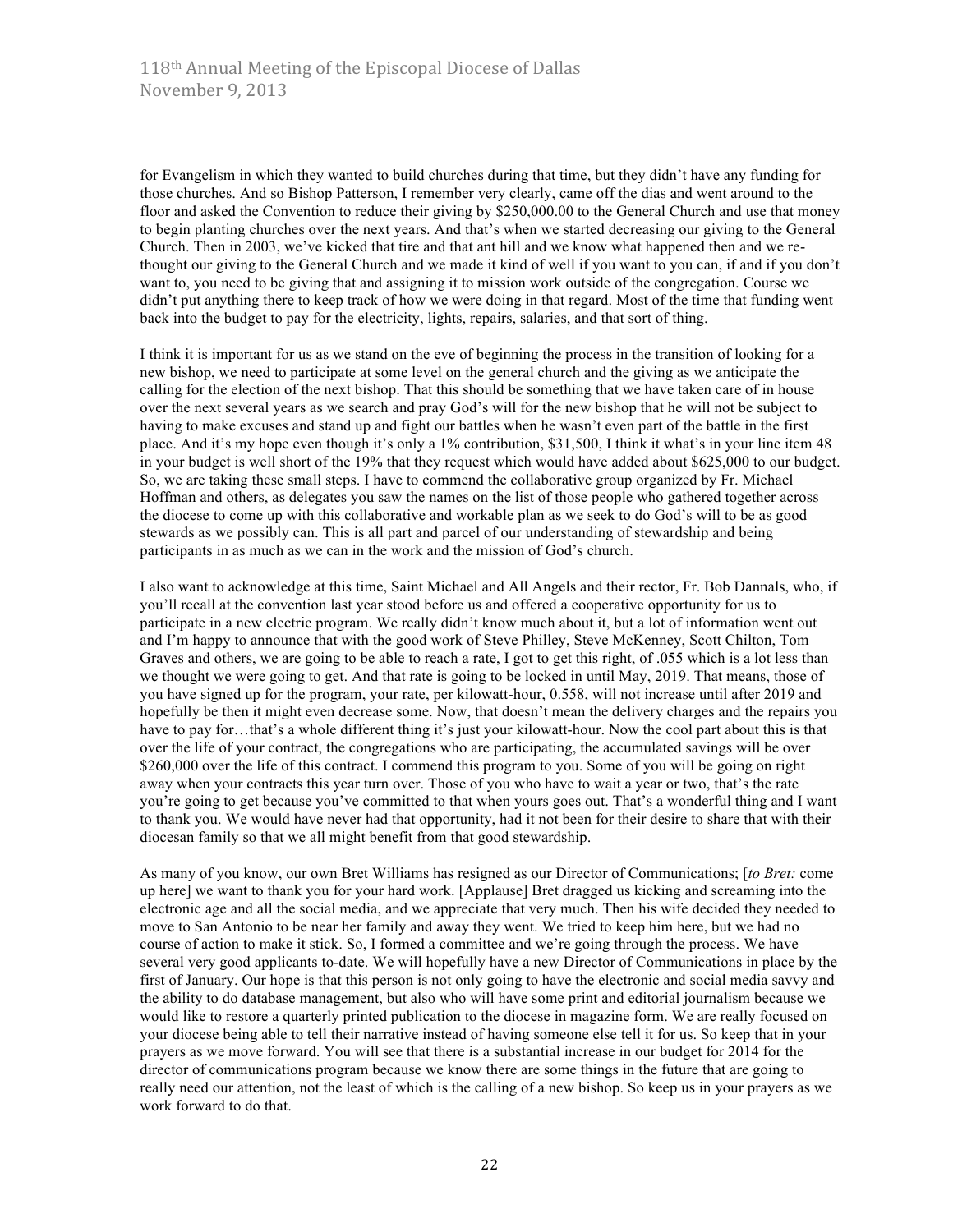The other initiative that I'm going to be working on with the Executive Council is to hold an Executive Council retreat. For those of you who have been elected, mark down December  $7<sup>th</sup>$  and  $8<sup>th</sup>$  on your calendar for a retreat at Camp All Saints. It's going to be an over-night retreat and an opportunity to work together, to begin strategizing our way forward as a diocese and re-organizing the commissions of the diocese so that we become proactive. In the past, we have been staff oriented in terms of what was done in the diocese. What we want to do is go back to what we used to have where we had the commissions and the Executive Council members actually did the work on those commissions and the staff acted as a resource for those commissions and committees. It is my vision to be restored in doing that so that when we do have our active meetings, we actually have something to report and we continue to work on the work that God is calling us to do. Part of the organizational thing from the Executive Council is that, in February in this coming year, we will have a retreat with the convocation chairs and with each of the deans of the convocation who help us with the pastoral care of the people and the clergy in those convocations as well as those folks I've asked each convocation to submit names for the nominating committee (for the diocesan convention – don't confuse that with the election) to come up with an opportunity to populate the various items in our election process (Standing Committee, Executive Council, deputies and that sort of thing) with a broader base of talent throughout the diocese instead of focusing on certain areas. So it is my hope that those individuals who are on the Nominating Committee will serve and become part of the leadership team of each convocation. My hope is and my vision and we'll have to work this out with the Finance Committee and other ideas is to develop a convocational system that will have some funding, say \$5,000 to \$10,000 for each convocation and they would be responsible for addressing missions and ministry opportunities within their convocation that they can work collaboratively together with each of their congregations. How that's going to look, I'm not sure. This is why we are going to have the retreat and scratch our heads and kick the can down the road to see what would happen on the other side.

We continue to mobilize for our church planting and revitalization programs. We are working in Wylie with The Corporation for St. Timothy's, our church plant out there, to begin looking at property acquisition. We discovered over the years that they quit making the dirt, so we need to get it when we find it available, and be good stewards with that. I'm happy to say, too, that we have a really cool initiative working with the combination of three congregations St. George's, Oak Cliff (Dallas); St. Paul's, Oak Cliff (Dallas); and Church of the Epiphany, Dallas. Church of the Epiphany had its last service two weeks ago on Saturday; it's congregation has dwindled quite substantially. These three congregations came together organically. They were already doing this and invited us into the conversation to form one congregation out of the three. What's that going to look like? I don't know, but I can tell you, if you go to church there, there is a level of excitement that you haven't seen in any of those congregations in many years. It's a real joy to see the smiles on their face. This is a real opportunity to revitalize our mission and ministry in south Dallas in a very intentional way. And we'll be looking for the first time in a long time a full-time priest to serve that congregation, and hopefully we'll be able to do that in the next year. We certainly have increased our budget for that hope.

Fr. David Petrash was in my office and he has a real problem. Our Merciful Savior, Kaufman – how many have ever been in there – it's not a real big place. He's trying to figure out how he is going to add a third service because his church keeps growing. And a bigger problem is that they have 28 kids in Sunday School and they don't know where to put them. So keep praying and keep up the good work. It's such a wonderful thing.

I'm telling you, you go around the diocese and you see this new life that's just emerging in these places because of these committed folks like Fr. David and his congregation. It's a real joy because having been in the diocese as long as I've been in it, I've seen these places when they've been struggling wondering how God is ever going to help us -- but this is a really good-news story. Don't worry, God is with you all of the way. That story could be repeated across the diocese.

In February there is going to be a conference, The Change Conference, that's being sponsored by St. Phillip's, Frisco and St. Andrew's, McKinney with participants throughout the Diocese and throughout the church in general. We've advertised this on the House of Bishops list serve to try and encourage folks to come be a part of this conference on transformational missionary communities. It's a really exciting opportunity for us and I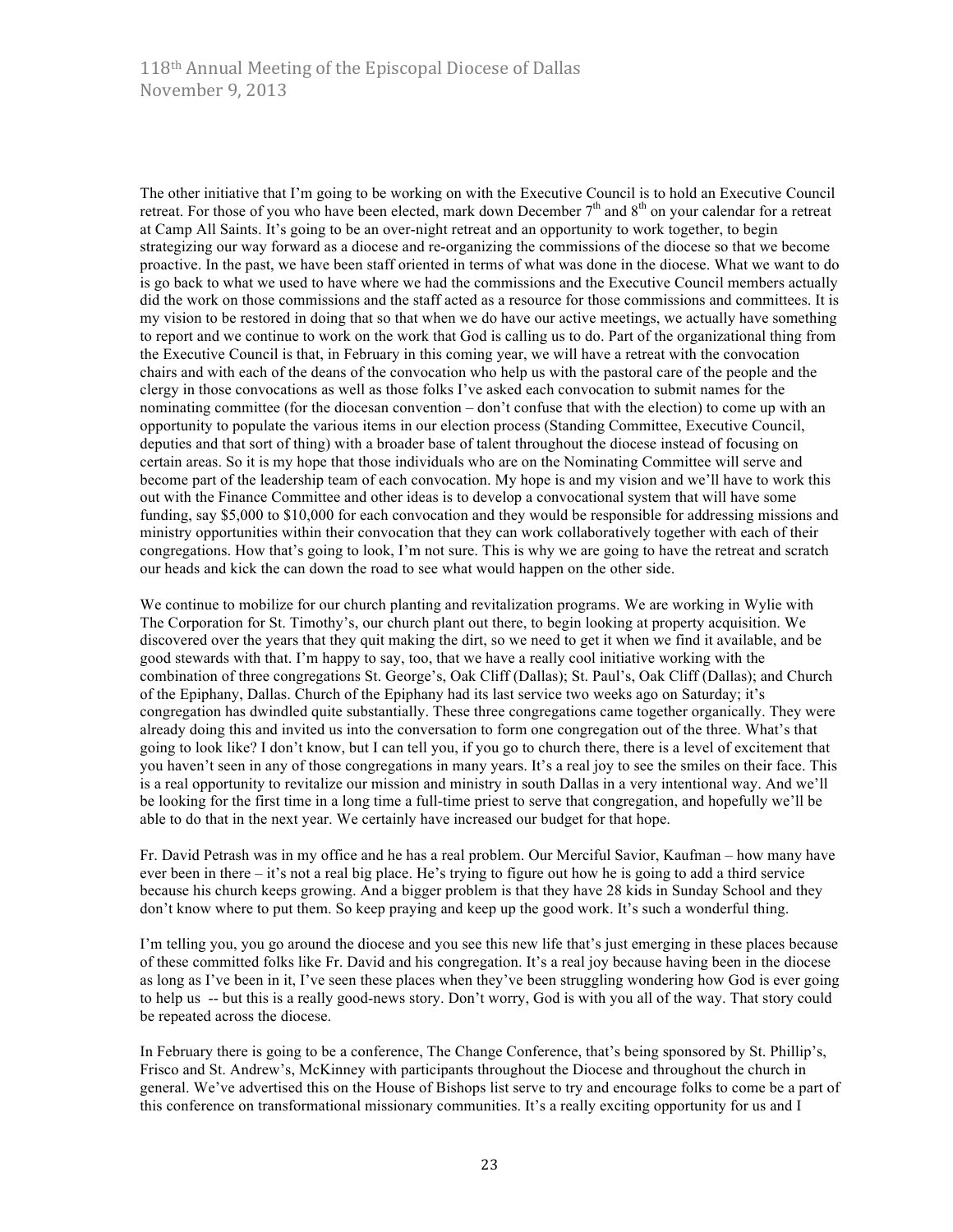would encourage you to have one or two representatives from each congregation there. I would hope and pray that the clergy of the diocese would support this by making it part of your own continuing education because I think the information you will receive at this conference will help you learn the best practices of how things actually work are implemented and it would be foolish not to take this opportunity. So I encourage each and every one of you. And I'm sure Mike Michie and Clay Lein [are promoting it]. There is a table out there with brochures and I'm sure there is a website. This is leading edge stuff for the church and we're setting an example, pulling in all of the Episcopal Church. I thank those who are planning this, and we are looking forward to having a wonderful experience. Right Reverend Sir, that wraps up my remarks, thank you for allowing me to be a servant and allowing me to be a part of this. Bless you and thank you and keep up the hard work. Do not fear, for God is with us always even to the end of time. AMEN

- The Right Reverend Paul E. Lambert, Bishop Suffragan

\* \* \*

Bishop Stanton referred those present to look at the purple sheet in the convention packet for a list of his appointments as he read them.

Corporation Appointments

The Secretary of Convention, Mr. Richard D'Antoni, moved that the Convention adjourn and that the body convene as the Corporation. Motion was passed unanimously.

# **BISHOP'S NOMINATIONS TO THE CORPORATION OF THE DIOCESE OF DALLAS BOARD OF TRUSTEES**

#### CORPORATION OF THE DIOCESE OF DALLAS BOARD OF TRUSTEES *Five year term*

Term Ending 2018 Mr. Tommy Valenta, President Mr. Robert Hulsey

All elections were approved by voice vote. Mr. D'Antoni moved adjournment as a Corporation and to reconvene as a Convention. Motion was passed unanimously.

### **BISHOP'S NOMINATIONS TO INSTITUTIONS, AGENCIES/BOARDS/COMMITTEES, COMMISSIONS**

#### FUND FOR THE ENDOWMENT OF THE EPISCOPATE

*One year term*

Term ending 2014 Mr. G. Thomas Graves, III Mrs. Martha Lang Mr. Tom Gowan Mr. Tim Mack Mr. John Hind Mr. Scot Matheson Mr. Robert Hulsey

These elections were approved by voice vote.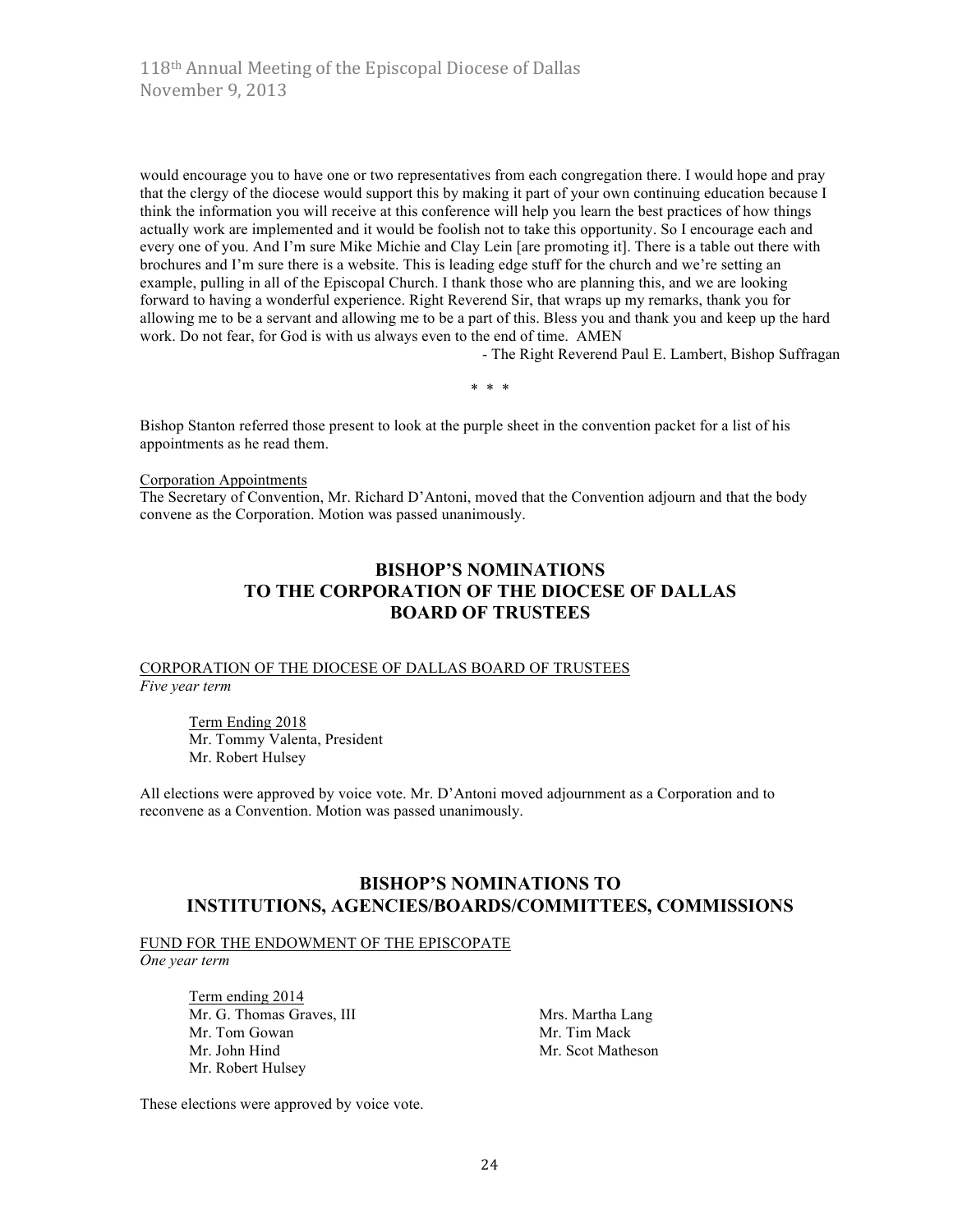#### TITLE IV INTAKE OFFICERS

**Appointment of:**

The Rev. J. D. Brown The Rev. Craig A. Reed

#### COMMISSION ON MINISTRY

Term Ending 2016 The Rev. Carol Hobson The Rev. Jerry Morriss The Rev. Michael Hoffman Mrs. Lana Valenta The Rev. Aquilino Lara Mr. Matthew Waller

These elections were approved by voice vote.

#### COMMITTEE ON CHURCH PENSION FUND **Appointment of:**

Term ending 2014 Mr. Steve Eggers Mr. Ford Keith The Rt. Rev. Paul E. Lambert

#### AUDIT COMMITTEE

Term Ending 2012 Mr. Tom Graves Mrs. Mary Sonom Mrs. Cathleen Dolt

These elections were approved by voice vote.

### COMMISSION ON EPISCOPAL SCHOOLS Three year rotating basis terms, not more than two consecutive terms

Term Ending 2013 The Rev. David Houk, Chair Mrs. Jennifer Hargrave Mr. John Hind The Rev. Michael Harmuth The Rev. Amy Heller Ms. Jean Casey

These elections were approved by voice vote.

\* \* \*

The Chair called upon The Rev. Jim Webb and The Rev. Charlie Keen for a presentation on The Gathering. A moving video highlighting the ministry was shown. Deacon Webb described the founding of and work of The Gathering and added, "We are church. We just happen to be outdoors, where most of our congregation lives." He also introduced Mr. Tom Houser, Executive Director. Fr. Keen expounded on the works of the congregation sharing the story of the group's mission trips. Fr. Keen presented Bishop Stanton with a cross necklace of the organization. The convention offered a standing ovation.

\* \* \*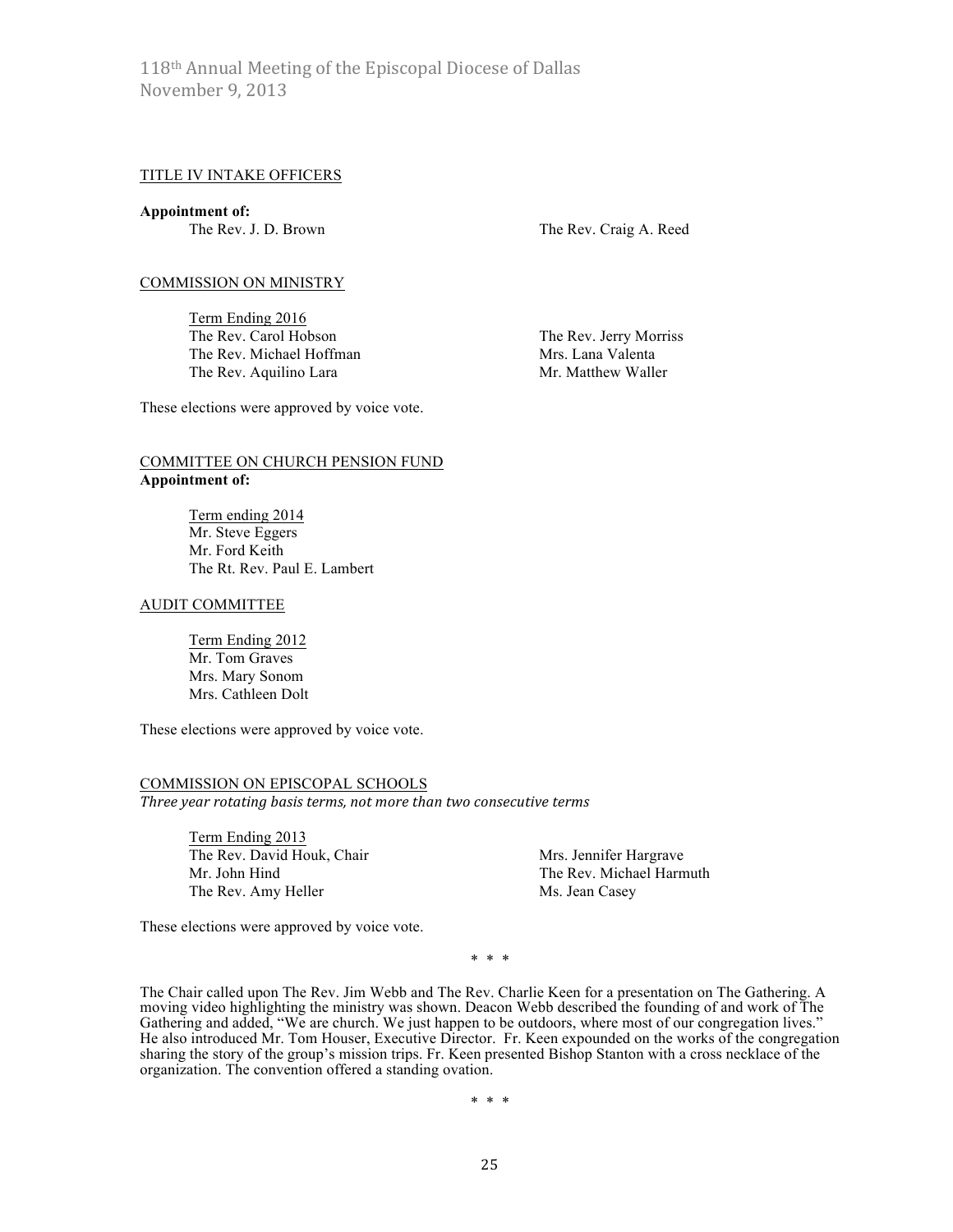#### Youth Commission (DDYC) Address

Mr. Nick Roberts, a high school student from Church of the Epiphany, Richardson, gave a talk on behalf of the DDYC. At the conclusion, the Chair thanked him for his presentation and work among the youth of the diocese. The convention offered a standing ovation.

\* \* \*

The chair recognized Mr. Ron Brown for Report #2 from the Committee on Elections on the second ballot. Mr. Brown reported in detail on the second ballot. Not all positions received elections, and the Chair called for tellers to distribute ballots and the third ballot was taken.

\* \* \*

The chair asked the Rev. Robert Corley to give a presentation on The Renewal Center. Fr. Corley spoke on Cursillo, Happening, and New Beginnings. He stated that Bishop Stanton, in his pastoral plan, had charged that each parish would have Cursillo active in every parish of the diocese by the end of 2015. Fr. Corley encouraged each church to advance Happening with the kids of their parish, as well. He also stressed the importance of New Beginnings as teens/preteens go through a transitional time in life.

\* \* \*

The Chair introduced Mr. David Campbell, Director of Camp All Saints, to give a report. He began his presentation with the good news that in 2013 not a single camper was turned away because of financial reasons. He ended by reading camper responses to their time at camp.

\* \* \*

The Chair called upon the Treasurer of the Diocese, Mr. Tom Graves, to make a report on the budget and assessments.

# **REPORT FROM THE FINANCE COMMITTEE**

Mr. Tom Graves, Treasurer of the Diocese, thanked the people on the committee: Mr. Bob Bowling, Trinity Dallas; Mr. Drew Bradford, Incarnation, Dallas; Mr. Stuart Bush, Incarnation, Dallas; Mr. Richard D'Antoni, Saint Michael and All Angels, Dallas; Mrs. Kathleen Dolt, St. James, Dallas; The Rev. Michael Gilton, St. Paul's, Prosper; Canon Victoria Heard, Diocesan Office; The Rev. Betsy Randall, Epiphany, Richardson; Mr. Jim Smith, Saint Michael and All Angels, Dallas; Mrs. Mary Sonom, Epiphany, Richardson; Mrs. Lana Valenta, Incarnation, Dallas; Mrs. Rebecca Wellborn, St. Paul, Waxahachie; and from the Diocesan Office: Mrs. Ticoy Young, Mrs. Susan Mills, Mrs. Kim LaNore, and Bishop Paul Lambert.

Mr. Graves commented on the 2013 figures stating that the diocese is in good financial shape. He projected a fairly flat budget for the next year, and expounded on the resumption of the churches' option to give to the general church "asking" or to the mission project of re-building a church in the Diocese of Alaska. The following budget synopsis was provided in full to the delegates in advance of the convention. The Executive Council had previously approved this budget. It was submitted for the approval of convention.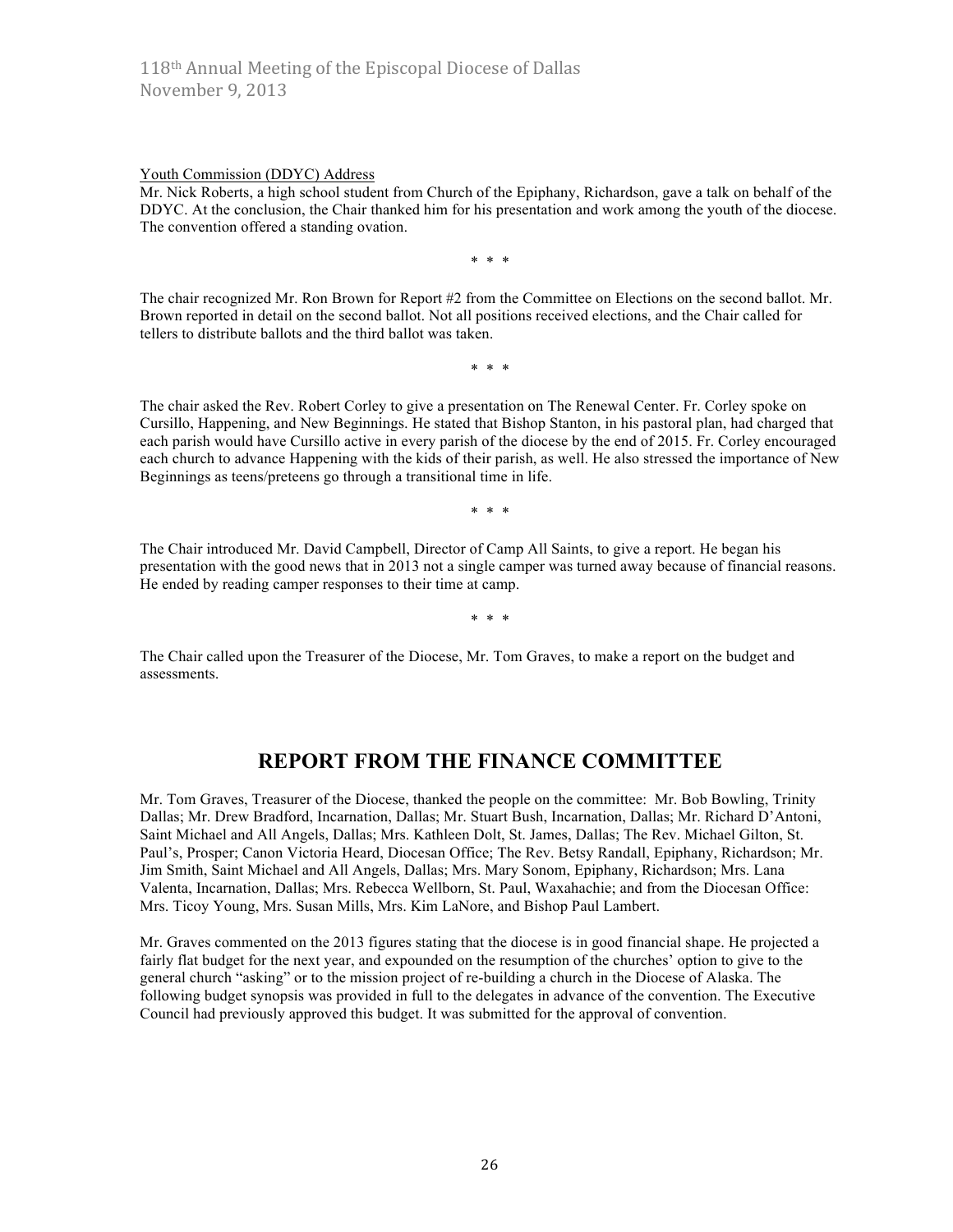# **2014 PROPOSED BUDGET**

RECEIPTS:

| <b>Assessment Revenue</b>                      | 3,050,000.00   |
|------------------------------------------------|----------------|
| Endowment for the Episcopate                   | 75,000.00      |
| E. D. Farmer Insurance Grant                   | 36,000.00      |
| Theological Training Grant                     | 60,000.00      |
| Transfer - Diocesan Ministry Reserve           | 96,450.00      |
| Other Revenue                                  | 5,000.00       |
| Interest Income                                | 1,000.00       |
| Denton Area College Ministry Grant             | 7,500.00       |
| Allowance for Approved Assessment Adjustments  | (60,000.00)    |
| Uncollected Assessments/Expense Adjustment     | (75,000.00)    |
| <b>TOTAL RECEIPTS:</b>                         | \$3,195,950.00 |
| <b>DIOCESAN EXPENSES:</b>                      |                |
| Congregational Development, Support & Services | 602,000.00     |
| <b>Church Plants</b>                           | 622,200.00     |
| Clergy Development & Support                   | 176,500.00     |
| Department of Evangelism & Renewal             | 112,000.00     |
| Catechesis & Youth Ministry Department         | 130,000.00     |
| College Ministries                             | 90,000.00      |
| Camp & Recreation Operations                   | 257,000.00     |
| Ministry of the Episcopate                     | 1,166,250.00   |
| Reserve for Extraordinary Expenses             | 40,000.00      |
| <b>TOTAL DISBURSEMENTS:</b>                    | \$3,195,950.00 |

The Rev. David Houk offered an amendment to the budget specifically to line 48 regarding support of the broader Episcopal Church. His amendment had the two options removed and the total amount of \$31,858 to go to the support of St. John's Episcopal Church in Eagle, Alaska, and otherwise to keep the status quo with individual churches support of the general church. Amendment was seconded. There was discussion and the convention heard both pro and con to the amendment.

The Rev. Robert Odum called the question which was approved by voice vote. Then, the vote was taken on the amendment and it failed. The chair entertained other questions and discussion on the budget. Then a voice vote was taken and the budget for 2014 passed. The Bishop thanked the Finance Committee for their work.

\* \* \*

Bishop Stanton asked for the prayers of all gathered in observance of the upcoming Veterans Day for members of the Armed Forces.

*Almighty God, we commend to your gracious care and keeping all the men and women of our Armed Forces both at home and abroad. Defend them day by day with your heavenly grace, strengthen them in their trials and temptations, give them courage to face the perils which beset them, and grant them a sense of your abiding presence wherever they may be, through Jesus Christ our Lord. Amen.*

\* \* \*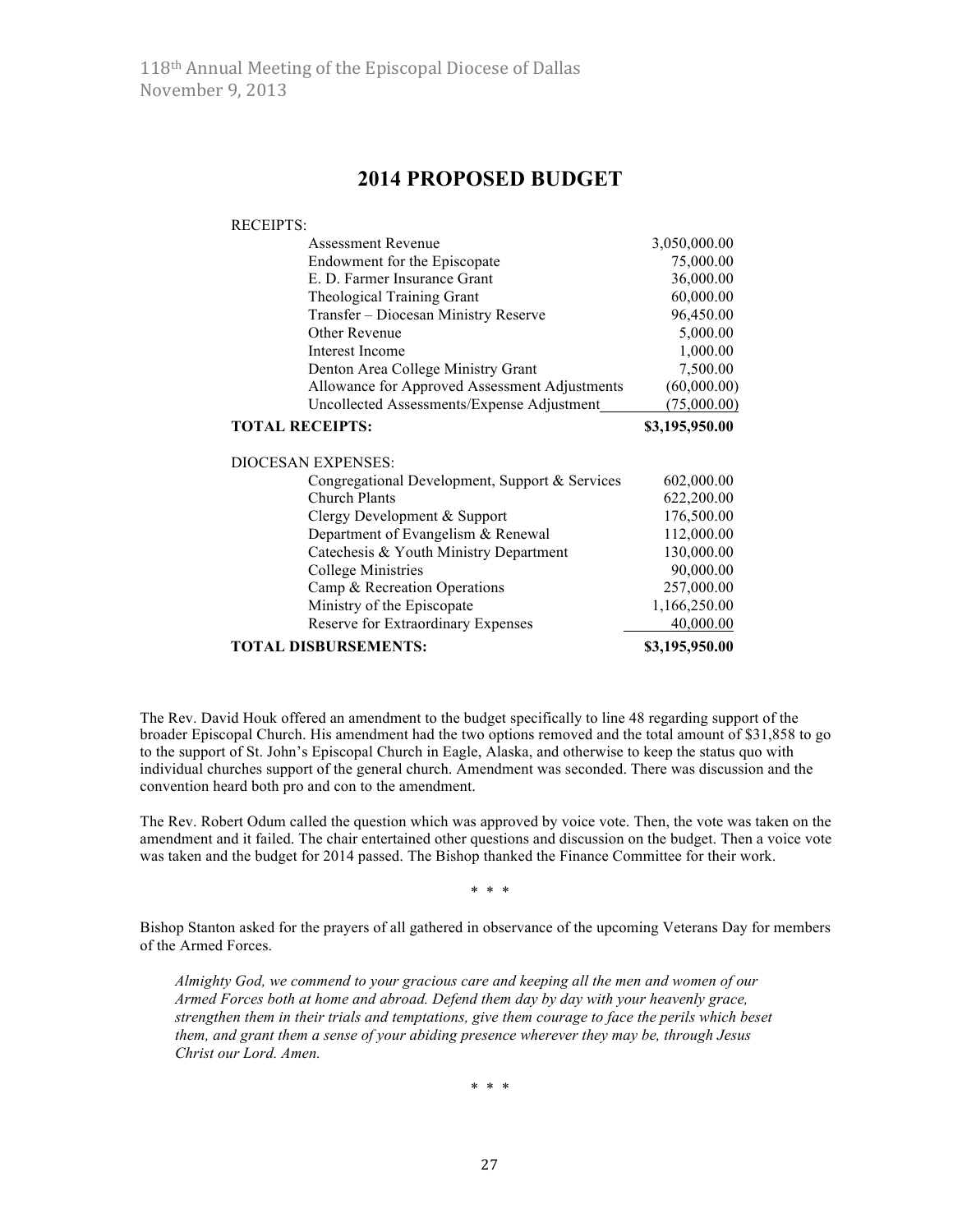Mr. Richard Kerner, Transfiguration, approached the chair to offer \$5,000.00 for the Instituto de San Mateo in honor of the episcopate of Bishop James Stanton. Bishop commended Mr. Kerner for his work at The Gathering.

\* \* \*

The chair recognized Mr. Ron Brown for Report #3 from the Committee on Elections on the third ballot. Mr. Brown reported in detail on the third ballot. Not all positions received elections.

\* \* \*

The Rev. Michael S. Mills, Good Shepherd, Dallas, moved to suspend Rule 28 of the Rules for Convention to allow for an election by a majority of valid votes cast, rather than legal votes cast, mindful of the fact that blank votes had been counted. The effect of the suspension would be that blank votes would not be counted. The Chair deferred to the Parliamentarian who commented on the process followed heretofore. Fr. Mills clarified that ballots that had votes for people who have already been elected, those who had withdrawn, and for numbers marked on a ballot not representative of an actual candidate be considered invalid and not counted. His interpretation of the word "legal" in Rule 28 included all those just listed, and he believed a more accurate accounting could be achieved if those that are declared legal but invalid would not be counted.

The procedural vote would apply only to the voting going forward. The motion was approved by voice vote. The Chair called for tellers to distribute ballots and the fourth ballot was taken.

The chair instructed the delegates to vote for only one person for the Clergy Order for General Convention Alternate and for one person for the Lay Order for General Convention Alternate, likewise for Provincial Synod. The ordering of alternates in these elections would be based on total votes.

\* \* \*

The chair recognized Mr. Ron Brown for Report #4 from the Committee on Elections on the fourth ballot. Mr. Brown reported in detail on the fourth ballot. This fourth ballot completed the elections.

# **2013 ELECTION RESULTS**

There were four (4) ballots taken. The final results of the voting were as follows:

#### **Standing Committee**

(Clergy) (Lay) The Rev. William Cavanaugh Tom Graves

#### **Executive Council**

(Clergy) (Lay)<br>
The Rev. David Faulkner (Clergy Brown) (Lay) The Rev. David Faulkner<br>
The Rev. Philip Snyder<br>
The Rev. Philip Snyder The Rev. Philip Snyder

Jim Riggert Eddie Touraine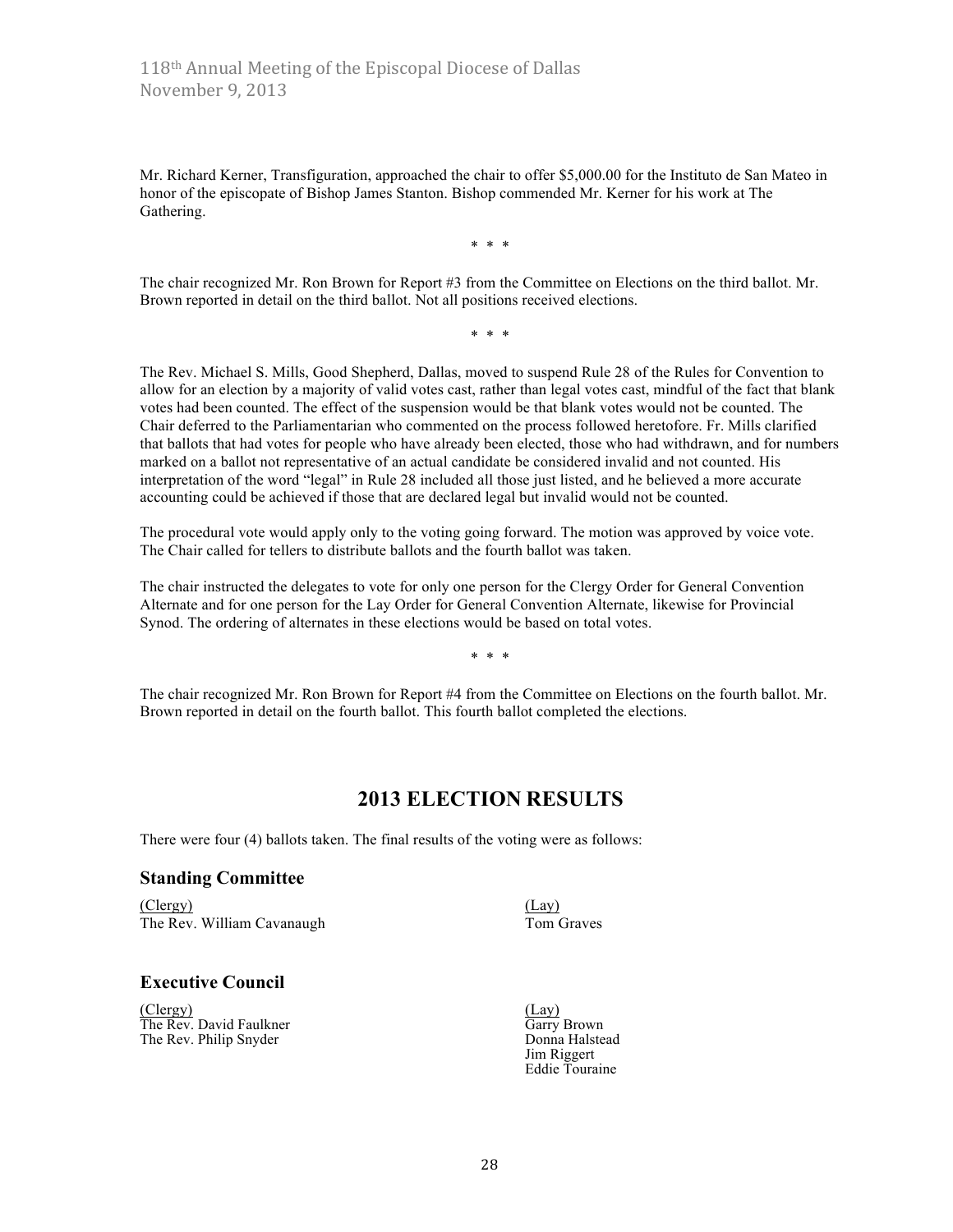#### **Trustee to the University of the South**

(Lay) Mr. Orrin Harrision, III

### **General Convention Delegates**

(Clergy) (Lay)<br>The Rev. Michael Gilton (Carrie The Rev. Canon Victoria Heard Cathleen Dolt<br>
The Very Rev. Dr. Neal Michell William Murchison The Very Rev. Dr. Neal Michell William Murchison and William Murchison and William Murchison and William Murch<br>The Rev. Michael Michie The Rev. Michael Michie

#### **General Convention Alternates**

(Clergy) (Lay)

The Rev. William Cavanaugh, first alternate Lee Spence, first alternate The Rev. Amy Heller, second alternate<br>
The Rev. Antonio Munoz, third alternate<br>
Anne Schmidt, third alternate The Rev. Antonio Munoz, third alternate No fourth clergy alternate

#### **Provincial Synod Deputies**

(Clergy) (Lay)<br>The Rev. Tim Cherry Chuck Firmin The Rev. Tim Cherry Chuck Firmin<br>
The Rev. Michael Hurst Chuck Firmin<br>
Um Myckleby The Rev. Michael Hurst Jim Myckle<br>The Very Rev. Dr. Neal Michell **Frank Paul Prema** The Very Rev. Dr. Neal Michell Paul Prema<br>
The Rev. Craig Reed Lee Spence The Rev. Craig Reed

### **Provincial Synod Alternates**

#### (Clergy) (Lay)

The Rev. Amy Heller, first alternate Laura Braun, first alternate The Rev. Ashley Classen, second alternate Anne Schmidt, second alternate The Rev. Philip Snyder, third alternate Don Mills, third alternate tie The Rev. Joel Allen Prather, fourth alternate Phil Ritter, third alternate tie

Carrie Boren Headington<br>Cathleen Dolt

Anna Houston, fourth alternate

# **TELLERS' REPORTS**

#### **Tabulation of Votes for Standing Committee — Clergy** *(elect one)* BALLOT #1 Clergy Lay

| 2 D O 1 7 1 7 1 1          | $C_{1}C_{1} \subset V$ | <b>Luv</b> |                |
|----------------------------|------------------------|------------|----------------|
| Votes Cast                 | 116                    | 184        |                |
| Necessary to Elect         | 59                     |            |                |
| The Rev. William Cavanaugh | 66                     | 119        | <b>ELECTED</b> |
| The Rev. Clay Lein         | 48                     | 64         |                |
| The Rev. Kai Ryan          |                        |            | <b>WITHDRF</b> |
|                            |                        |            |                |

WITHDREW (Prior to the vote)

#### **Tabulation of Votes for Standing Committee — Lay** *(elect one)*

| Clergy | Lay |         |
|--------|-----|---------|
| 114    | 186 |         |
| 58     | 94  |         |
| 43     | 75  |         |
| 71     | 111 | ELECTED |
|        |     |         |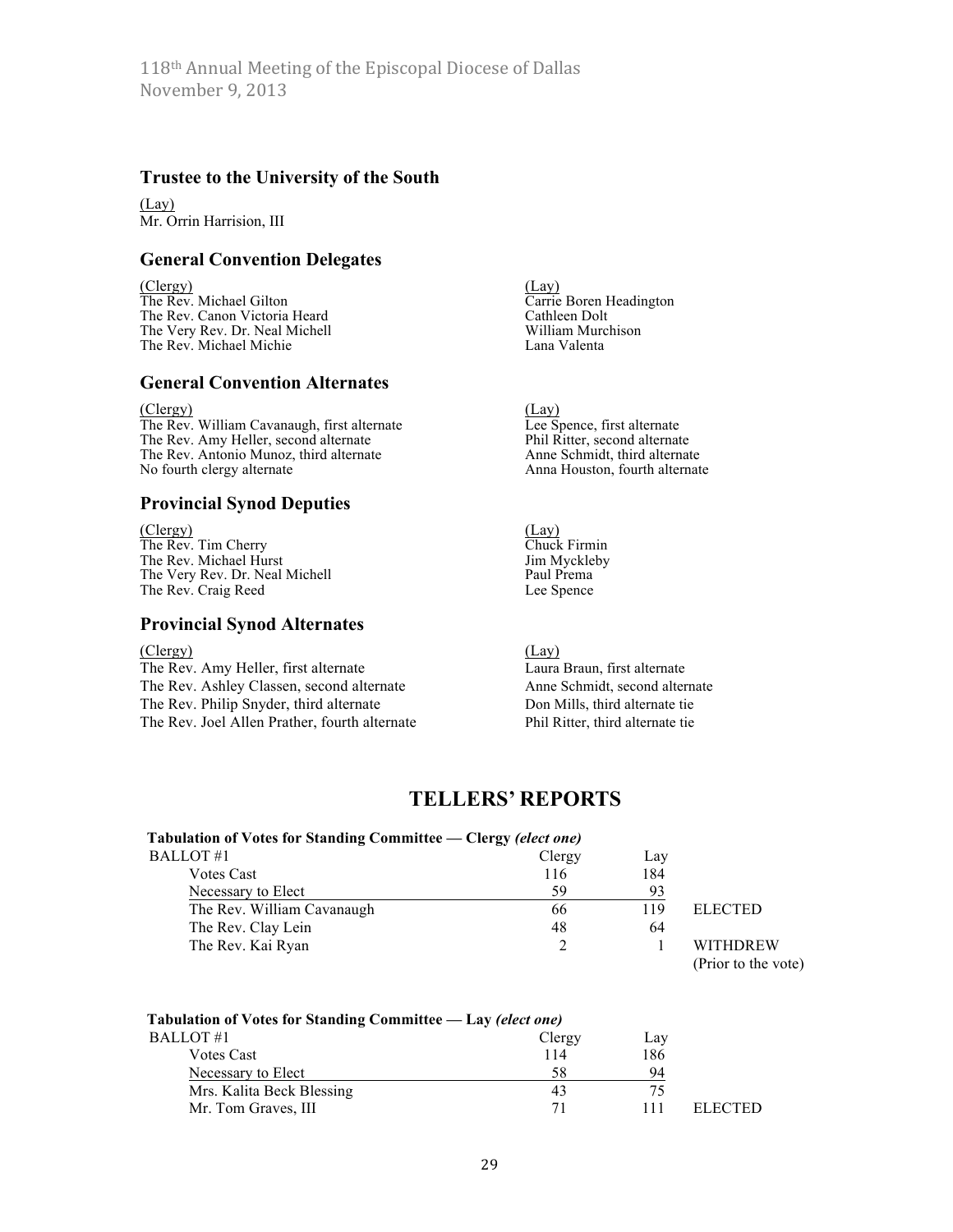| Tabulation of Votes for Executive Council - Clergy (elect two) |                  |                  |                    |
|----------------------------------------------------------------|------------------|------------------|--------------------|
| <b>BALLOT#1</b>                                                | Clergy           | Lay              |                    |
| <b>Votes Cast</b>                                              | 240              | 375              |                    |
| Necessary to Elect                                             | 61               | 94               |                    |
| The Rev. Maria "Betty" Barrios                                 | 17               | 39               |                    |
| The Rev. Will Brown                                            | 7                | 18               | <b>WITHDREW</b>    |
| The Rev. David Faulkner                                        | 46               | 76               |                    |
| The Rev. Amy Heller                                            | 45               | 67               |                    |
| The Rev. Joel Allen Prather                                    | 32               | 39               |                    |
| The Rev. Philip Snyder                                         | 47               | 67               |                    |
| The Rev. Fabian Villalobos                                     | 31               | 38               |                    |
| The Rev. Paul Wheatley                                         | 13               | 31               |                    |
|                                                                | 2                | $\theta$         |                    |
| Tabulation of Votes for Executive Council — Clergy (elect two) |                  |                  |                    |
| <b>BALLOT</b> #2                                               | Clergy           | Lay              |                    |
| <b>Votes Cast</b>                                              | 212              | 349              |                    |
| Necessary to Elect                                             | 49               | 88               |                    |
| The Rev. Maria "Betty" Barrios                                 | 6                | 24               |                    |
| The Rev. Will Brown                                            | 1                | -1               | withdrawn          |
| The Rev. David Faulkner                                        | 59               | 95               | <b>ELECTED</b>     |
| The Rev. Amy Heller                                            | 45               | 69               |                    |
| The Rev. Joel Allen Prather                                    | 25               | 32               | <b>WITHDREW</b>    |
| The Rev. Philip Snyder                                         | 49               | 80               |                    |
| The Rev. Fabian Villalobos                                     | 21               | 30               |                    |
| The Rev. Paul Wheatley                                         | 8                | 18               | <b>WITHDREW</b>    |
| Tabulation of Votes for Executive Council - Clergy (elect two) |                  |                  |                    |
| <b>BALLOT#3</b>                                                | Clergy           | Lay              |                    |
| <b>Votes Cast</b>                                              | 110              | 184              |                    |
| Necessary to Elect                                             | 56               | 93               |                    |
| The Rev. Maria "Betty" Barrios                                 | 3                | 8                |                    |
| The Rev. Will Brown                                            | $\boldsymbol{0}$ | $\boldsymbol{0}$ | withdrawn          |
| The Rev. David Faulkner                                        | $\overline{2}$   | 3                | elected previously |
| The Rev. Amy Heller                                            | 44               | 64               |                    |
| The Rev. Joel Allen Prather                                    | 0                | $\mathbf{0}$     | withdrawn          |
| The Rev. Philip Snyder                                         | 55               | 101              |                    |
| The Rev. Fabian Villalobos                                     | 6                | 8                |                    |
| The Rev. Paul Wheatley                                         | $\boldsymbol{0}$ | $\mathbf{0}$     | withdrawn          |
|                                                                |                  |                  |                    |
| Tabulation of Votes for Executive Council — Clergy (elect two) |                  |                  |                    |
| <b>BALLOT#4</b>                                                | Clergy           | Lay              |                    |
| <b>Votes Cast</b>                                              | 92               | 151              |                    |
| Necessary to Elect                                             | 47               | 76               |                    |
| The Rev. Maria "Betty" Barrios                                 | 1                | $\overline{2}$   |                    |
| The Rev. Will Brown                                            | $\boldsymbol{0}$ | $\boldsymbol{0}$ | withdrawn          |
| The Rev. David Faulkner                                        | $\boldsymbol{0}$ | $\overline{2}$   | elected previously |
| The Rev. Amy Heller                                            | 35               | 37               |                    |
| The Rev. Joel Allen Prather                                    | $\mathbf{0}$     | $\mathbf{0}$     | withdrawn          |
| The Rev. Philip Snyder                                         | 55               | 108              | <b>ELECTED</b>     |
| The Rev. Fabian Villalobos                                     | 1                | 2                |                    |
| The Rev. Paul Wheatley                                         | $\mathbf{0}$     | $\mathbf{0}$     | withdrawn          |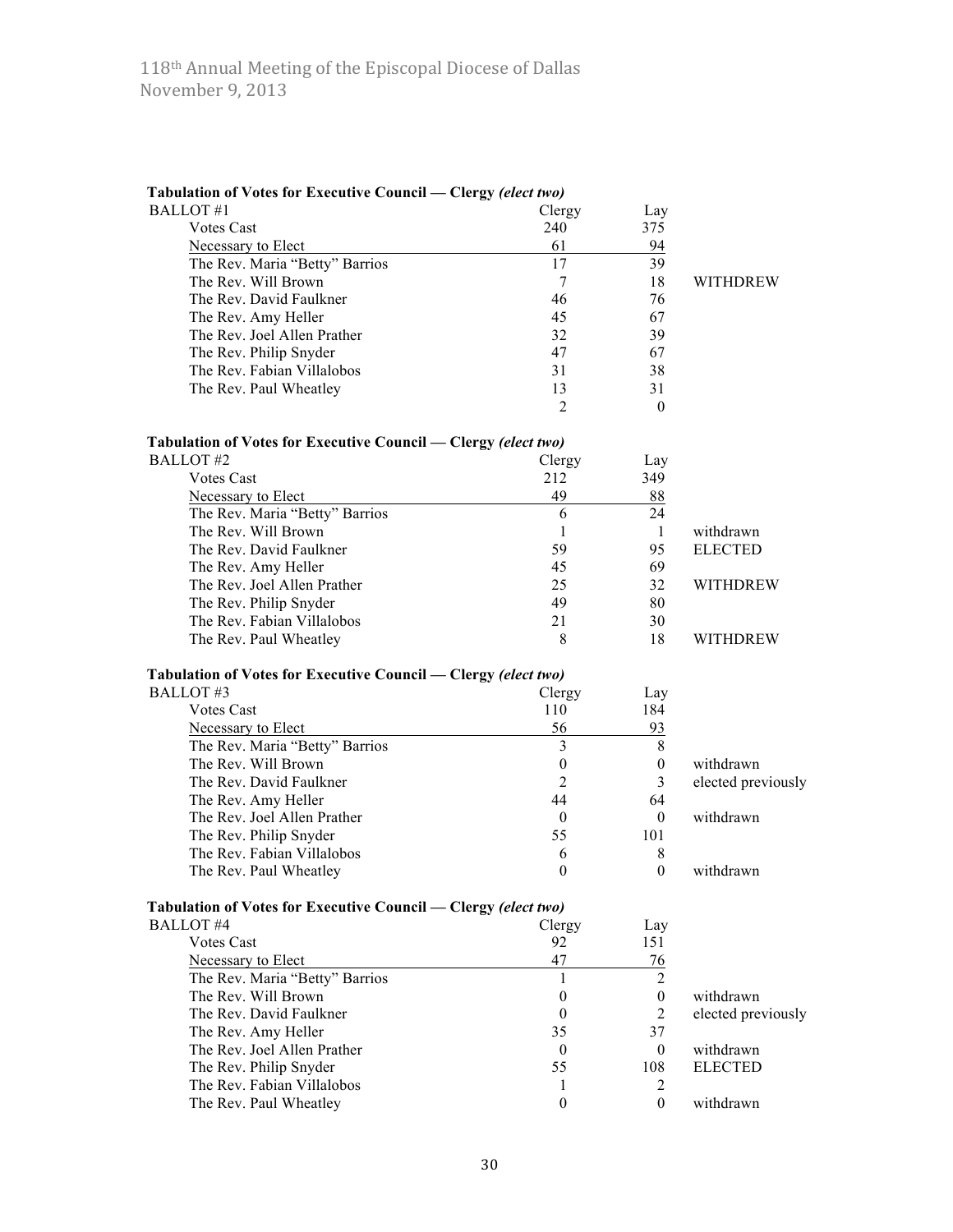| Tabulation of Votes for Executive Council - Lay (elect four)               |                  |                  |                    |
|----------------------------------------------------------------------------|------------------|------------------|--------------------|
| <b>BALLOT#1</b>                                                            | Clergy           | Lay              |                    |
| <b>Votes Cast</b>                                                          | 412              | 697              |                    |
| Necessary to Elect                                                         | 53               | 88               |                    |
| Connie Bertram                                                             | 30               | 66               |                    |
| Garry Brown                                                                | 64               | 100              | <b>ELECTED</b>     |
| <b>Steve Burnett</b>                                                       | 28               | 48               |                    |
| Donna Halstead                                                             | 62               | 112              | <b>ELECTED</b>     |
| Robert "Bob" MacFarland                                                    | 37               | 60               |                    |
| Steven M. Philley                                                          | 32               | 50               |                    |
| Jim Riggert                                                                | 67               | 98               | <b>ELECTED</b>     |
| Ranji "Mat" Thekkil                                                        | 39               | 70               |                    |
| <b>Eddie Touraine</b>                                                      | 52               | 93               |                    |
|                                                                            | 1                | $\theta$         |                    |
| Tabulation of Votes for Executive Council — Lay (elect four)               |                  |                  |                    |
| <b>BALLOT#2</b>                                                            | Clergy           | Lay              |                    |
| <b>Votes Cast</b>                                                          | 107              | 174              |                    |
| Necessary to Elect                                                         | 54               | 88               |                    |
| Connie Bertram                                                             | 8                | 19               |                    |
| Garry Brown                                                                | 1                | 1                | elected previously |
| <b>Steve Burnett</b>                                                       | $\overline{3}$   | 5                |                    |
| Donna Halstead                                                             | $\overline{2}$   | $\boldsymbol{0}$ | elected previously |
| Robert "Bob" MacFarland                                                    | 12               | 21               |                    |
| Steven M. Philley                                                          | 8                | 12               |                    |
| Jim Riggert                                                                | $\mathbf{1}$     | $\mathbf{1}$     | elected previously |
| Ranji "Mat" Thekkil                                                        | 19               | 31               |                    |
| <b>Eddie Touraine</b>                                                      | 54               | 84               |                    |
| Tabulation of Votes for Executive Council — Lay (elect four)               |                  |                  |                    |
| BALLOT#3                                                                   | Clergy           | Lay              |                    |
| <b>Votes Cast</b>                                                          | 182              | 106              |                    |
| Necessary to Elect                                                         | 92               | 54               |                    |
| Connie Bertram                                                             | 6                | 10               |                    |
| Garry Brown                                                                | $\theta$         | $\boldsymbol{0}$ | elected previously |
| <b>Steve Burnett</b>                                                       | $\boldsymbol{0}$ | $\boldsymbol{0}$ |                    |
| Donna Halstead                                                             | $\overline{2}$   | $\overline{2}$   | elected previously |
| Robert "Bob" MacFarland                                                    | 5                | 11               |                    |
| Steven M. Philley                                                          | 7                | 5                |                    |
| Jim Riggert                                                                | $\mathbf{1}$     | $\mathbf{1}$     | elected previously |
| Ranji "Mat" Thekkil                                                        | 12               | 25               |                    |
| <b>Eddie Touraine</b>                                                      | 73               | 128              | <b>ELECTED</b>     |
|                                                                            |                  |                  |                    |
| Tabulation of Votes for Trustee, University of the South — Lay (elect one) |                  |                  |                    |
| $RATI$ OT $\#1$                                                            |                  | $Clerov/L$ av    |                    |

| BALLOT #1           | Clergy/Lay     |  |
|---------------------|----------------|--|
| <b>Votes Cast</b>   | 292            |  |
| Necessary to Elect  | majority       |  |
| Louise Harms        |                |  |
| Orrin Harrison, III | ELECTED<br>161 |  |
|                     |                |  |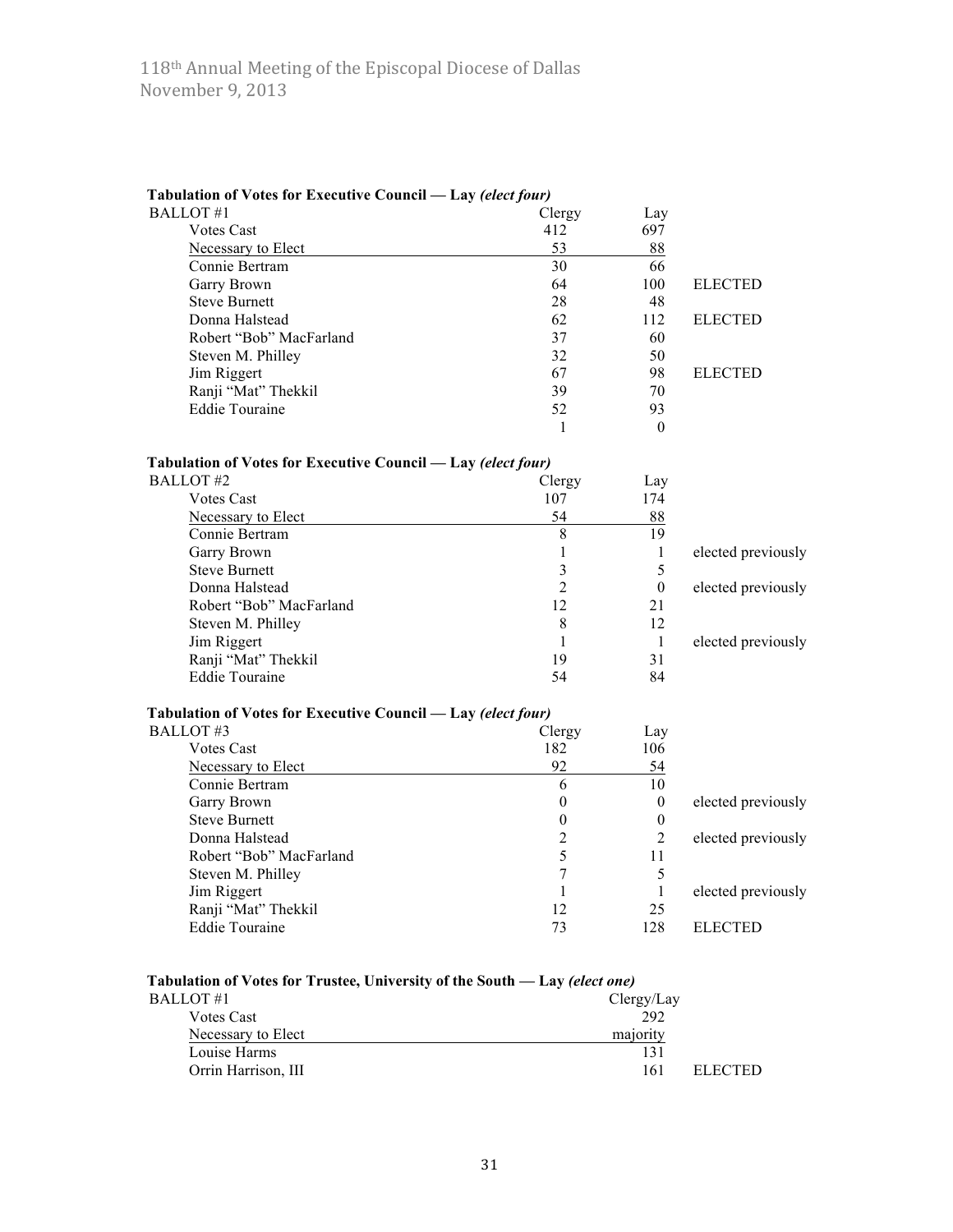| Tabulation of Votes for General Convention Delegates— Clergy <i>(elect four)</i> |        |     |                     |
|----------------------------------------------------------------------------------|--------|-----|---------------------|
| BALLOT #1                                                                        | Clergy | Lay |                     |
| <b>Votes Cast</b>                                                                | 427    | 696 |                     |
| Necessary to Elect                                                               | 54     | 88  |                     |
| The Rev. William Cavanaugh                                                       | 46     | 80  |                     |
| The Rev. Michael Gilton                                                          | 77     | 109 | <b>ELECTED</b>      |
| The Rev. Canon Victoria Heard                                                    | 70     | 118 | <b>ELECTED</b>      |
| The Rev. Amy Heller                                                              | 42     | 58  |                     |
| The Very Rev. Dr. Neal Michell                                                   | 71     | 119 | <b>ELECTED</b>      |
| The Rev. Michael Michie                                                          | 78     | 135 | <b>ELECTED</b>      |
| The Rev. Antonio Munoz                                                           | 40     | 66  |                     |
| The Rev. Kai Ryan                                                                |        | 11  | <b>WITHDREW</b>     |
|                                                                                  |        |     | (Prior to the vote) |

#### **Tabulation of Votes for General Convention Delegates— Clergy** *(elect four)*

#### **Tabulation of Votes for General Convention Alternates — Clergy** *(elect four)*

| BALLOT #4                      | Clergy/Lay |                     |
|--------------------------------|------------|---------------------|
| <b>Votes Cast</b>              | 258        |                     |
| Necessary to Elect             | majority   |                     |
| The Rev. William Cavanaugh     | 144        | first alternate     |
| The Rev. Michael Gilton        | $\theta$   | previously elected  |
| The Rev. Canon Victoria Heard  | 3          | previously elected  |
| The Rev. Amy Heller            | 82         | second alternate    |
| The Very Rev. Dr. Neal Michell |            | previously elected  |
| The Rev. Michael Michie        | $\bf{0}$   | previously elected  |
| The Rev. Antonio Munoz         | 28         | third alternate     |
| The Rev. Kai Ryan              | $\theta$   | withdrawn           |
|                                |            | (Prior to the vote) |
|                                |            |                     |

#### **Tabulation of Votes for General Convention Delegates— Lay** *(elect four)*

| BALLOT #1               | Clergy | Lay |                |
|-------------------------|--------|-----|----------------|
| <b>Votes Cast</b>       | 414    | 697 |                |
| Necessary to Elect      | 53     | 89  |                |
| William Behrens         | 16     | 38  |                |
| Carrie Boren Headington | 77     | 125 | <b>ELECTED</b> |
| Cathleen Dolt           | 54     | 99  | <b>ELECTED</b> |
| Fred Ellis              | 27     | 39  |                |
| Anna Houston            | 28     | 41  |                |
| William Murchison       | 65     | 102 | <b>ELECTED</b> |
| <b>Phil Ritter</b>      | 29     | 55  |                |
| Anne Schmidt            | 27     | 49  |                |
| Lee Spence              | 22     | 43  |                |
| Lana Valenta            | 69     | 106 | <b>ELECTED</b> |

# **Tabulation of Votes for General Convention Alternates— Lay** *(elect four)*

| BALLOT #4               | Clergy/Lay |                    |
|-------------------------|------------|--------------------|
| <b>Votes Cast</b>       | 270        |                    |
| Necessary to Elect      | majority   |                    |
| William Behrens         |            |                    |
| Carrie Boren Headington | $\bf{0}$   | previously elected |
| Cathleen Dolt           |            | previously elected |
| Fred Ellis              | 27         |                    |
| Anna Houston            | 33         | fourth alternate   |
|                         |            |                    |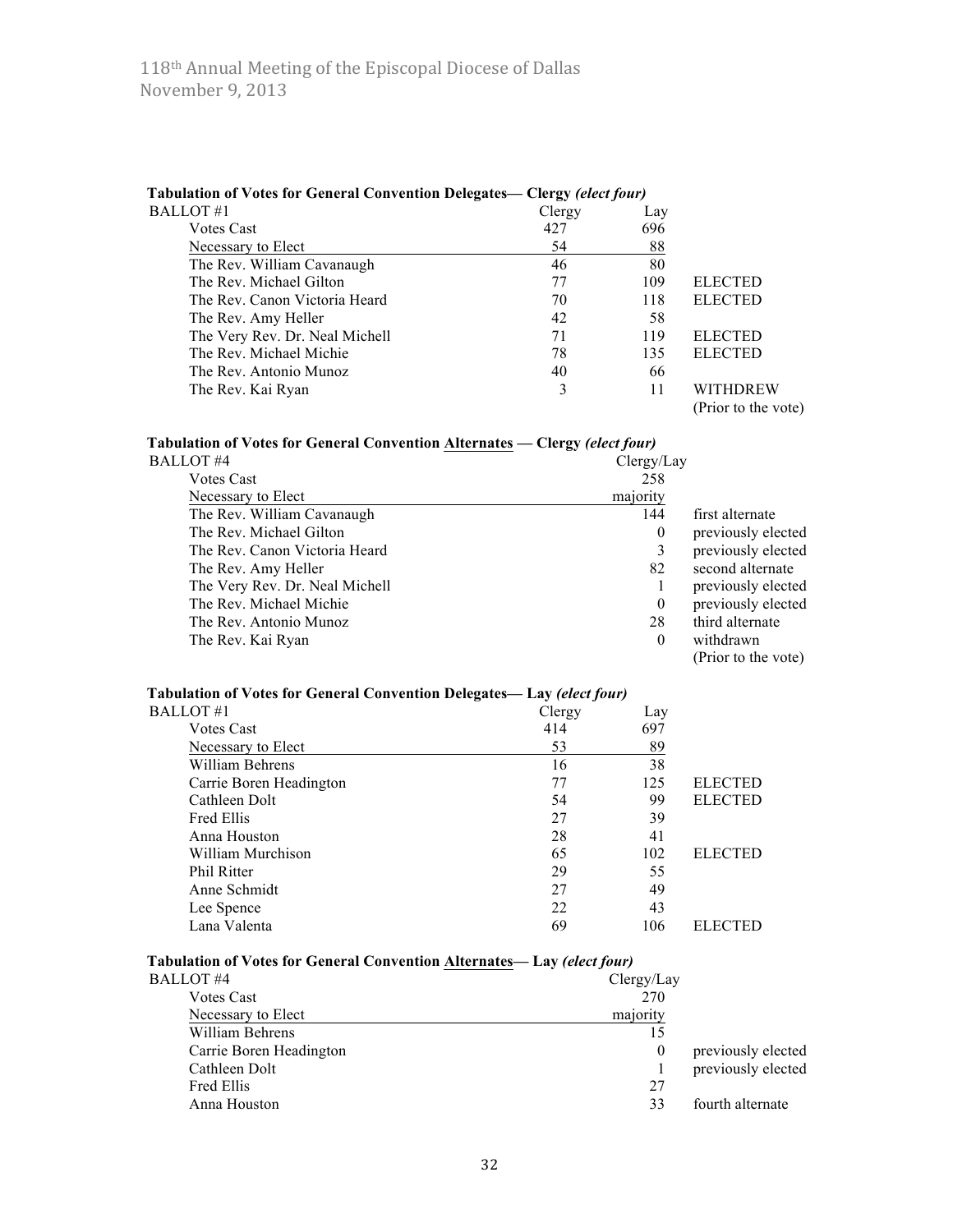| William Murchison  |     | previously elected |
|--------------------|-----|--------------------|
| <b>Phil Ritter</b> | 47  | second alternate   |
| Anne Schmidt       | 36  | third alternate    |
| Lee Spence         | 109 | first alternate    |
| Lana Valenta       |     | previously elected |

| Tabulation of Votes for Provincial Synod Delegates — Clergy (elect four) |            |                |
|--------------------------------------------------------------------------|------------|----------------|
| <b>BALLOT</b> #1                                                         | Clergy/Lay |                |
| <b>Votes Cast</b>                                                        | 1114       |                |
| Necessary to Elect                                                       | 140        |                |
| The Rev. Tim Cherry                                                      | 141        | <b>ELECTED</b> |
| The Rev. Ashley Classen                                                  | 86         |                |
| The Rev. Amy Heller                                                      | 109        |                |
| The Rev. Gary Herbst                                                     | 52         |                |
| The Rev. Michael Hurst                                                   | 130        |                |
| The Rev. Brendan Kimbrough                                               | 74         |                |
| The Rev. Very Rev. Dr. Neal Michell                                      | 167        | <b>ELECTED</b> |
| The Rev. Joel Allen Prather                                              | 78         |                |
| The Rev. Craig Reed                                                      | 149        | <b>ELECTED</b> |
| The Rev. Terry Reisner                                                   | 61         |                |
| The Rev. Philip Snyder                                                   | 67         |                |

# **Tabulation of Votes for Provincial Synod Delegates— Clergy** *(elect four)*

| BALLOT #2                           | Clergy/Lay |                    |
|-------------------------------------|------------|--------------------|
| <b>Votes Cast</b>                   | 278        |                    |
| Necessary to Elect                  | 140        |                    |
| The Rev. Tim Cherry                 | 2          | elected previously |
| The Rev. Ashley Classen             | 27         |                    |
| The Rev. Amy Heller                 | 55         |                    |
| The Rev. Gary Herbst                | 17         |                    |
| The Rev. Michael Hurst              | 125        |                    |
| The Rev. Brendan Kimbrough          | 9          |                    |
| The Rev. Very Rev. Dr. Neal Michell | $\Omega$   | elected previously |
| The Rev. Joel Allen Prather         | 10         |                    |
| The Rev. Craig Reed                 | 3          | elected previously |
| The Rev. Terry Reisner              | 10         |                    |
| The Rev. Philip Snyder              | 20         |                    |
|                                     |            |                    |

# **Tabulation of Votes for Provincial Synod Delegates — Clergy** *(elect four)*

| BALLOT #3                           | Clergy/Lay |                    |
|-------------------------------------|------------|--------------------|
| <b>Votes Cast</b>                   | 283        |                    |
| Necessary to Elect                  | 143        |                    |
| The Rev. Tim Cherry                 | $\theta$   | elected previously |
| The Rev. Ashley Classen             | 13         |                    |
| The Rev. Amy Heller                 | 47         |                    |
| The Rev. Gary Herbst                | 2          |                    |
| The Rev. Michael Hurst              | 193        | <b>ELECTED</b>     |
| The Rev. Brendan Kimbrough          |            |                    |
| The Rev. Very Rev. Dr. Neal Michell |            | elected previously |
| The Rev. Joel Allen Prather         |            |                    |
| The Rev. Craig Reed                 | 0          |                    |
| The Rev. Terry Reisner              | 8          |                    |
| The Rev. Philip Snyder              |            |                    |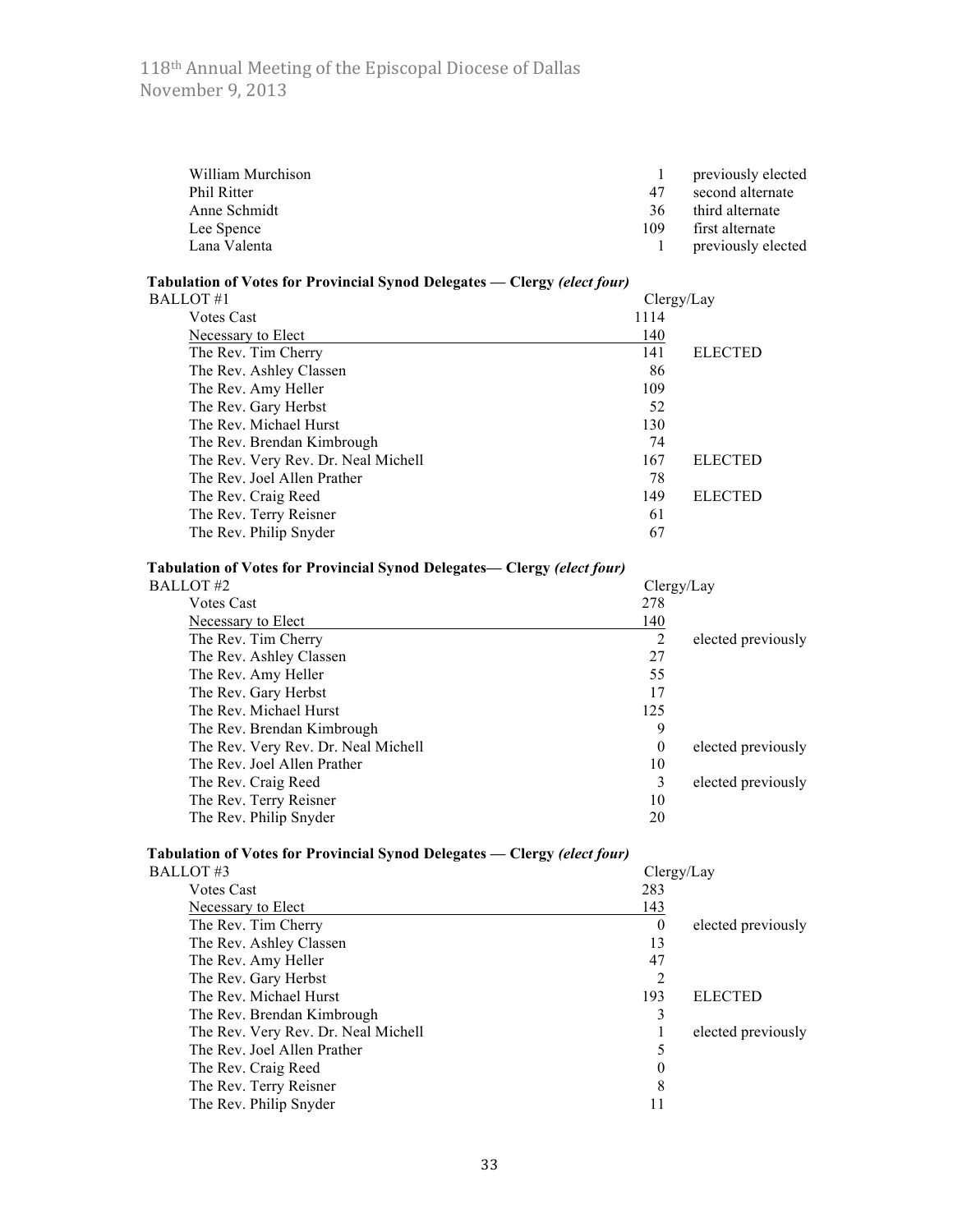| <b>Tabulation of Votes for Provincial Synod Alternates — Clergy (elect four)</b> |            |                    |
|----------------------------------------------------------------------------------|------------|--------------------|
| BALLOT#4                                                                         | Clergy/Lay |                    |
| <b>Votes Cast</b>                                                                | 226        |                    |
| Necessary to Elect                                                               | majority   |                    |
| The Rev. Tim Cherry                                                              | $\theta$   | elected previously |
| The Rev. Ashley Classen                                                          | 31         | second alternate   |
| The Rev. Amy Heller                                                              | 100        | first alternate    |
| The Rev. Gary Herbst                                                             |            |                    |
| The Rev. Michael Hurst                                                           | 2          | elected previously |
| The Rev. Brendan Kimbrough                                                       | 18         |                    |
| The Rev. Very Rev. Dr. Neal Michell                                              | $\theta$   | elected previously |
| The Rev. Joel Allen Prather                                                      | 23         | fourth alternate   |
| The Rev. Craig Reed                                                              | $\Omega$   |                    |
| The Rev. Terry Reisner                                                           | 17         |                    |
| The Rev. Philip Snyder                                                           | 27         | third alternate    |
|                                                                                  |            |                    |

#### **Tabulation of Votes for Provincial Synod Delegates— Lay** *(elect four)*

| BALLOT #1                 |      | Clergy/Lay     |
|---------------------------|------|----------------|
| <b>Votes Cast</b>         | 1098 |                |
| <b>Necessary to Elect</b> | 139  |                |
| Laura Braun               | 103  |                |
| <b>Fred Ellis</b>         | 84   |                |
| Chuck Firmin              | 156  | <b>ELECTED</b> |
| Don Mills                 | 89   |                |
| Jim Myckleby              | 144  | <b>ELECTED</b> |
| Paul Prema                | 139  | <b>ELECTED</b> |
| <b>Phil Ritter</b>        | 93   |                |
| Anne Schmidt              | 100  |                |
| Lee Spence                | 186  | <b>ELECTED</b> |
|                           | 4    |                |

#### **Tabulation of Votes for Provincial Synod Alternates — Lay** *(elect four)*

| BALLOT #4          | Clergy/Lay                       |
|--------------------|----------------------------------|
| <b>Votes Cast</b>  | 188                              |
| Laura Braun        | 47<br>first alternate            |
| Fred Ellis         | 24                               |
| Chuck Firmin       | previously elected               |
| Don Mills          | third alternate <i>tie</i><br>36 |
| Jim Myckleby       | previously elected<br>2          |
| Paul Prema         | previously elected               |
| <b>Phil Ritter</b> | third alternate tie<br>36        |
| Anne Schmidt       | 38<br>second alternate           |
| Lee Spence         | previously elected               |

This completes the reports from the Elections Committee.

\* \* \*

The Chair recognized the Bishop Suffragan for the memorials. Bishop Paul Lambert offered the names of those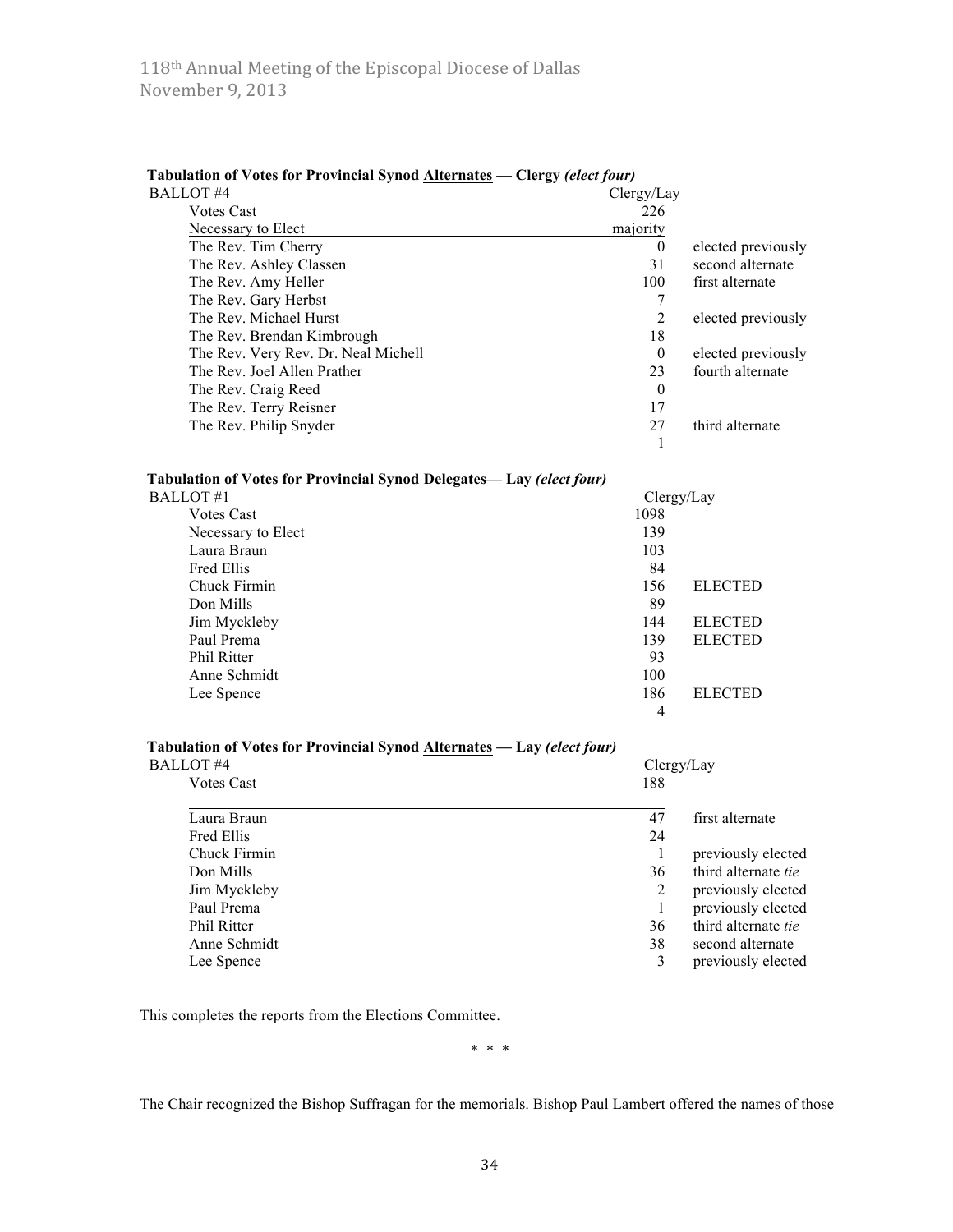clergy members of the diocese who have died since the last convention.

The Rev. William D. Dockery The Rev. Harry E. Dailey

# **COURTESY RESOLUTIONS**

The Chair recognized the Secretary to Convention, Mr. Richard D'Antoni who offered the following Courtesy Resolutions.

#### **CR-01**

BE IT RESOLVED, that this 118<sup>th</sup> Annual Convention of the Diocese of Dallas gives thanks to God for the life, ministry and witness of Paul Walter Eggers, who served the Diocese in many capacities as a Lay Reader, Chancellor, Deputy and devoted Churchman; and who passed into larger life with his savior on 21 June 2013; and be it further

RESOLVED, that this Convention send greetings to his dear wife Virginia, assuring her and the family of our prayers and continuing affection.

#### **CR-02**

BE IT RESOLVED that this 118<sup>th</sup> Annual Convention of the Diocese of Dallas send greetings and our prayers for healing to Tom Gowan, devoted churchman, communicant of St. James, Dallas, and member of the Real Estate Committee, on the occasion of his 76th birthday.

#### **CR-03**

BE IT RESOLVED, the 118<sup>th</sup> Annual Convention of the Diocese of Dallas, meeting at the Episcopal School of Dallas on the 9<sup>th</sup> of November, in the Year of our Lord the  $2013<sup>th</sup>$ , express its gratitude for the hospitality and support extended to this Convention by the School, its Board of Directors, Head of School, Ms. Meredyth M. Cole and her staff.

#### **CR-04**

BE IT RESOLVED, the 118<sup>th</sup> Annual Convention of the Diocese of Dallas meeting on the 9<sup>th</sup> of November, in the Year of our Lord the  $2013<sup>th</sup>$ , express its appreciation and gratitude to Mr. Tony Briggle, Chair and Ms. Gayle Kesinger, Co-Chair of the Conventions Arrangement Committee for their untiring effort in making this convention a success.

#### **CR-05**

BE IT RESOLVED, that this 118<sup>th</sup> Annual Convention of the Diocese of Dallas applaud the work of the Rev. Canon Michael Harmuth for serving as its Chaplain and for ably coordinating the worship of Convention.

#### **CR-06**

BE IT RESOLVED, the 118<sup>th</sup> Annual Convention of the Diocese of Dallas meeting on the 9<sup>th</sup> of November, in the Year of our Lord the 2013<sup>th</sup>, express its appreciation and gratitude to the Right Reverend Dr. Anthony J. Burton, Rector of the Church of the Incarnation in Dallas, Texas for his sermon and teaching on this day.

#### **CR-07**

BE IT RESOLVED, the 118<sup>th</sup> Annual Convention of the Diocese of Dallas meeting on the 9<sup>th</sup> of November, in the Year of our Lord the 2013<sup>th</sup>, express its appreciation and gratitude to Ms. Debbie Oates, Coordinator of the "Western Dress" celebration of "BBQ, Beer and Boots" honoring the 20